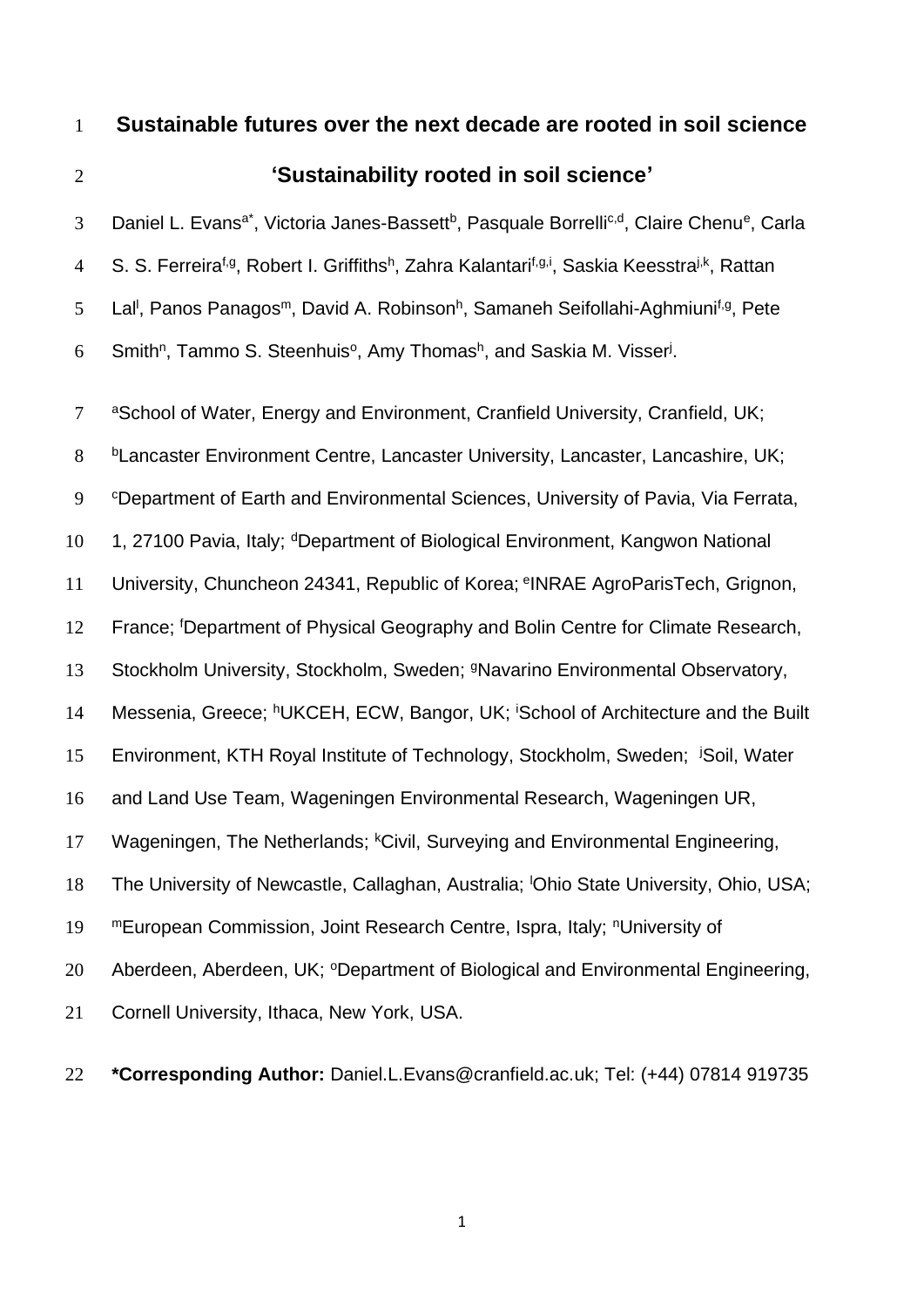### **Abstract**

 The importance of soils to society has gained increasing recognition over the past decade, with the potential to contribute to most of the United Nations' Sustainable Development Goals (SDGs). With unprecedented and growing demands for food, water and energy, there is an urgent need for a global effort to address the challenges of climate change and land degradation, whilst protecting soil as a natural resource. In this paper we identify the contribution of soil science over the past decade to addressing gaps in our knowledge for major environmental challenges: climate change, food security, water security, urban development, and ecosystem functioning and biodiversity. Continuing to address knowledge gaps in soil science is essential for the achievement of the SDGs. However, with limited time and budget, it is also pertinent to identify effective methods of working that ensure the research carried out leads to real-world impact. Here, we suggest three strategies for the next decade of soil science, comprising a greater implementation of research into policy, interdisciplinary partnerships to evaluate function trade-offs and synergies between soils and other environmental domains, and integrating monitoring and modelling methods to ensure soil-based policies can withstand the uncertainties of the future.

### **Keywords**

- Sustainable Development Goals, Climate change, Food security, Water security,
- Urban development, Ecosystems, Biodiversity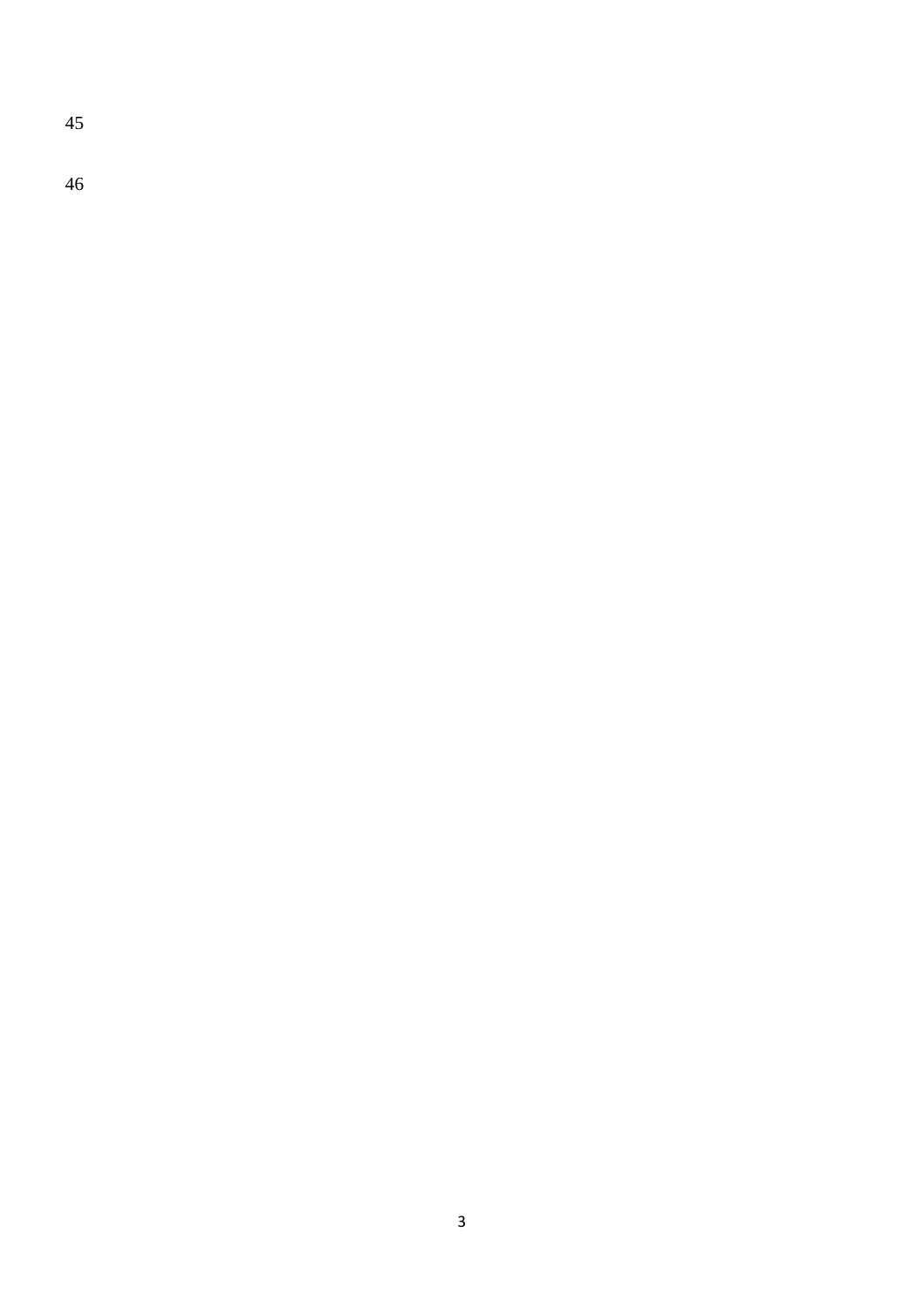### **Highlights**

48 1. We highlight the contributions of soil science to five major environmental

challenges since 2010.

- 2. Researchers have contributed to recommendation reports, but work is rarely
- translated into policy.
- 3. Interdisciplinary work should assess trade-offs and synergies between soils and other domains.
- 4. Integrating monitoring and modelling is key for robust and sustainable soils-
- based policy making.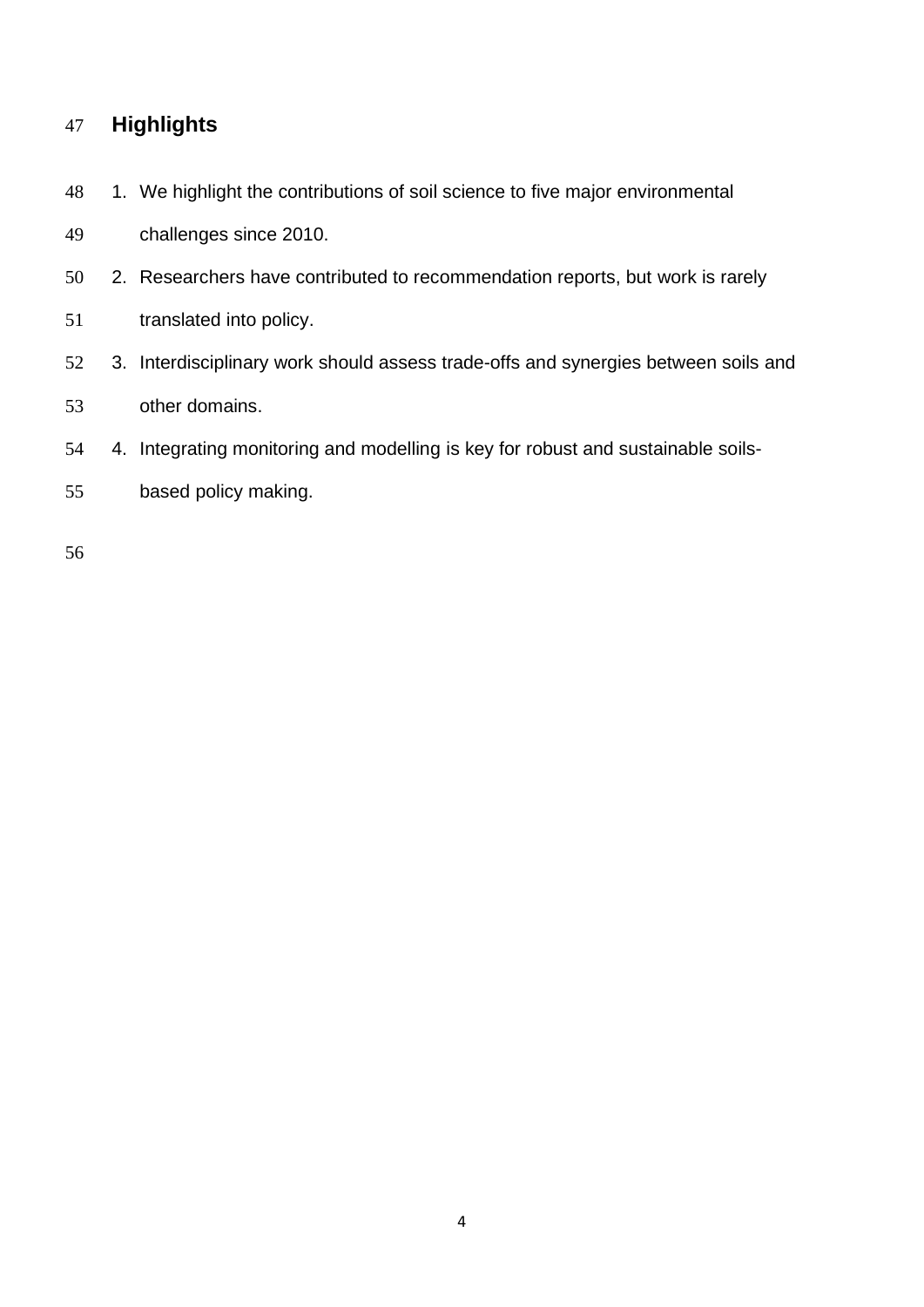### **Introduction**

 By the end of the decade, the United Nations (UN) Agenda for Sustainable Development – the 17 Sustainable Development Goals (SDGs) – are intended to be substantively realised (United Nations, 2015). Although only six SDGs mention the word 'soil' in their descriptions, the importance of maintaining productive soils for sustainable development has been increasingly recognized by scientists and policy makers (Banwart, 2011; Keesstra et al., 2016; IPBES, 2018). This is largely due to the fact that soils are an essential nexus between different spheres of the terrestrial environment, facilitating a diverse array of important functions such as producing food, purifying water, sequestering carbon, safeguarding energy, supporting critical infrastructure, providing acreage for development, and supplying raw materials (Blum, 2005).

 In response to an emerging need to better understand soils as key deliverers of these vital services, the make-up of the soil science research community has transformed. Soil science has arguably shifted from a discipline largely concerned with the fundamental mechanics of soil systems (soil physics, soil biology, soil chemistry, soil hydrology, etc), to one more focused on confronting contemporary environmental challenges (Hartemink and McBratney, 2008). The importance and need to understand the components of soil systems has not been made redundant, but more and more fundamental soil science is being translated into applied 'real-world' solutions.

 This shift in the identity of soil science has arguably motivated soil scientists to work with a more diverse array of environmental disciplines (Hou *et al*., 2020). As a result of partnering with neighbouring (and sometimes tangential) fields, soil science has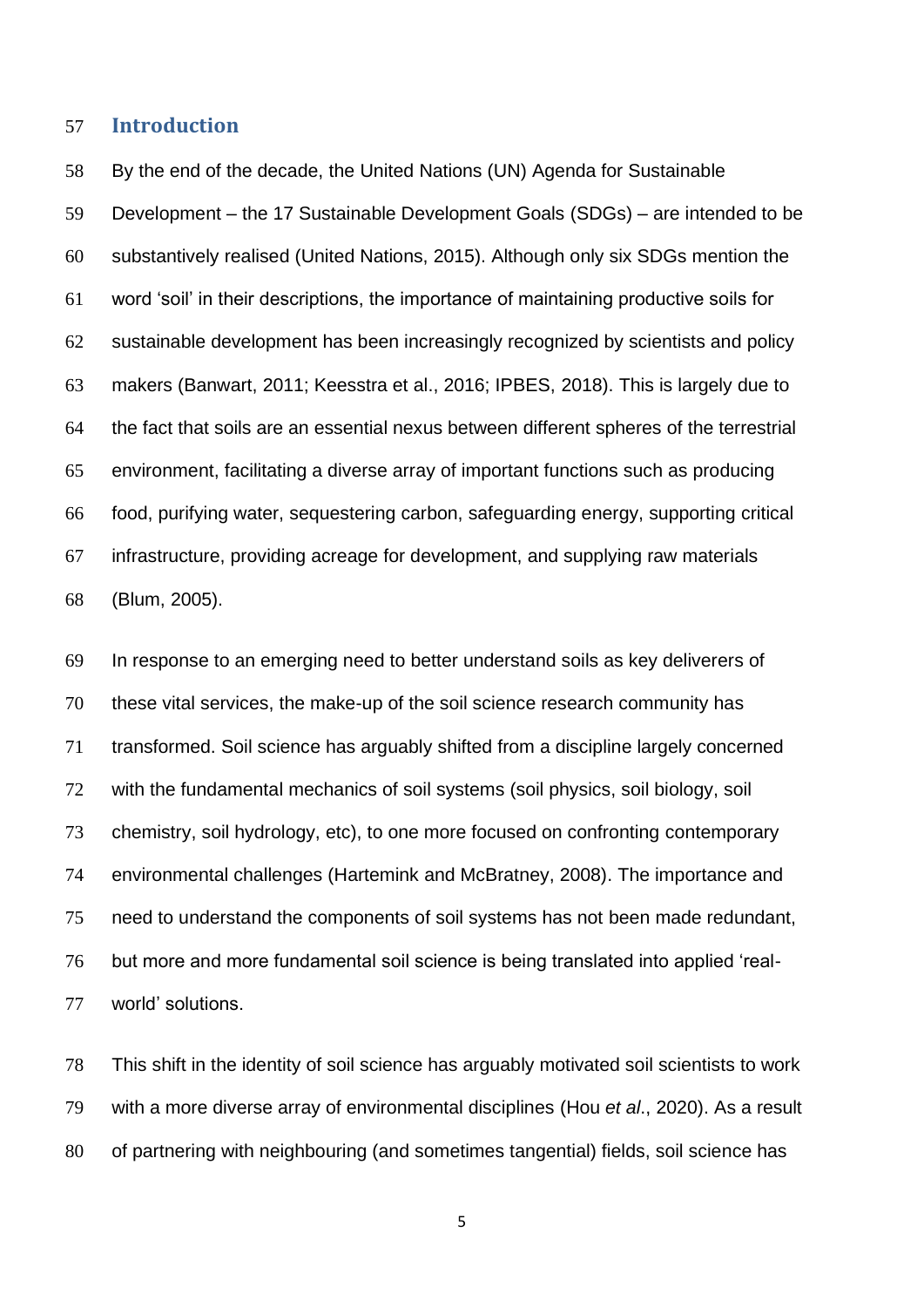become enriched with new methodological capabilities, transformed analytical techniques, and more holistic solutions to address the issues of the day.

 In this paper, we begin by spotlighting some of the work that soil scientists have carried out over the past decade to confront grand global challenges, including climate change, food security, water security, urban development, and ecosystem functioning and biodiversity. In each of these themes, there are still unanswered research questions and knowledge gaps, and a number of papers in recent years have sought to compile these into a manifesto for soil science (Blum, 2006; Adewopo *et al*., 2014; Rodrigo-Comino *et al*., 2020). This paper does not aim to embellish these lists. With less than ten years to go before the SDGs are intended to be achieved, and with finite resources and budget at disposal, we believe that now is the time to consider not *what* should be researched, but *how* soil science can best ensure that the research which has been, and continues to be, carried out can best support global efforts to secure sustainable development by 2030. We will suggest three 'ways of working', including (1) implementing research in policy and practice; (2) working across disciplines to evaluate function trade-offs and synergies between soils and other environmental domains; and (3) integrating monitoring and modelling methods to ensure that soils-based legislation is resilient.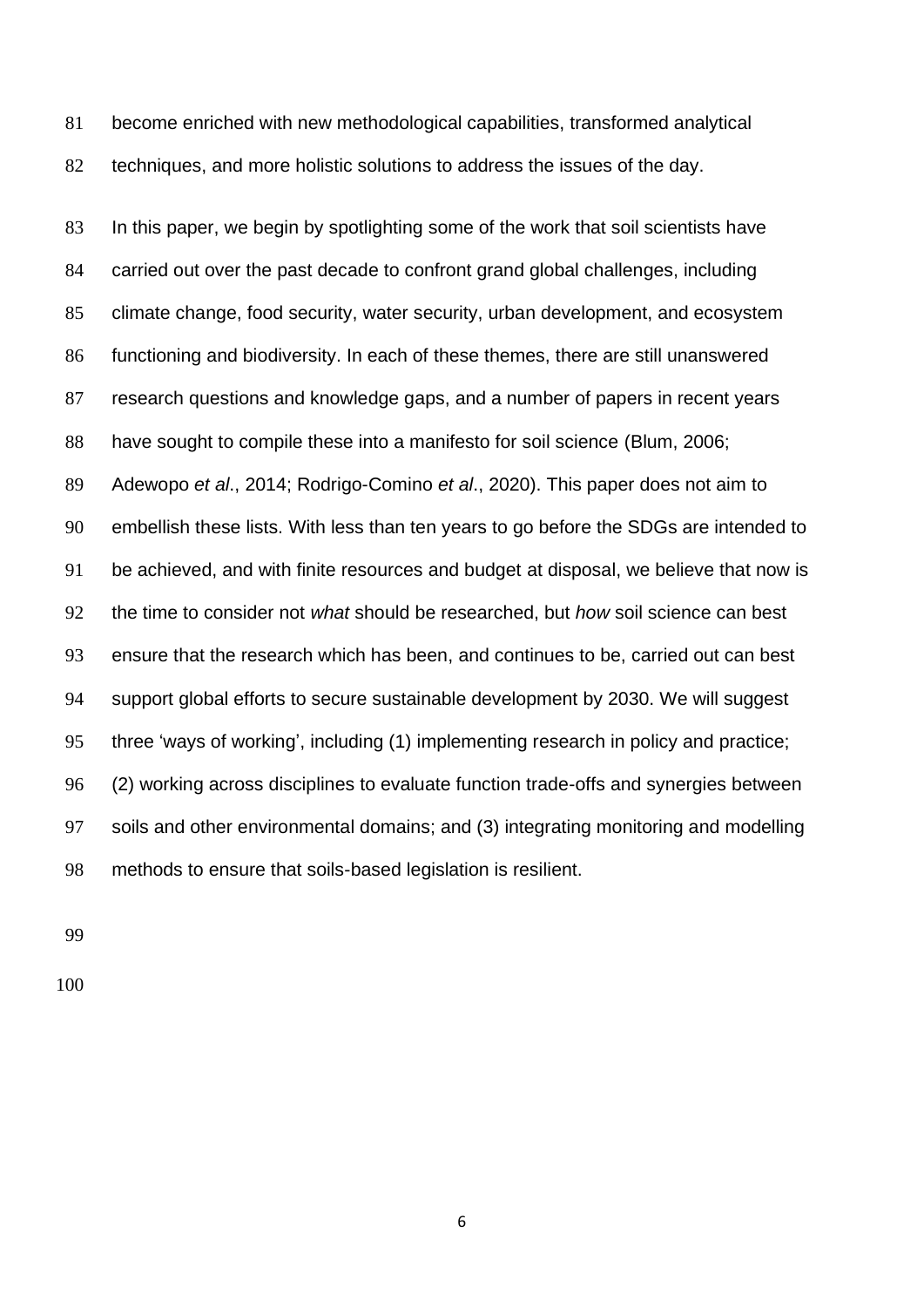## **2010-2020: The contributions of soil science to five grand challenges**

### *Climate change*

 There is a growing recognition that soils have a crucial role in mitigating climate change, such as reducing methane and nitrous oxide emissions and sequestering carbon that would otherwise end up in the atmosphere (Smith, 2012; Paustian et al., 2016; Smith, 2016). This has led to the development of high-profile, global initiatives such as '4p1000', an international political effort launched at the 2015 COP21 summit in France to preserve and increase soil organic carbon stocks, improve food security, and help tackle climate change (Chabbi et al., 2017; Rumpel et al., 2018; Soussana et al., 2019). Almost 50 governments and local authorities with hundreds of private and public sector partners are participating in this initiative.

 Several studies in the past decade have sought to estimate global soil organic carbon sequestration potential. The Intergovernmental Panel on Climate Change (IPCC) recently collated these estimates (Smith et al., 2019; Smith et al., 2020a) and found the global potential for soil organic carbon sequestration to be within the range 118 of 1.3–5.1 GtCO<sub>2</sub>e yr<sup>-1</sup>, although the full range reported in the literature is wider (0.4– 119 8.6 GtCO<sub>2</sub>e yr<sup>-1</sup>) (Fuss et al. 2018; Bossio *et al.*, 2020). This wide range is, in part, a reflection on the variable efficacy of different soil management practices to sequester organic carbon, and the non-linear decline of sequestration rates as fresh soil organic carbon steady state is reached (Amundson *et al*., 2015). In addition, there is a vast potential for the sequestration of soil inorganic carbon as secondary carbonates and bi-carbonates (Lal, 2019a). For instance, a recent study showed that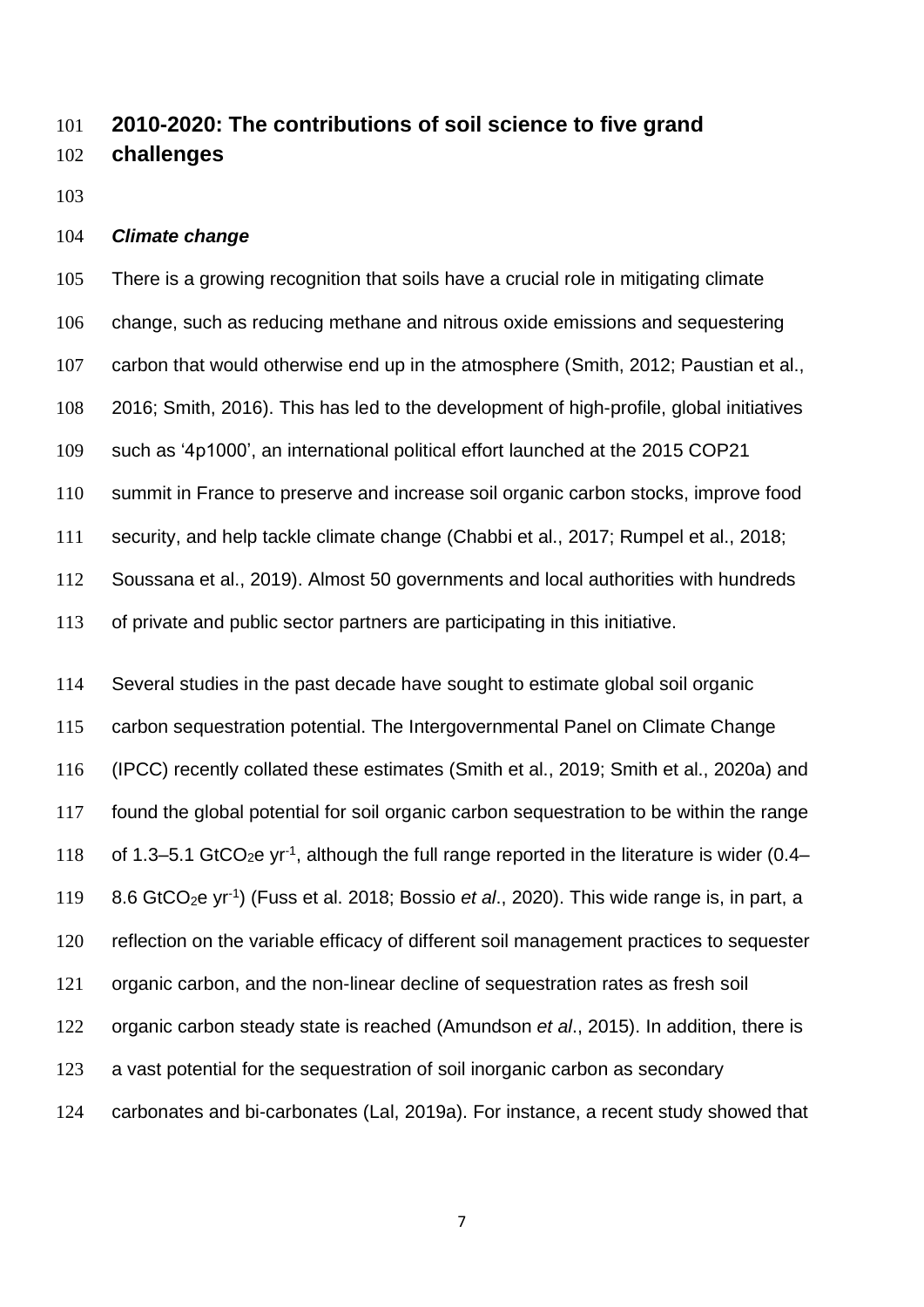while biochar addition can expand soil organic carbon stocks, it can also increase the dissolved inorganic carbon content in soils (Shi et al., 2020).

 Cultural, economic, and physical barriers constrain the capacity for soils to mitigate climate change, demonstrating the need for the soil science community to articulate the benefits of carbon sequestration in order to achieve maximum societal impact and acceptance (Amundson and Biardeau, 2018)*.* However, accurately quantifying soil organic carbon sequestration potential is also confronted by the difficulties in monitoring, reporting, and verifying (MRV) changes in soil organic carbon stocks, since these changes are relatively small and slow, and thus difficult to detect against large background stocks (Smith et al., 2020b). In the past decade, soil organic carbon MRV platforms harnessing new capabilities have been proposed. Amongst these are long- and short-term field experiments, well-calibrated models, state-of- the-art spatial datasets, spatial soil survey data, activity data, and remote sensing (Smith et al., 2020b). Moreover, detailed MRV protocols are being developed, such as the Food and Agriculture Organisation's (FAO) recarbonization of global soils (RECSOIL) programme (FAO, 2019a)*.* 

 Measuring soil organic carbon has, until recently, generally entailed destructive sampling, soil processing, and wet chemical analysis or dry combustion. However, research in the past decade has focused on developing non-destructive methods to measure soil organic carbon both in the laboratory and in the field. These methods 145 rely mainly on reflectance of light by the soil in the mid- (4,000–600 cm<sup>-1</sup>) and near-146 to short-wave infrared region (2,000–2,500 nm). The concentration of soil organic 147 carbon can be estimated from these spectral measurements by comparing them with spectral libraries derived from samples on which soil properties have been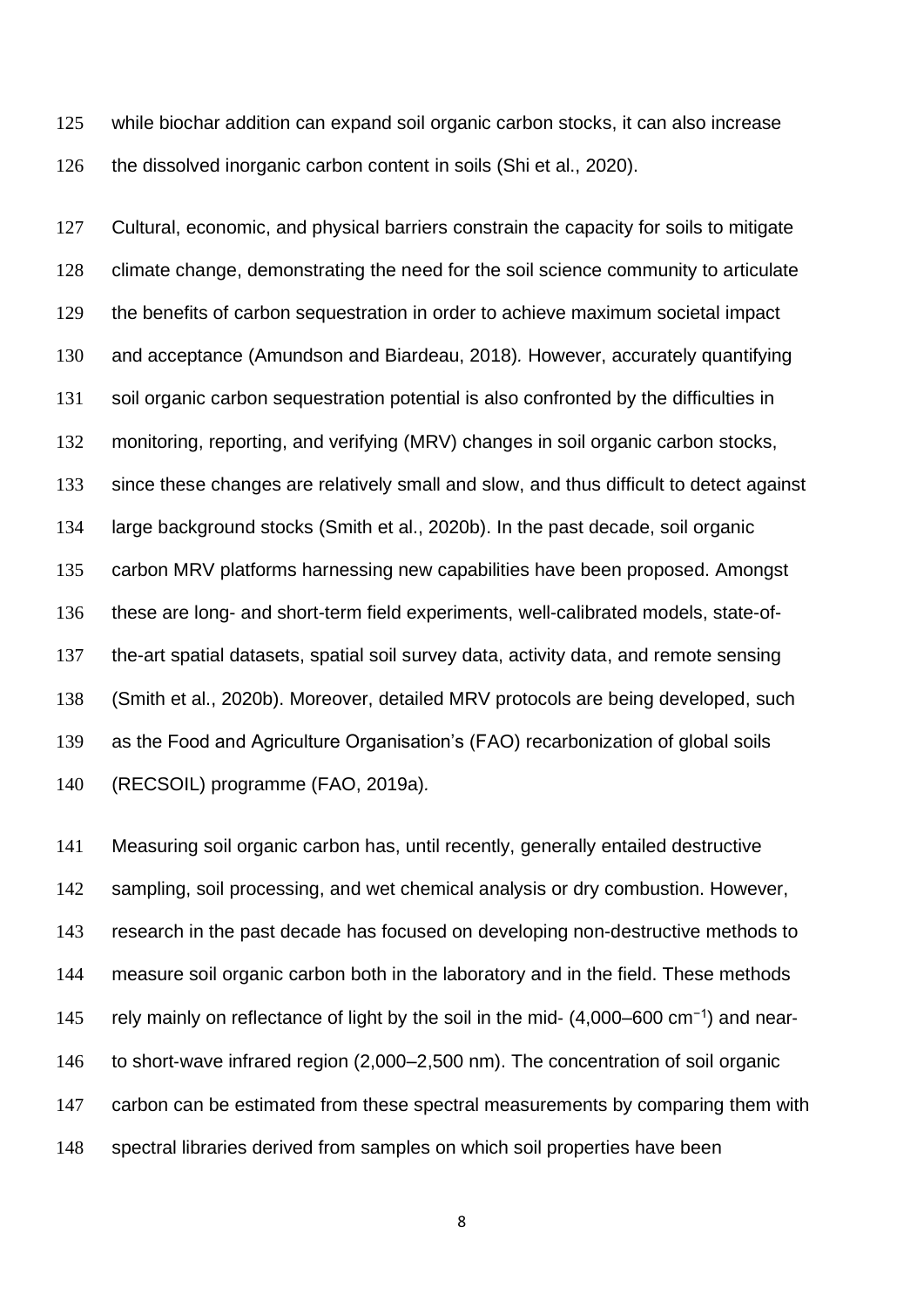determined by traditional laboratory methods and reflectance measurements (Smith *et al*., 2020b). The ultimate aim of these innovations has been to obtain low-cost, scientifically-validated, field-based tools for the non-destructive measurement of soil organic carbon (Dhawale et al., 2015; Hutengs et al., 2018; Tang et al., 2019). While these tools are helping with the determination of soil organic carbon state, further rigorous testing is required to establish their reliability to determine soil organic carbon change.

 The past decade has also witnessed advances in remote sensing, by deploying Unmanned Aerial Vehicles (UAV), aeroplane, and satellite infrastructures to detect changes in soil properties. While these can infer changes in soil organic carbon through vegetation change, remote sensing technology that can directly measure soil organic carbon is yet to be developed (Smith et al., 2020b). Hyperspectral imagery can be interpreted directly in combination with spectral libraries for quantification of soil organic carbon for the top centimetre of bare soil (Gomez et al. 2012; Jaber et al. 2011), or by using multivariate imagery to map bare soil patterns to indicate soil organic carbon or soil class differences (Gallo et al., 2018; Rogge et al., 2018).

 Furthermore, new-generation soil organic carbon models have been developed since 2010 to complement traditional models. These represent soil organic carbon turnover with pseudo first-order decay approaches with a range of soil organic carbon pools, controls on turnover times, and decomposition pathways (Smith et al., 2018). In particular, these new models include an explicit description of microbes, mineral-surface interactions, vertical transport, nutrient controls, and plant interactions (Smith *et al*., 2018). It is unclear whether these will lead to more 172 accurate predictions, but there are some processes for which pool-based models are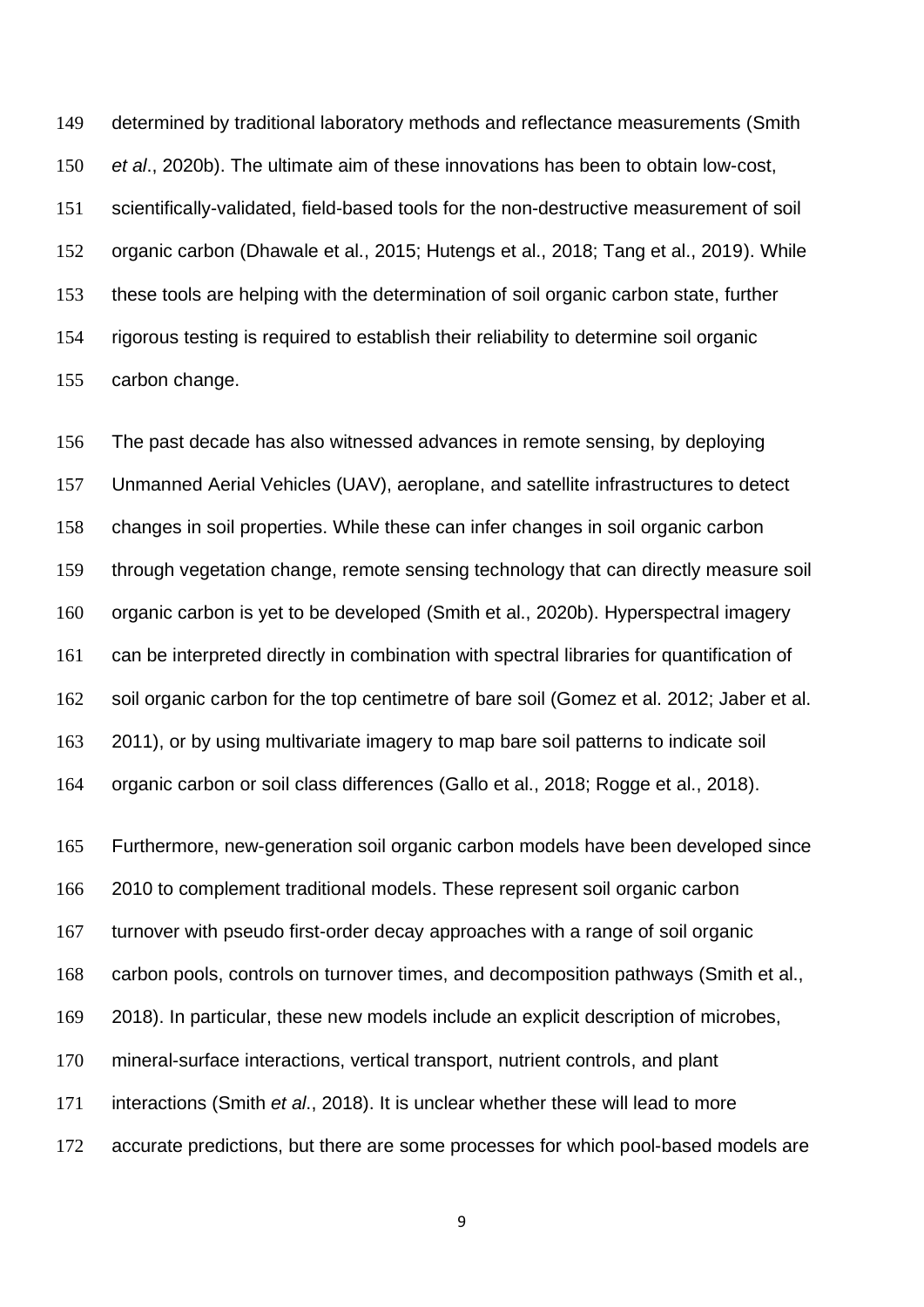unsuitable, and microbially explicit representations are required. These include soil priming (Georgiou et al., 2015), microorganism mortality (Georgiou et al., 2017), and the leaching and stabilisation of dissolved organic carbon (Dwivedi et al., 2017).

 While most of the recent research on soils and climate change has focused on climate mitigation, understanding the role of soils in climate change adaptation has also progressed. Management of soil organic carbon, erosion control, soil-borne diseases, and the prevention and reversal of topsoil salinisation have been promoted as actions for climate change adaptation (Dagar et al., 2016; Qadir et al., 2013; UNCTAD, 2011). Since these soil management measures are used to address land degradation, and since restoring degraded land helps to improve resilience to climate change, sustainable soil management has been championed as essential for climate change adaptation.

### *Food security*

 Of the 5 billion hectares of agricultural land used for crops (1.5 billion hectares) and livestock (3.5 billion hectares), one-third of this total area is classified as degraded (FAO, 2015a). Almost 70% of total freshwater withdrawal is used for irrigation, and one-third of all anthropogenic greenhouse gas emissions are attributed to agricultural activities (Crippa *et al*., 2021). Global agriculture produces enough food to feed 10 billion people, yet as much as 30% of food is wasted globally (Lal, 2017). Therefore, judicious use of food, and a change in dietary preferences in favour of more plant- based diets, has been increasingly implored. Rather than expanding the land area under agriculture, work over the past decade has explored producing 'more from less', by enhancing eco-efficiency of both soil and water, and reducing waste.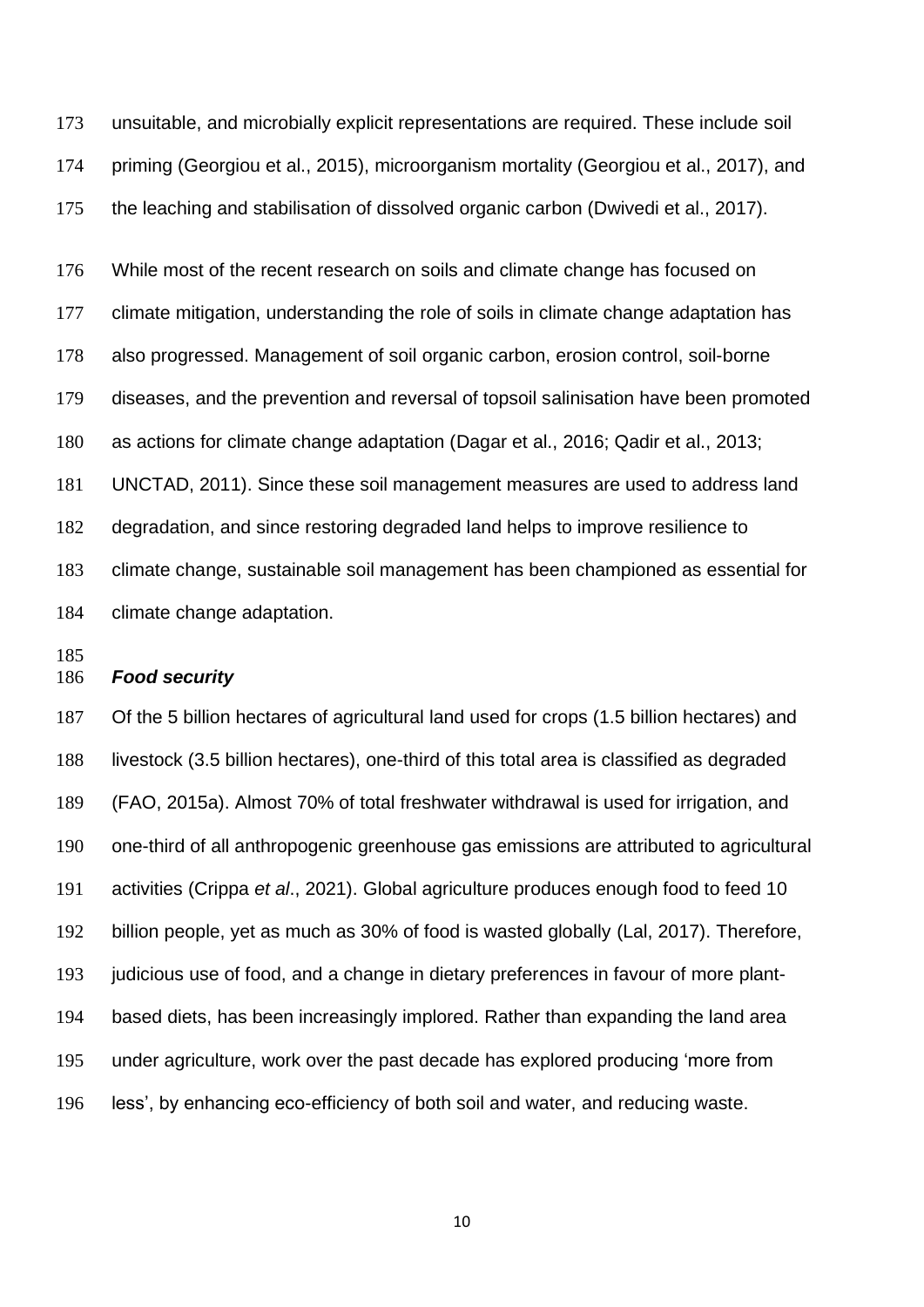Since 2016, improved cropping systems have been studied worldwide marking a shift from using soils as a substrate to produce food, towards a multiple goal production system: producing food while improving soil quality. Widespread adoption 200 of soil restorative measures to enhance soil organic carbon content and reduce erosion are critical for achieving food and nutritional security, particularly in developing countries (Oliver and Gregory, 2015*;* Rojas *et al*., 2016; Tittonell, 2015; Evans *et al*., 2020). Over the past decade, soil science has focused on recycling biomass to build soil organic carbon content to improve soil health (Scharlemann *et al*., 2014; Oliver and Gregory, 2015), with 'soil health' here being defined as 'the vitality of a soil in sustaining the socio-ecological functions of its enfolding land' following Janzen *et al*. (2021), but see Baveye (2021) for a critical analysis of soil health definitions. For example, implementing zero-till farming, in conjunction with crop residue mulching and cover cropping, has been found to enhance topsoil health (Knapp and van der Heijden, 2018). Improving soil organic carbon content has also been identified conceptually to enrich soil biodiversity and human health (Wall et al., 2015)*,* as well as increasing drought resilience through enhancing green water supply (i.e., the water stored in soil and available for plant uptake) in the root zone (Marasco et al., 2012; Sposito, 2013). Transformative advancements in soil biology have demonstrated that maintaining soil organic content content is critical to the rhizosphere microbiome (Berendsen et al., 2012) which, in turn, has been shown to drive plant productivity in agroecosystems. For example, Wei *et al*. (2015) showed that resident soil bacterial communities can significantly reduce the invasion success of pathogens into host plants.

 Recent work by Ball et al. (2018) has shown the importance of the soil–society nexus 221 for improving food system sustainability. Their framework, involving three types of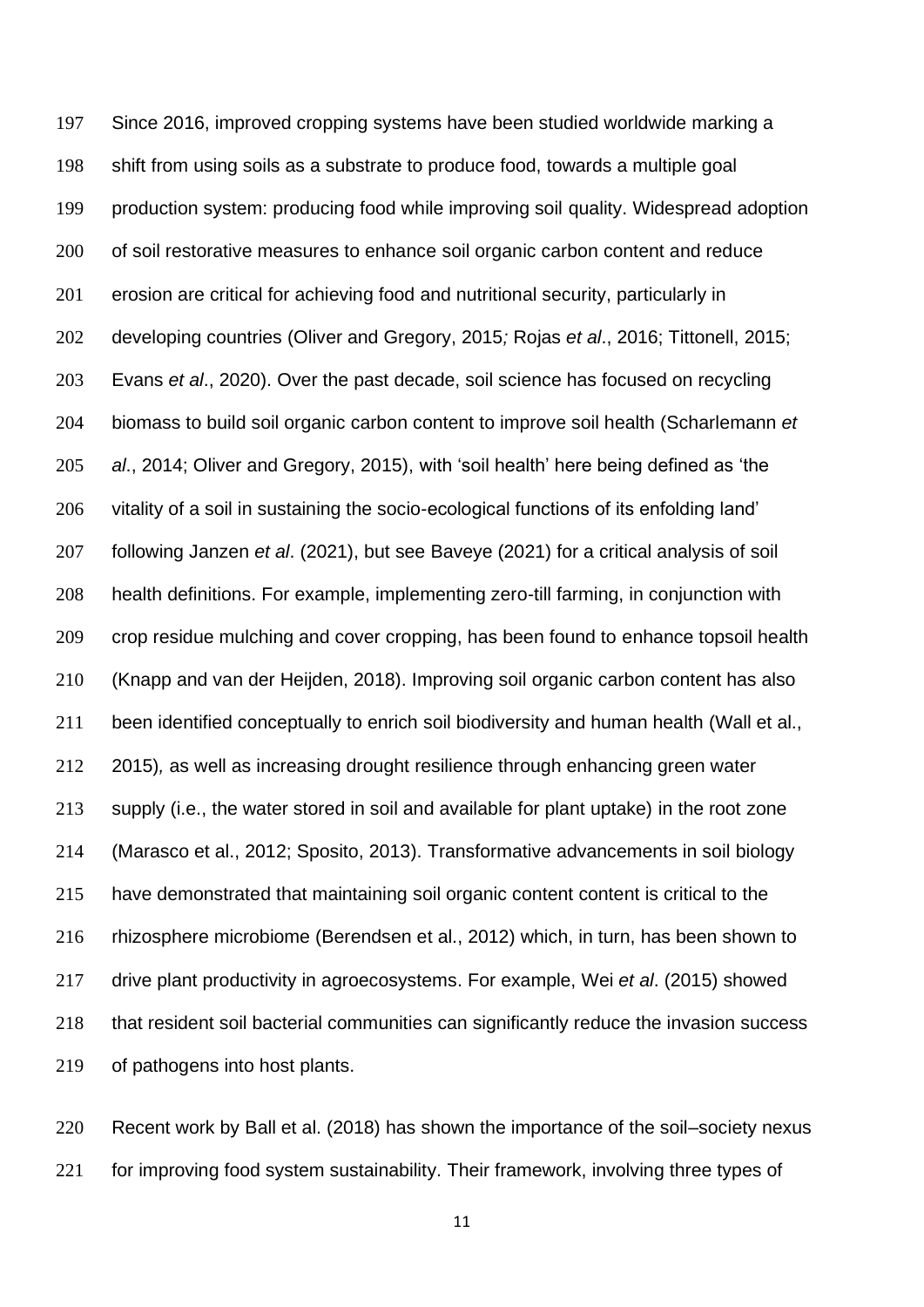connections, include: (i) direct connections that enhance soil awareness for innovative management, such as organic, no-till, or conservation agriculture; (ii) indirect connections between soil, food, and ecosystem services that can be promoted through home gardening and education (Lal, 2020a; Edmondson *et al*., 226 2020); and (iii) temporal connections that draw on past usage of soil to raise awareness among policy-makers (Evans *et al*., 2021a).

#### *Water security*

 Over the past decade, scientists have investigated approaches to boost water use efficiency, through either plant-based interventions (which are beyond the scope of 231 this paper), or water management strategies. A significant advancement has been to 232 test and develop measures to retain water within the soil by improving soil organic carbon content. Long-established techniques like mulching and cover cropping (Li et al., 2018; Wheeler and Marning, 2019) have been complemented with innovations such as using wetting agents (e.g. surfactants) and wax-degrading bacteria to reduce soil water-repellence (Saji, 2020)*,* and developing soil conditioners composed from natural (e.g. cellulose, starch, yeast, chitosan) and biodegradable waste products (Saha et al., 2020). While these novel advancements have been trialled, continued investment is required to validate their effectiveness across a wider array of land-use and climatic contexts.

 Groundwater depletion is a rapidly increasing problem globally (Hohne et al., 2020). To meet increasing demand, several strategies have been developed over the past decade to efficiently manage groundwater conditions (Chatterjee et al., 2020). Artificial groundwater recharge has been performed through water harvesting structures, by collecting surface runoff, and increasing infiltration through a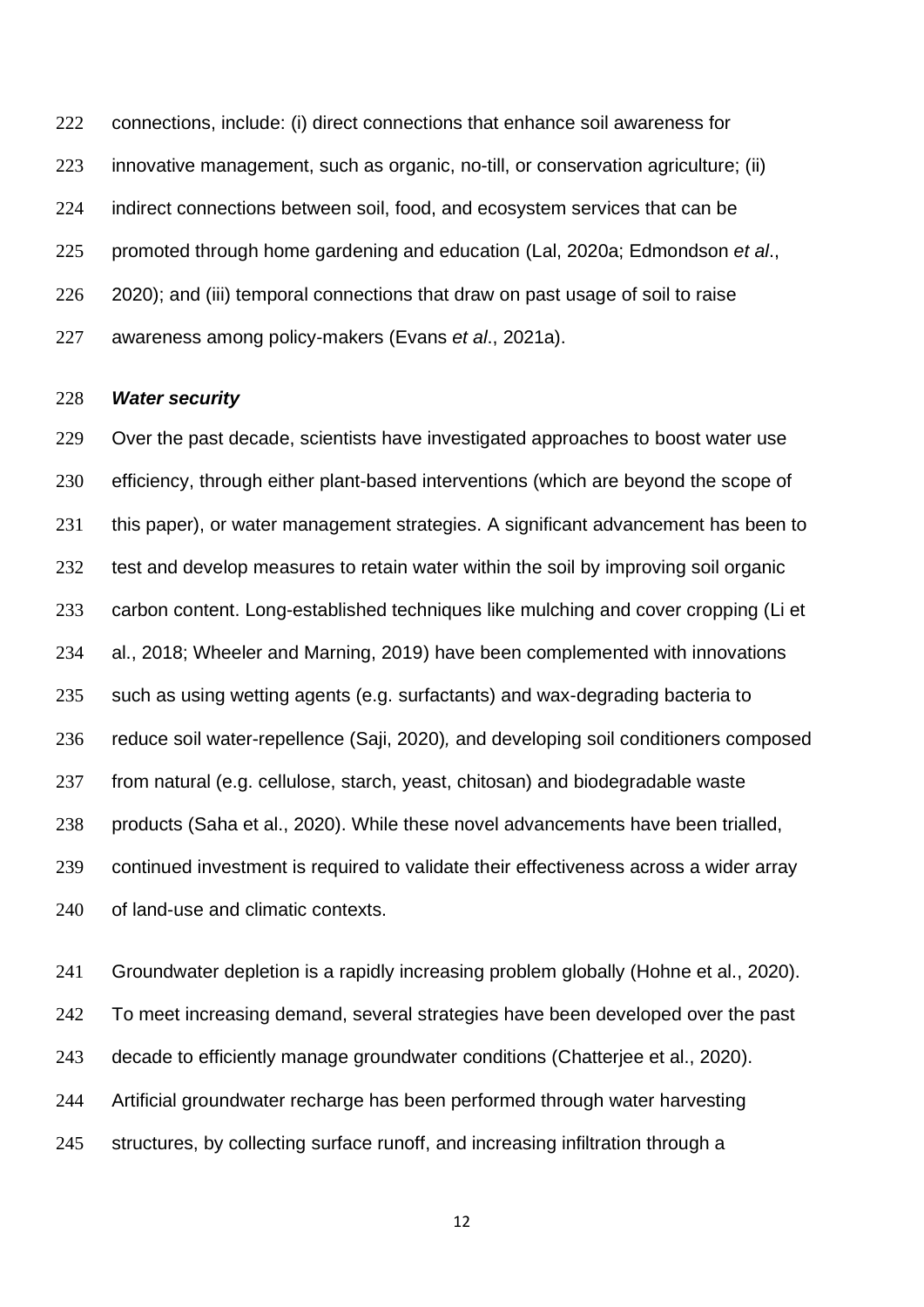combination of dry wells, percolation tanks, and/or bank infiltration recharge, while preventing water quality decrease (Sandoval and Tiburan, 2019; Ahirwar et al., 2020). This has been upscaled by the deployment of remote sensing and geographic information system (GIS) techniques to precisely identify suitable sites to enhance groundwater recharge potential, through analyzing relevant factors such as geomorphology, geology, slopes, land use, and drainage characteristics (Machiwal et al., 2011; Chandra et al., 2015; Khan et al., 2020). Remote sensing has also been used to detect terrestrial water cycling through the detection of changes in Earth's gravitational field (Rodell *et al*., 2007; Feng *et al*., 2018). These data monitoring efforts are essential for ensuring the efficient management of groundwater recharge, and to avoid the failure of aquifer systems.

 Quantifying spatiotemporal variations in green and blue water is a mainstay for ensuring water security. Here, 'blue water' is defined as the proportion of water resources stored in rivers, lakes, and groundwater which is directly available to humans, whereas 'green water' is the water stored in soil and available for plant uptake following Menzel and Matovelle (2010). Over the past decade, soil scientists have capitalized on major advances in data acquisition and modelling to inventorise the spatial distribution of the planet's water supply (Obade and Moore, 2018; Chawla et al., 2020). With these data, and the development of models that link hydrological processes with other environmental, social, and economic factors, soil scientists are now better equipped to investigate and quantify water security in terms of scarcity and vulnerability (Bagheri and Babaeian, 2020), and to support integrated water resource management from a holistic perspective (Babel et al., 2011; Mahdavi et al., 2019). This data revolution has catalysed the development of several machine learning methods that can forecast the effect of environmental and climate change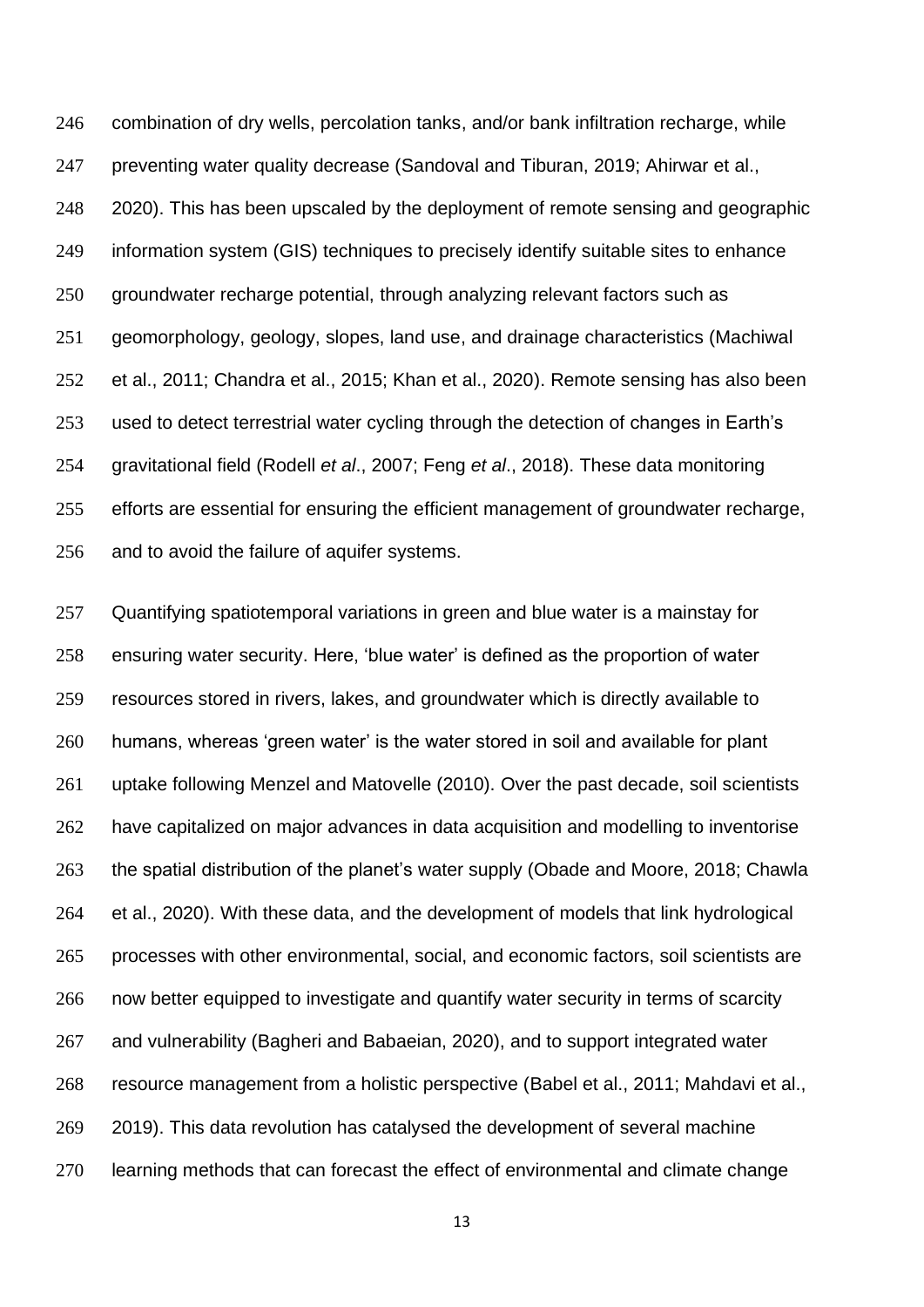on future water and pollutant fluxes (Morellos et al., 2016; Yamaç et al., 2020). In 272 addition, soil scientists are working more closely with critical zone scientists to advance current understanding of subsurface water stocks and dynamics (Hahm *et al*., 2019). For example, recent developments in ground-based gradiometry now allow for more accurate monitoring of subsurface structures and their associated water storage (Parsekian *et al*., 2014). As well as these technological 277 advancements, the introduction of simplified water indices to indicate water scarcity (Veettil and Mishra, 2016; Chawla et al., 2020) has made it possible for both policy- makers and public stakeholders to better understand the need to pay greater attention to water security in the future (Babel et al., 2020)*.*

#### *Urban development*

 Over the past decade, issues relating to, or originating from, urban soils have been addressed in various assessments, resulting in the development and implementation of different innovations, technologies, and strategies (EC, 2015; Biasi et al., 2015; Salvati et al., 2018; Barthel *et al*., 2019). There has been a rapidly increasing interest in urban soils, such as through the activity of the 'Soils of Urban, Industrial, Traffic and Mining Areas (SUITMA) working group' (Burghardt et al. 2013). By assessing the state of urban soils, soil scientists have conceived various strategies to improve soil structure and enhance water infiltration and retention (Kumar and Hundal, 2016; Kalantari et al., 2018). These include traditional strategies like tillage to alleviate soil compaction (EPA, 2011), and more state-of-the-art approaches like bioremediation to decrease soil contamination and enhance soil biodiversity (EPA, 2011; Sarwar et al., 2017). The application of soil amendments, such as compost, and the installation of blue-green infrastructures has also been experimented (Kumar and Hundal,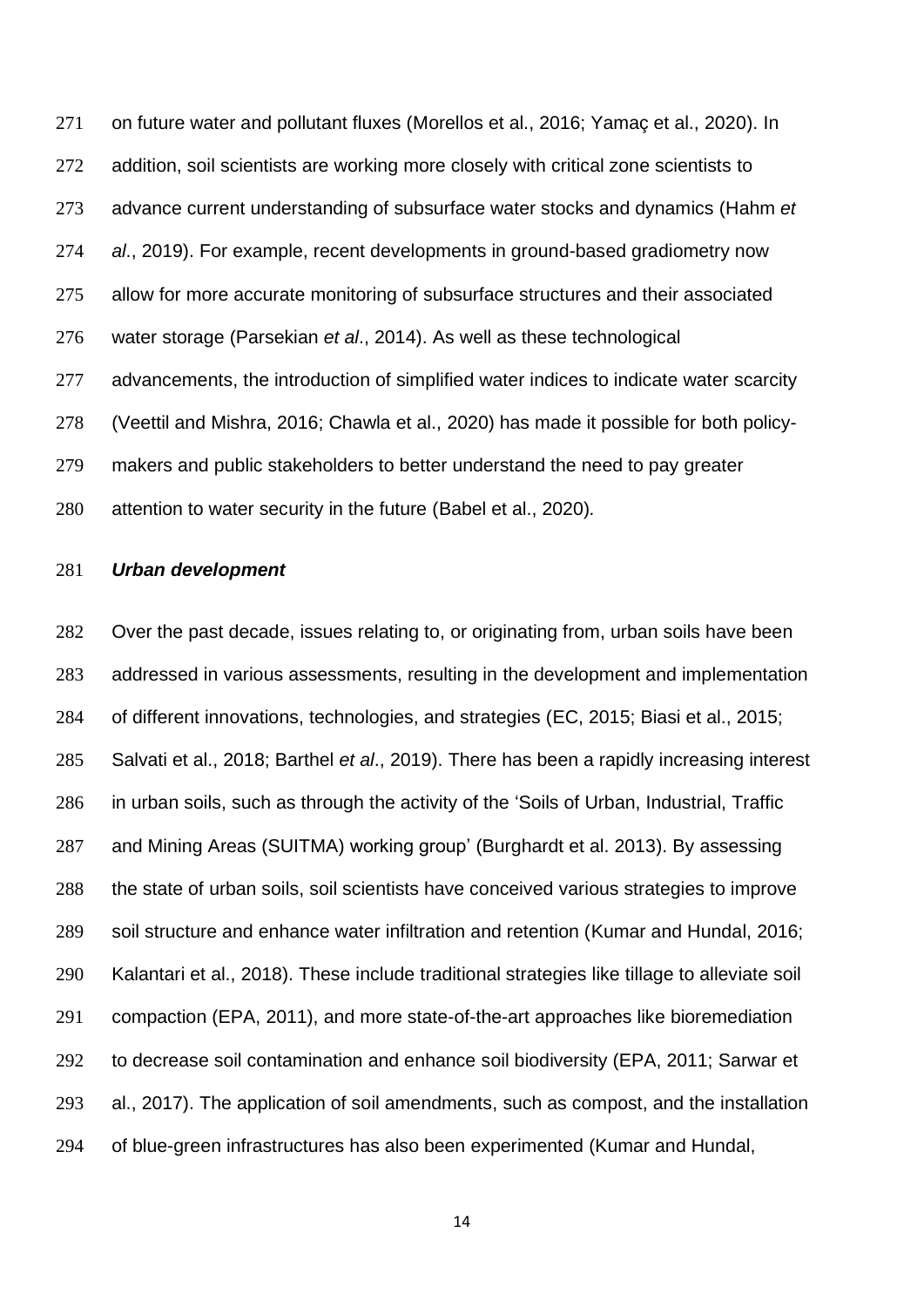2016). Blue-green infrastructure is a multifunctional network of natural and designed areas, comprising water bodies, green spaces, and open spaces (Ghofrani *et al*., 2017). Yet, all of these remediation and restoration strategies bring some challenges. For instance, the excavation and removal of contaminated soil can be highly or even prohibitively expensive, especially if required over a large area.

 Nature-based solutions (NBS) are now being widely adopted to specifically address decades of unsustainable spatial planning policies in urban areas (EC, 2015; Pan *et al*., 2018). Mitigating soil degradation in urban environments using NBS is both innovative (Goldenberg et al., 2018; Kalantari et al., 2019a) but also cost-effective, and it simultaneously provides environmental, social, and economic benefits that can help achieve numerous SDGs (EC, 2015; Seifollahi-Aghmiuni et al., 2019; Jaramillo et al., 2020). For example, street trees, parks, and wetlands have been shown to intercept dust and toxins, sequester carbon (Jonsson et al., 2019), buffer flooding, and prevent soil degradation (Jaramillo et al., 2020)*.* In addition, straw mulches (Rodrigo-Comino et al., 2019), vegetative filter strips (Pan et al., 2018) and natural vegetation covers (e.g. green roofs and walls) are important NBS that reduce storm- water runoff and prevent soil erosion in urban areas. Technosols constructed from city waste, such as compost or chipped wood, provide many ecosystem services and contribute to circular economies (Grard et al. 2018)*.*

 Demonstrating the benefits of NBS in urban environments through proof-of-concept experiments is critical for underpinning their inclusion in urban planning (Kalantari et al., 2019b). Once implemented, their continuous maintenance requires long-term labour inputs, mostly at the community level (Ferreira et al., 2017). Since soils are central to supporting many urban NBS, soil scientists are beginning to enjoy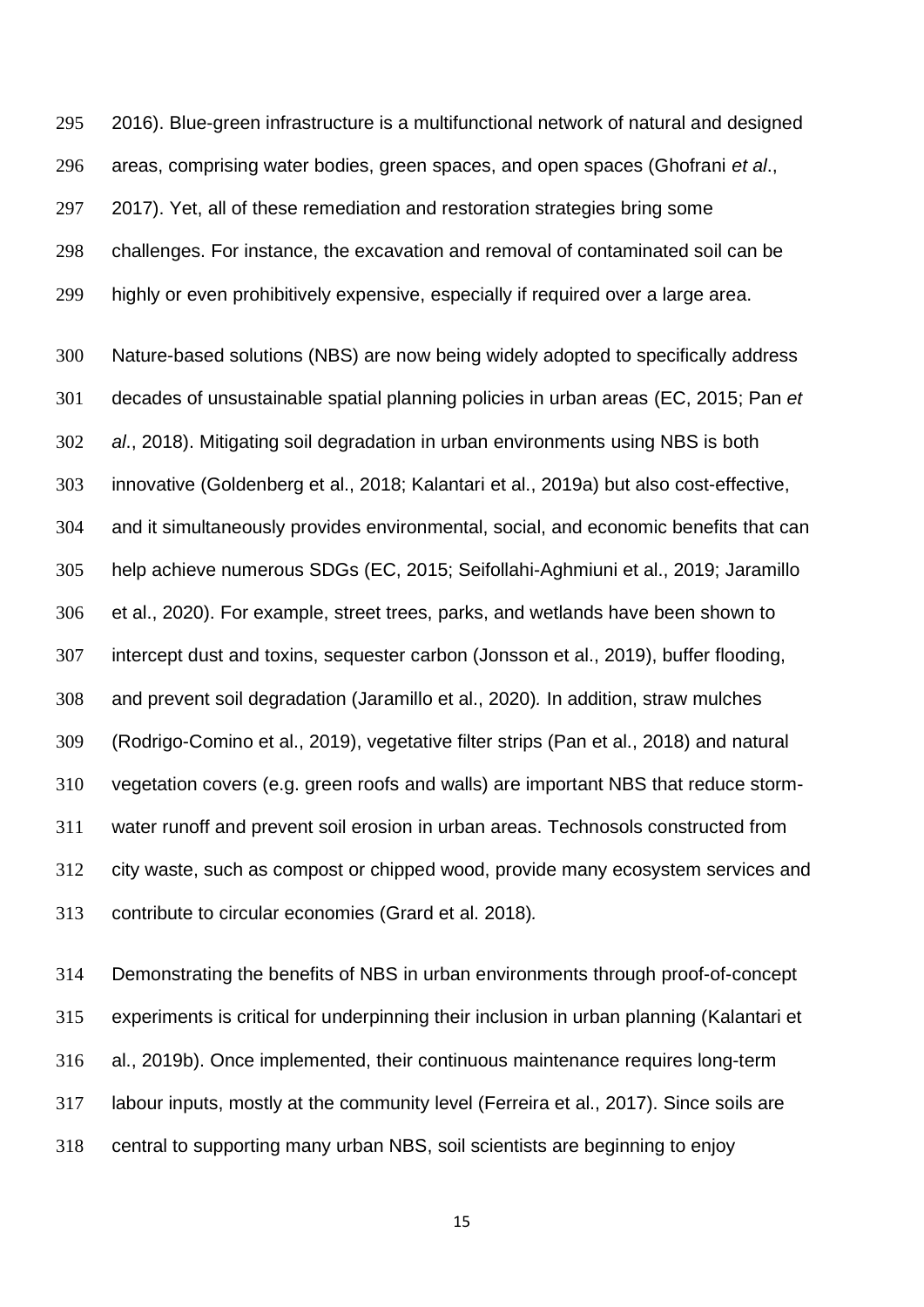increasing levels of engagement in urban planning, and are working alongside stakeholders, local communities, authorities, architects, and construction companies to ensure that soils are sustainably managed and preserved in urban environments (Keesstra et al., 2016)*.* 

#### *Ecosystem functioning and biodiversity*

 Over the past decade, the soil science community has transferred an understanding of soils into natural capital and ecosystem service frameworks (Robinson et al., 2009; Dominati et al., 2010; Haines-Young and Potschin, 2012). One of these frameworks is the System of Environmental and Economic Accounts (SEEA) (United Nations, 2012a; Obst *et al*., 2016) which, by providing satellite green accounts alongside Gross Domestic Product (GDP) accounts (United Nations, 2012a)*,* considers the soil as one of seven natural resources. The added value these frameworks bring to GDP accounting is the recognition that natural resources are not free or limitless, and that they can constrain the economy, if not carefully managed. Yet, some have argued that combining data on soil resources with natural capital and economic activity indicators is one of the least developed areas of the SEEA which has led to more efforts from soil scientists to address this gap over the past decade (Obst, 2015).

 Adopting a systems approach emphasises the importance of monitoring multiple ecosystem cycles to underpin reporting frameworks, including soil formation and erosion, soil carbon gains and losses, soil nutrient release and loss, and soil water and energy balance (Amundson et al., 2015; Robinson et al., 2017). Advances in both modelling (Borrelli et al., 2017) and monitoring (Panagos et al., 2014) over the past decade have rendered this approach feasible. They have also demonstrated a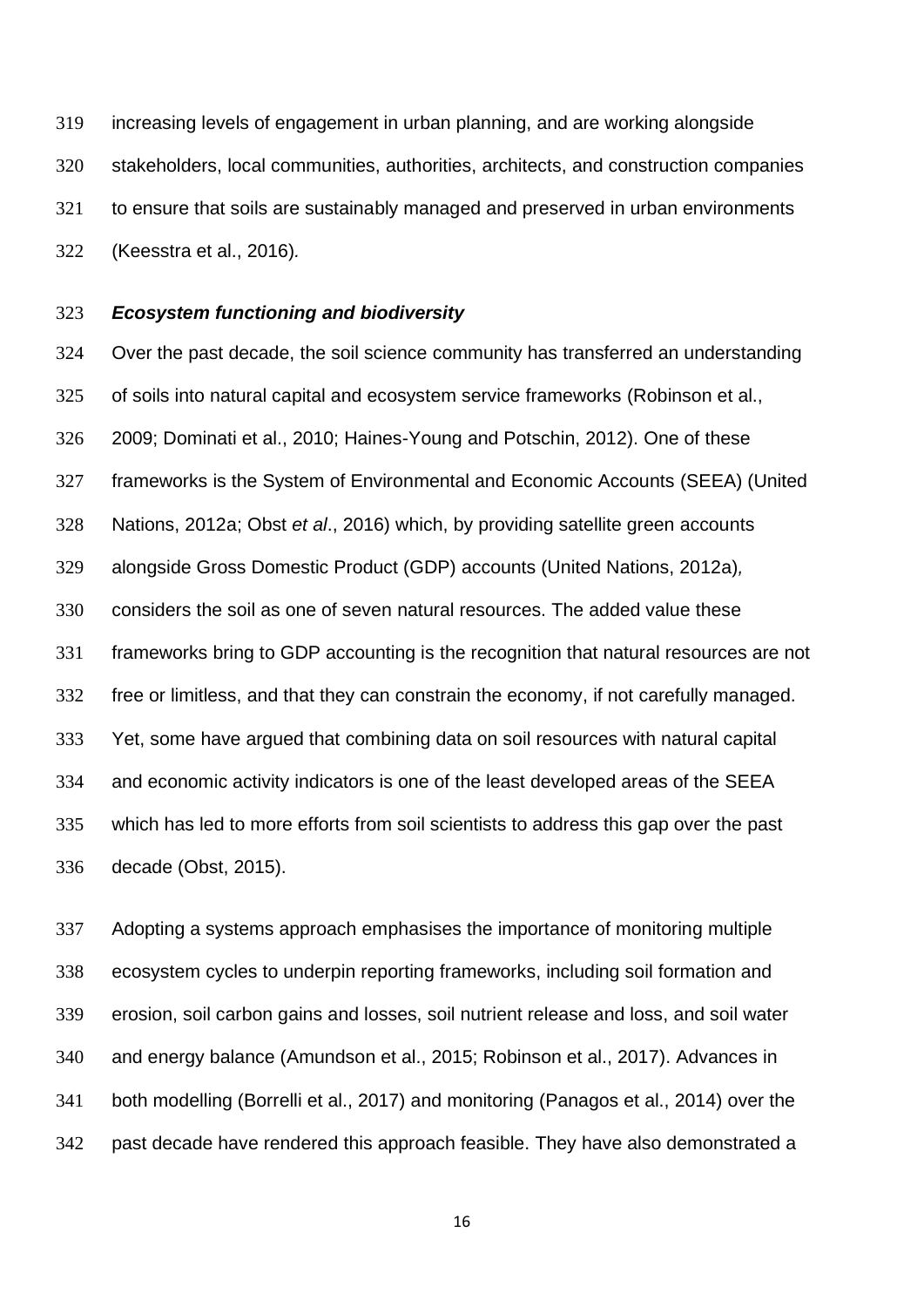way forward for addressing one of the key challenges identified in the ITPS report: the need for 'state' and 'trend' monitoring of soils (ITPS, 2015). While the development of a SEEA-style soil monitoring and modelling framework is an end in itself for policy making, it is also important for providing an understanding of soil change.

 Accounting for change in soil biodiversity and function remains a substantial challenge in soil science, yet has received significant investment over the past decade. Due to large variety of soil organisms, ranging from micro-organisms to invertebrates and vertebrates, surveys on soil biodiversity require specific tools and methods depending on which group of organism is studied. Transformative advances in omics have revealed the breadth and distribution of organisms in soils (Prosser, 2015), which are vital for ecosystem functioning (Delgado-Baquerizo et al., 2018; Crowther *et al*., 2019) and their development in soil science represents a major achievement.

 Over the past decade, sequencing and informatics technologies have forged ahead, such that the retrieval of full genomes of previously unknown soil organisms is now becoming more common (Nesme et al., 2016)*.* However, the contribution of soil organisms to health and wellbeing services has often been overlooked. Most antibiotics in use today were extracted from soil organisms in the 1940s-60s (Lewis, 2013), and the first new antibiotic to be identified for decades was recently extracted from soil (Ling et al., 2015).

 Innovations in technology are therefore prompting scientists to revisit soils for biomedical and biotechnological resources (Lewis, 2012), and molecular technologies, which uncover previously unknown soil microbial species and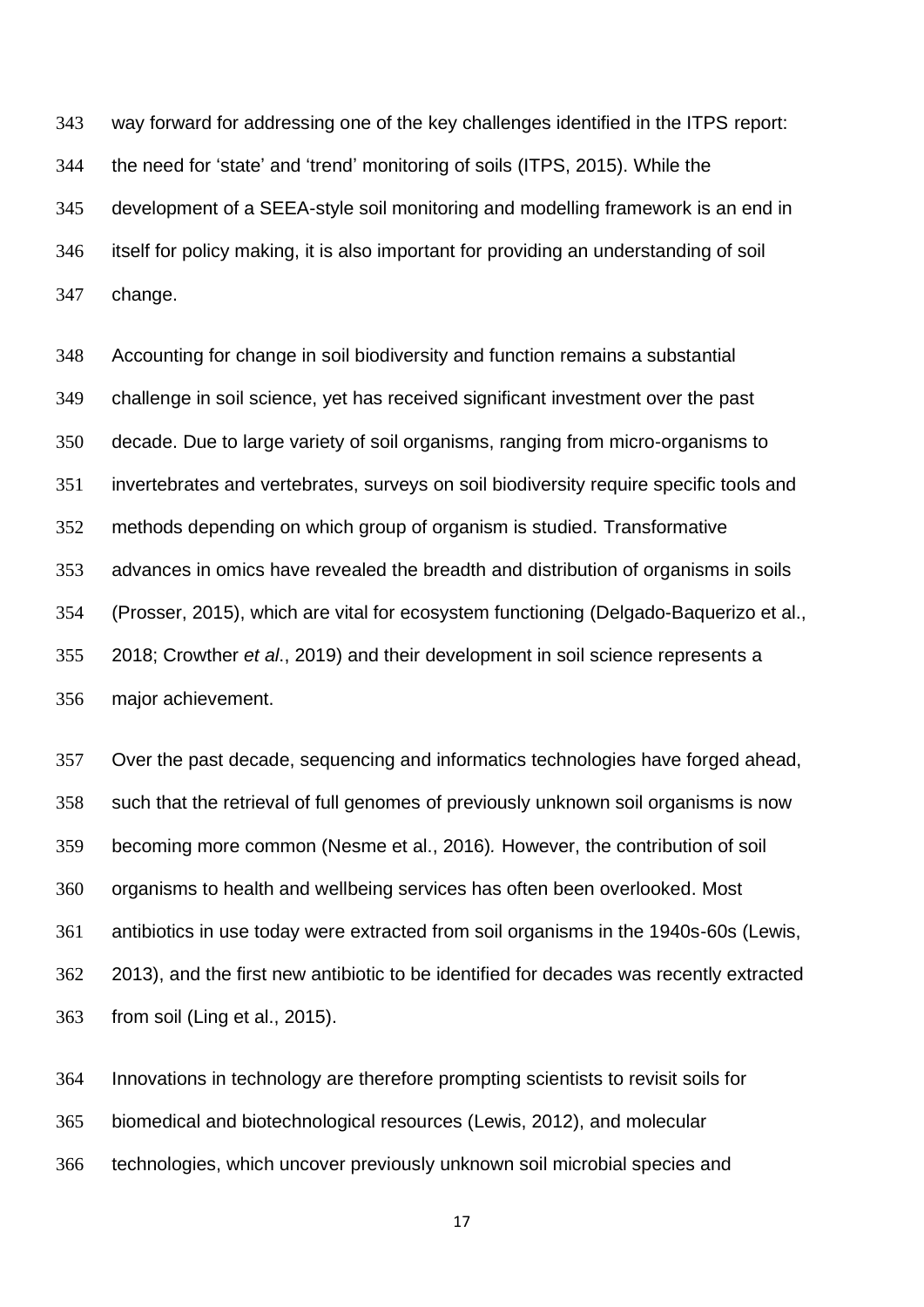functions, provide many new opportunities in this regard (Hover *et al*., 2018)*.* More generally these technologies allow for a better appreciation of the specific mechanistic roles of soil biodiversity in regulating wider ecosystem services such as nutrient recycling and storage (Hartman *et al*., 2017)*,* greenhouse gas regulation (Hester *et al*., 2018), and plant productivity (Carrión *et al*., 2019). Linking soil biodiversity to a natural capital framework is therefore fundamentally important, and remains to be achieved, in SEEA. Significant challenges remain in how to assimilate the vast amounts of globally obtained molecular information, and experimentally determined ecological interactions between organisms into both soil process and wider ecosystem service models. Here, advances in digital technologies for biodiversity data synthesis (Choi *et al*., 2016), modelling, and dissemination (Větrovský *et al*., 2020), coupled with detailed biogeochemical investigation of the functional relevance of new genes under environmental change contexts, provide much scope for future exploration and discovery. In concert, a better understanding of how soil biodiversity interacts to deliver multiple ecosystem benefits, win-wins, and tradeoffs, offers the potential for new ways to both monitor of soil health, but also innovate towards more sustainable approaches to manage and optimise soil multi-functionality in the face of environmental change (Rillig *et al*., 2019).

 Ecosystem service models continue to progress (Bagstad et al., 2013), but the incorporation of soil functions and feedbacks remains an area warranting further attention if we are to better understand the impacts of land use, pollution and climate change. Recent work has improved the understanding of linkages between soil attributes, functions, and ecosystem service provision (Adhikari and Hartemink, 2016). However, incorporating this understanding into ecosystem service modelling has been slow. Some have pointed out that the majority of ecosystem service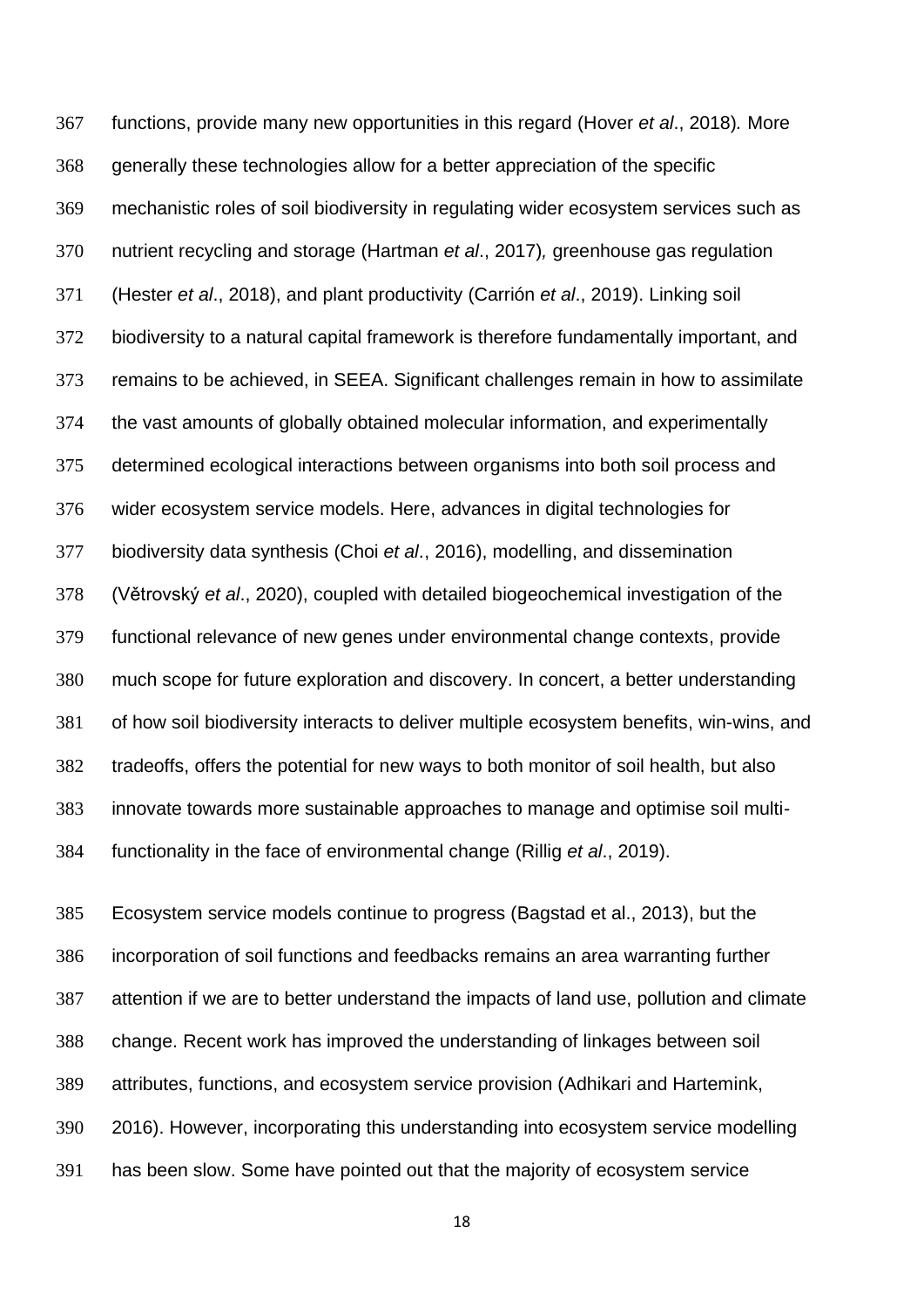models only account for a single soil function (Greiner *et al*., 2017). Failing to represent multiple functions of soil is a weakness given that a key role of ecosystem service models is to account for multiple services, and understand their relationships, trade-offs, and synergies. Recent work has attempted to address this, such as the Soil QUality InDex (SQUID), which assesses the provision of 16 different soil-based ecosystem services (Drobnik, 2020), soil function assessment methods (Greiner et al., 2017)*,* and the Soil Navigator decision support system (Debeljak et al. 2019). However, most of the more widely used models fail to appropriately incorporate benefits from soils or soil degradation processes, while low availability of spatial soil data often leads to land cover data being used as a proxy (Adhikari and Hartemink, 2016). While biophysical information is informative in itself, translating changes in resources into economic impacts is an important goal for natural capital accounting, yet to be achieved.

 Attempts have been made to account for economic costs at the national scale (e.g. Graves et al., 2015) which tend to rely on first-order cost evaluation. However, recent work has tried to use models to link soil degradation to the global economy (Sartori et al., 2019). This work goes "beyond the use of 'first-order' cost evaluation and captures the 'second-round' effects of structural economic change that arise owing to shifts in primary resources, particularly the land factor" (Sartori *et al*., 2019, p. 300). It provides proof of concept for realising a full benefit chain, from soil monitoring and modelling, through to economic impact assessment.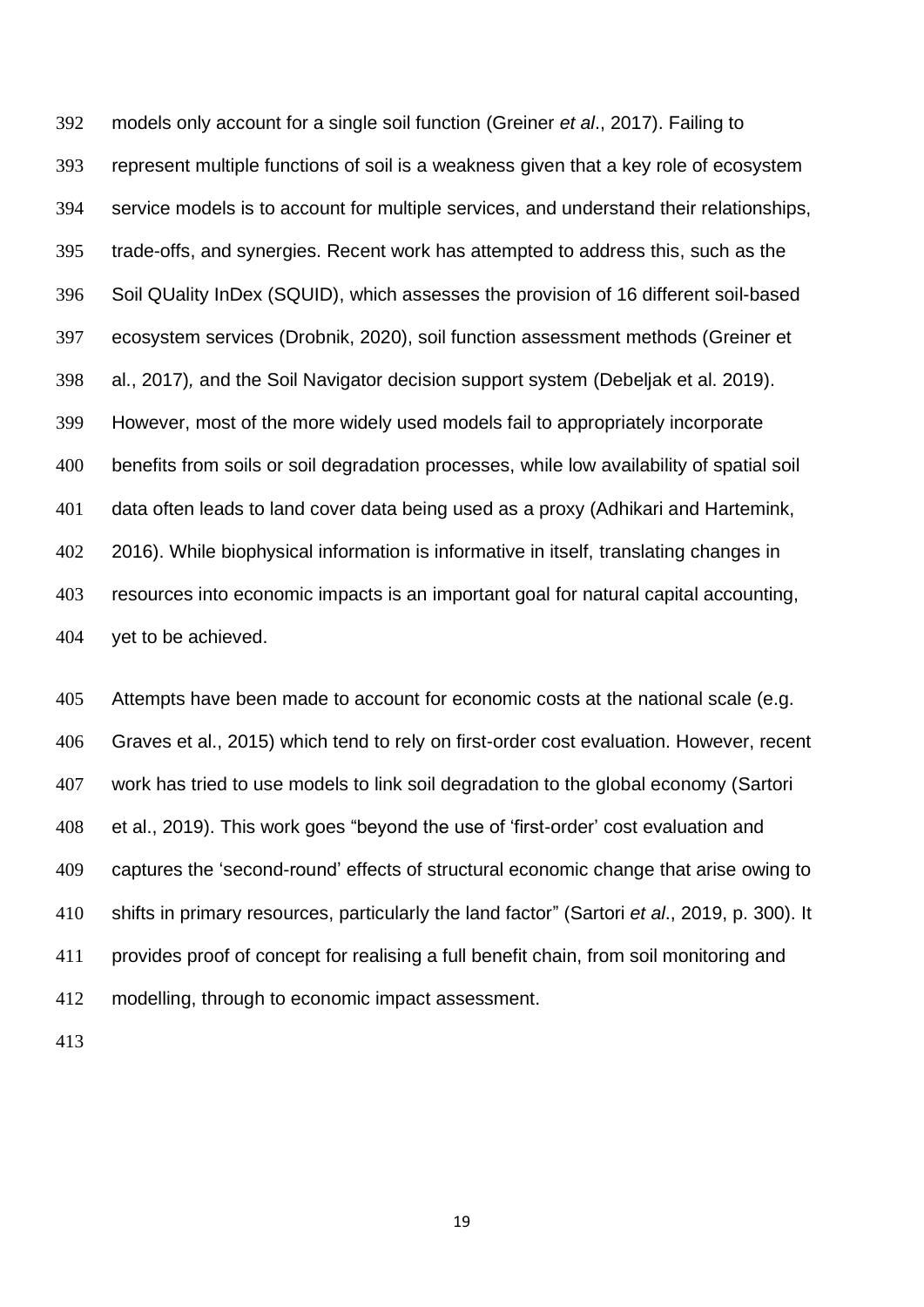### **Towards 2030: An integrated agenda for sustainability**

 There is less than ten years to go before the SDGs are intended to be achieved. At this critical juncture, it is pivotal to step back and analyse the work that soil scientists should do to contribute towards the realization of these goals. There have been a number of papers in recent years that have synthesized the research questions left outstanding in soil science and made calls to the community to tackle them (Blum, 2006; Adewopo *et al*., 2014; Rodrigo-Comino *et al*., 2020). These have been useful for prescribing research agendas, justifying research rationale, and securing funding for new highlight topics and foci areas. As important as this process is, we argue that it cannot catalyse real-world impact alone. Therefore, in this section of the paper, we do not suggest *which* specific topics soil scientists should research next, but begin an important dialogue around *how* soil scientists can best ensure that their research over the next decade can best support global efforts to secure sustainable development by 2030.

### *Implementing research in policy and practice*

 This paper has summarised the research advances made over the past decade in 431 soil science with respect to five critical areas. It is important to ask how this research 432 has been utilized to drive sustainable development. Figure 1 presents a timeline of some of the global initiatives towards which soil scientists have contributed over the past decade. These can be divided crudely into four categories: (1) guidance documents and recommendations; (2) status reports; (3) expert group collaborations and public awareness campaigns; and (4) policy and legislation. It demonstrates that the majority of activities have either focused on compiling evidence for status reports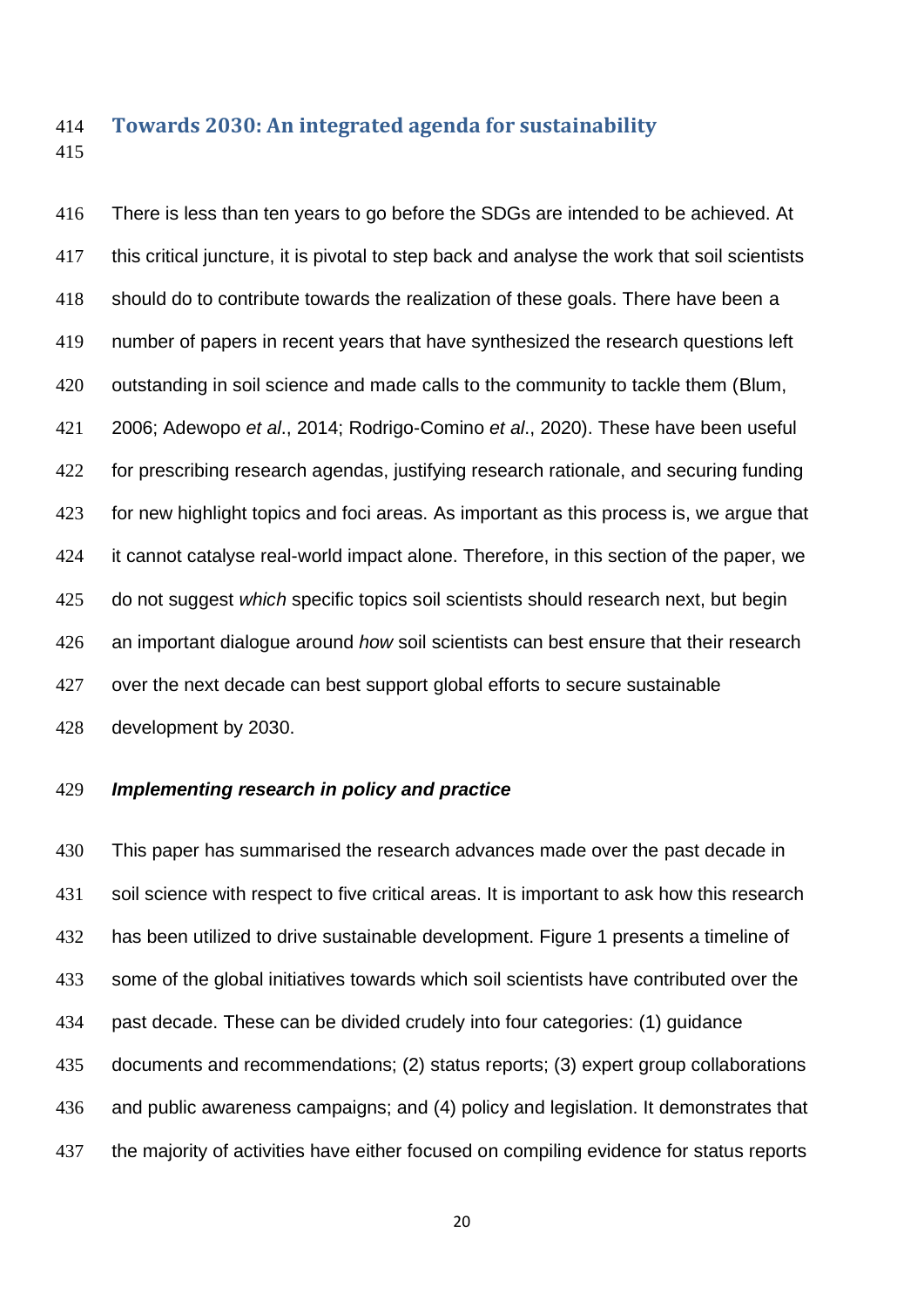on the state of the world's soils, or making recommendations on how best to manage and conserve them. Although these types of publications are important for conveying the outcomes of scientific research, their capacity to manifest real-world impact is relatively weak in comparison to concretized policy and legislation, for which there are very few examples to highlight.

 Effective translation of research into concrete legislation is essential for achieving sustainable development by 2030. Catalysing action requires a national or regional action plan, which reconciles local/national policy agendas and global assessments. An example of this is the new European Green Deal which represents an ideal opportunity for soil scientists to directly influence the policy agenda, as the European Commission aspires to make the EU the first climate-neutral continent by 2050 through implementing a 'Climate Law' (Figure 1) (Montanarella and Panagos, 2021). In order to comply, it is likely that Member States will also conceive of and implement national policies over the next decade, too. This highlights the need to promote closer and more sustained working relationships between soil scientists and policy makers at national and international levels.

 Effective partnerships between soil scientists and policy makers cannot be manifested overnight, but the response to the COVID-19 pandemic, at the very least, demonstrated that science-informed policies can be tabled and implemented efficiently if a significant impetus is present. It therefore seems incumbent that soil scientists will need to tailor their approach to convey the urgency and capture the attention of policy makers (Lal, 2020b). While the publication of status reports and guidance documents can support this, it is also worthwhile to consider recent examples of environmental legislation. In the case of reducing plastic pollution, for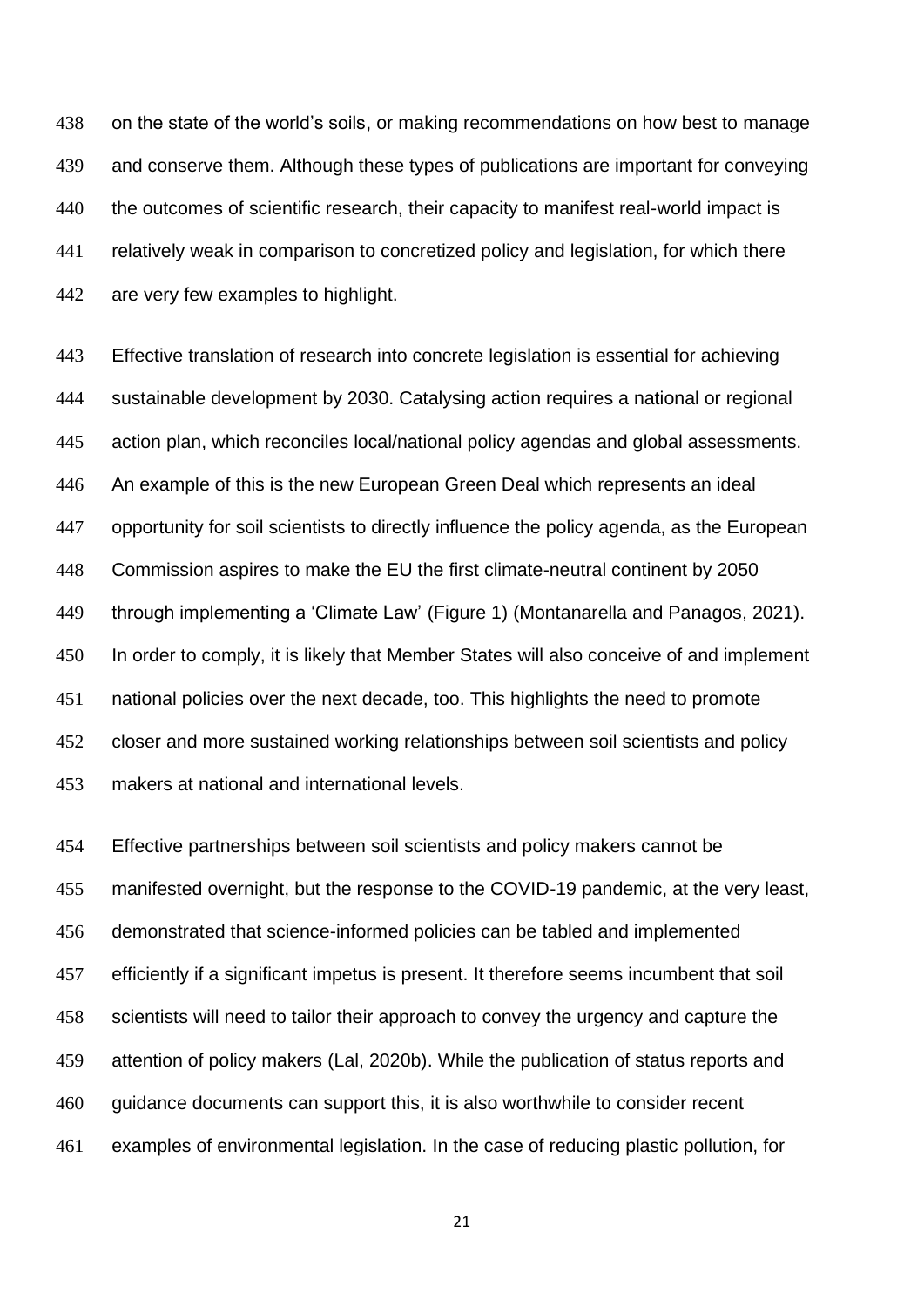example, the development of UK legislation, in part, followed an outreach documentary film and similar public engagement activities. These were largely spearheaded by non-scientist individuals holding a sizeable public following, working closely with scientists (Davison, 2021). The question for the next decade, therefore, is to whom should soil scientists turn to stimulate public consciousness about the challenges facing soil resources and the importance of sustainable soil management?

#### *Integrating research agendas*

 Agenda 2030 comprises goals for the biosphere, societies, and their economies. Achieving (and, perhaps more importantly, continuing to achieve) all 17 of the SDGs is a large task, but arguably the greatest challenge is co-ordinating action so that the delivery plans for one goal do not out-compete or nullify the potential to achieve others. Recently, research has examined the trade-offs and synergies between the SDGs, whether some goals act as pre-requisites for others, and how perceived trade-offs can be transformed into virtuous cycles of sustainable development (Scherer *et al*., 2018; Singh *et al*., 2018; Kroll *et al*., 2019).

 Throughout the decade, there will be more lessons to learn about the ways to identify and convert trade-offs to synergies, and these should inspire new ways of collaborating within and beyond soil science. With limited time and resources allocated to soil science departments, the first step here is to develop new and efficient methods to monitor and evaluate the trade-offs and synergies between functions across soil and other terrestrial/marine systems. A seemingly minor but important shift in our future nexus thinking here is a move from considering 'soil functions' or 'soil ecosystem services' to one which acknowledges that life depends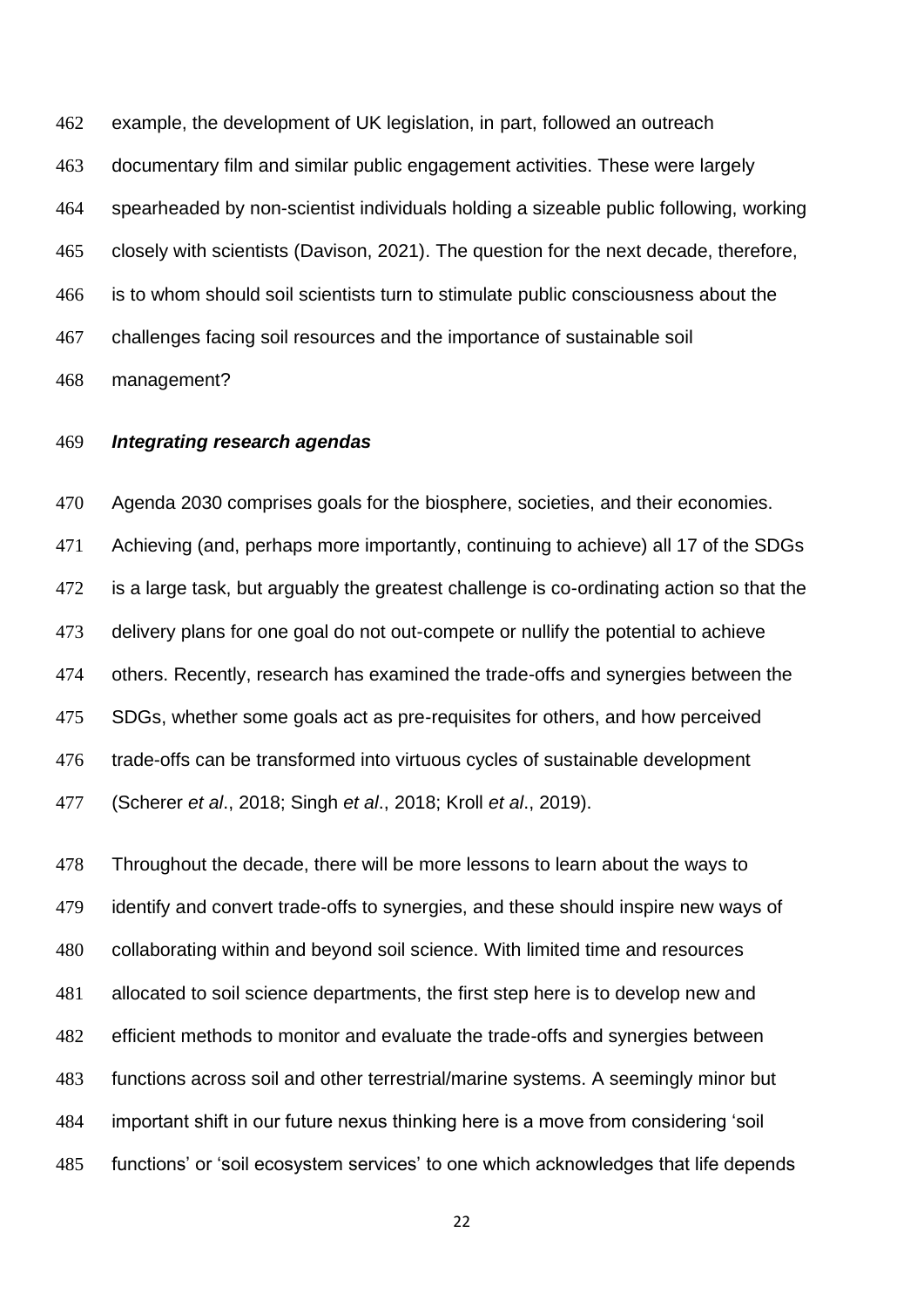on an array of functions and services which are delivered by an integrated terrestrial- marine ecosystem, of which soil is a vital part. This perspective shifts away from one focused on delivering all ecosystem functions and services in soils simultaneously, to one which considers how these are delivered across the wider terrestrial environment. For example, urban food growing using novel (soil-less) growing techniques (e.g., soil simulants, hydroponics, bioarchitecture) may help lessen the burden on soils to deliver on growing food demands and allow those most degraded to undergo extensive restoration treatment. The essential step, therefore, is to establish the role of soils in the wider ecosystem, which will require sustained collaboration between soil scientists and the wider environmental sciences.

 The infrastructure to accommodate these more strategic and collaborative networks has started to be developed (see Figure 1). On the ground, for example, Critical Zone Observatories (CZOs) host international and multidisciplinary expertise that encompass atmospheric, soil, ecological, biological, hydrological, and geological sciences (Banwart et al., 2011). Likewise, light houses and living labs (Evans, 2021b) have also been established to better connect innovation, practitioners and scientists. More broadly, open cloud infrastructure has enabled researchers to share methods, training resources, data analysis toolkits, and associated computer code (Blair et al., 2019). Moreover, open access publishing has enabled greater availability, accessibility, and transparency of research outputs (Laakso et al., 2011). Supplementing these initiatives has been the development of publically available, global databases that not only allow researchers to share data, but standardise them for the benefit of the wider community (Benaud et al., 2020).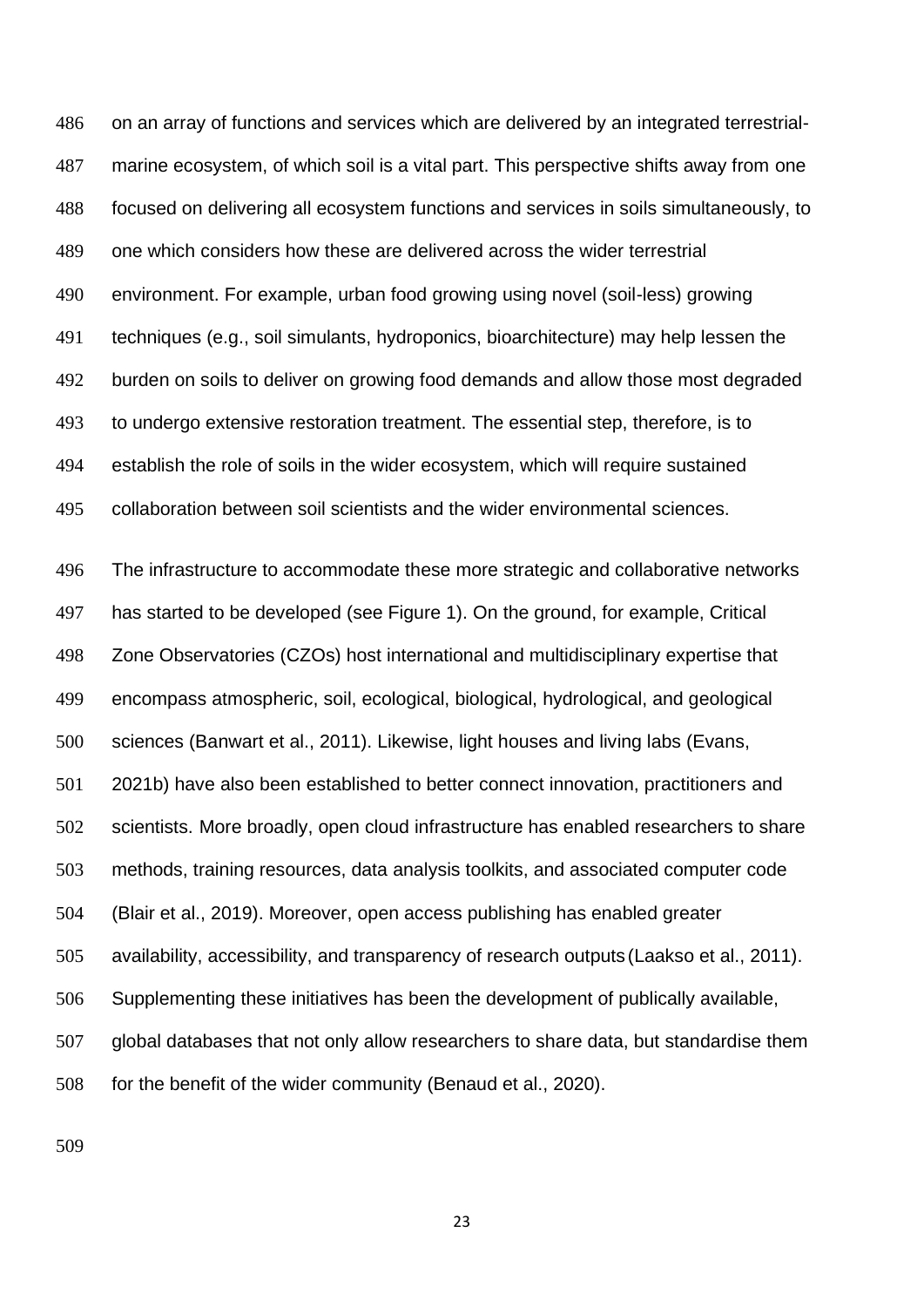### *Reactive and proactive soil science*

 Ultimately the SDGs, the European Green Deal, and environmental targets at the national level are both reactive and proactive programmes for the future. They are reactive in the sense that they each acknowledge current challenges, shortfalls, disequilibria, and inequalities, and seek to rectify these issues. They are also proactive because they consider how these pressures and demands will evolve over time. If soil science is to support and help achieve these national and international agenda, it is vital that researchers are armed with both a reactive and proactive strategy. In essence, this entails a balanced approach between responding reactively to existing challenges (e.g., monitoring and restoring degraded soils) and developing the foresight to predict how soils may respond to future perturbations (e.g., climate change). In practice, a critical objective is to link communities in monitoring and modelling across soil science.

 The relationship between empirical and model-derived data should be considered as symbiotic. The inevitable spatial and temporal limitations of observational data indicate a need for model data, while empirical data are crucial to both model development and validation. Both observations and models are required to understand and quantify the current state of the soil system, and to forecast future trajectories and magnitudes of soil change (Robinson, 2015) in order to inform planning and mitigation measures (or state and trend monitoring). This challenge is highlighted in previous sections of this paper in relation to MRV difficulties and the attempts to overcome such issues through combining heterogeneous empirical and model datasets. Addressing this challenge is critical to ensure that the contribution of soils to sustaining Earth system functions is accounted for, and weaknesses in Earth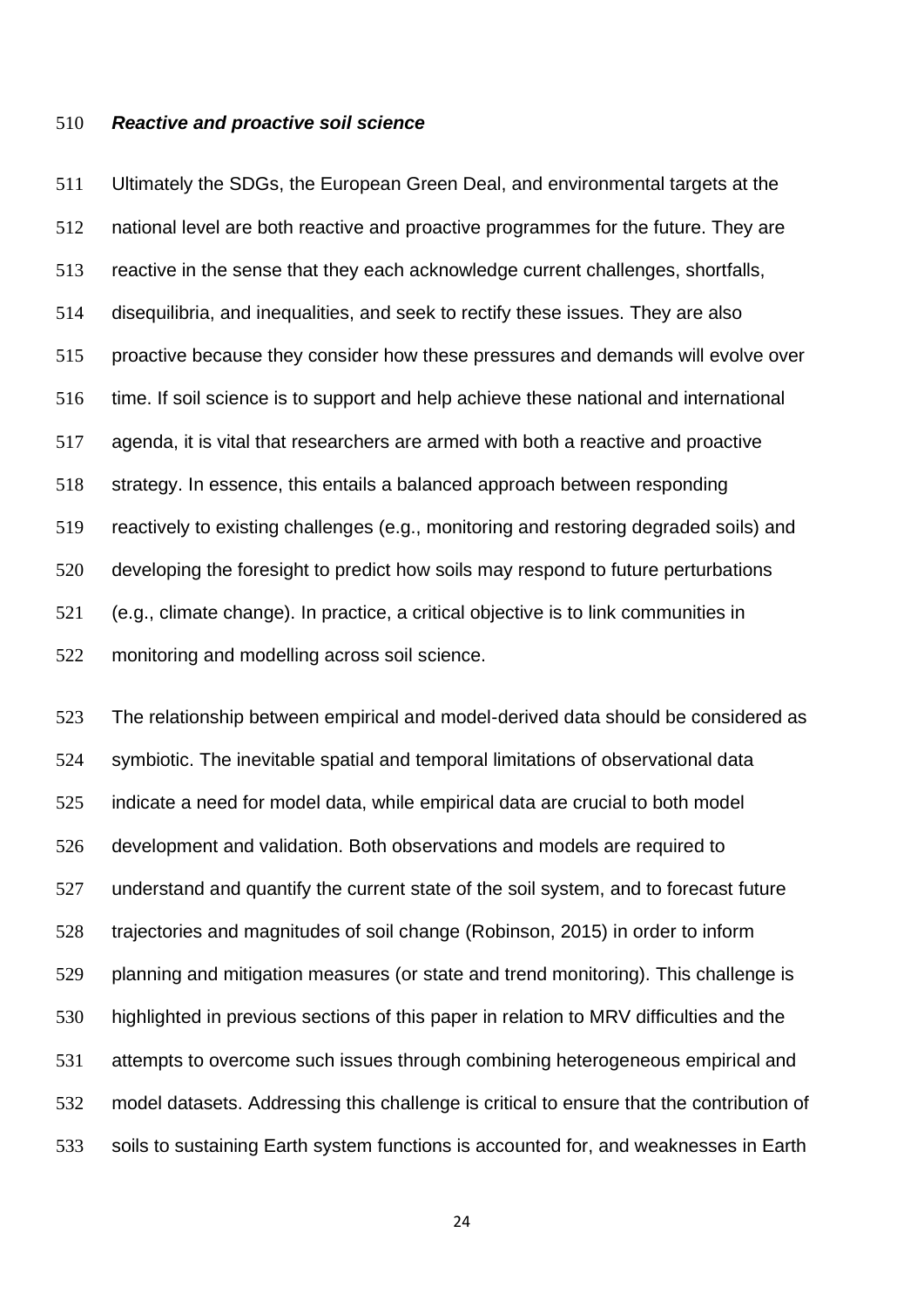system models are identified (Fatichi *et al*., 2020). More fundamentally, it is required for furthering scientific advancement of our understanding of the soil system such as feedbacks (Robinson *et al*., 2019).

 Another challenge will be to generate effective and harmonized map products. Recent advances in cloud computing provide huge potential to address this challenge (Hollaway *et al*., 2020), including greater data storage and discovery, additional computational capacities for model development, and coupling and uncertainty analyses. Integration of datasets creates the potential for geostatistical and machine learning approaches in relation to water and pollution, urban planning, and other environmental disciplines (Avanzi et al., 2019; Padarian and McBratney, 2020). It also provides the basis for multi-goals research, such as developing cropping systems that boost food production, improving soil quality, storing carbon in soils, and reducing the use of pesticides. By linking monitoring and modelling in soil 547 science in this way, we can both react to the present-day demands placed on soils, and scope out the challenges of the future.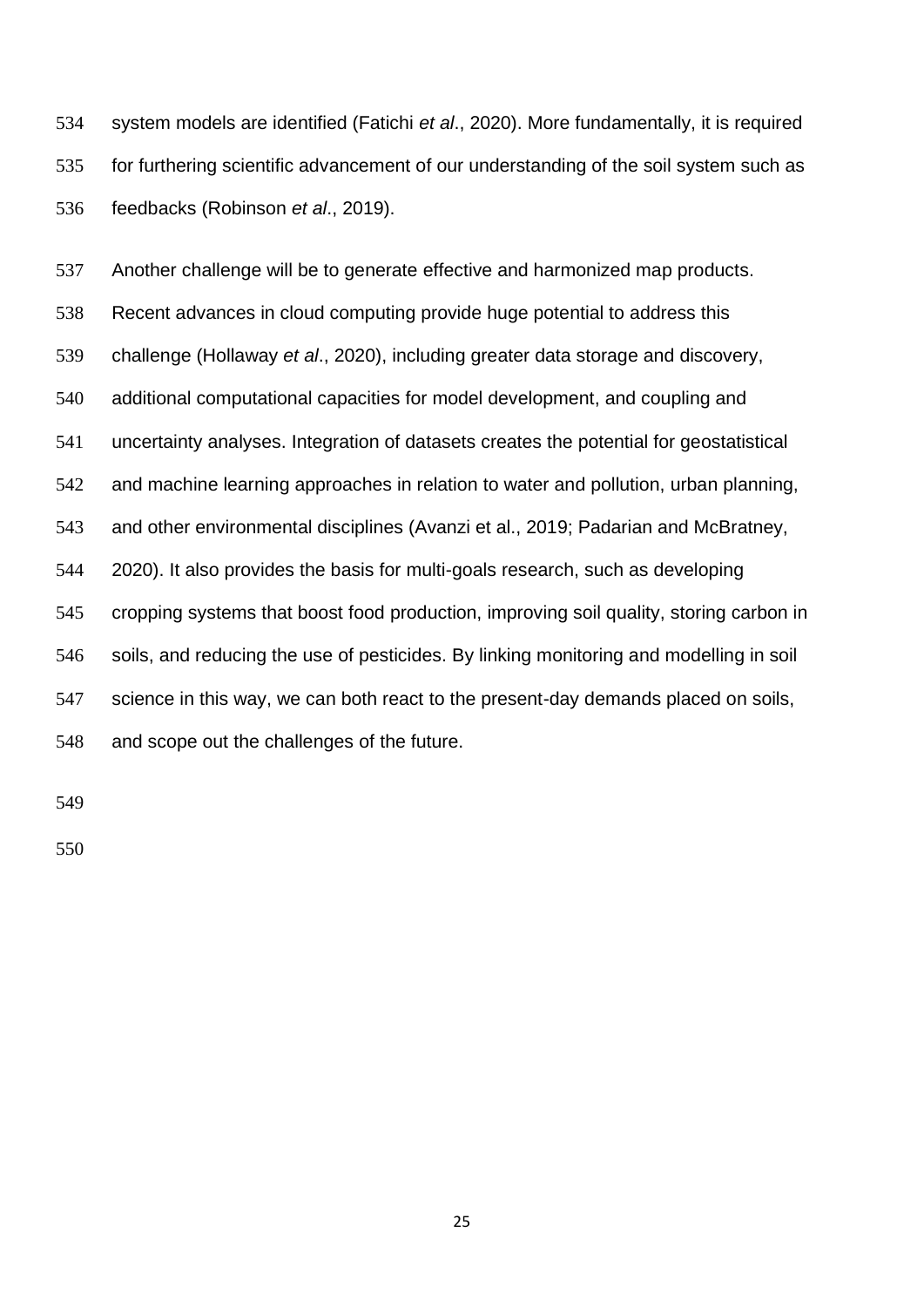### **Conclusion:**

 Over the past decade, the importance of soils for realising the United Nations Sustainable Development Goals has been widely demonstrated. Soil scientists have increasingly foregrounded the roles that soils play in combatting grand global challenges such as climate change, food and water security, urban development, and ecosystem functioning, and have acknowledged their connectedness. These challenges place strong pressures on the long-term health and functioning of the biosphere. In spite of advancements in the last decade, there still remains a large number of knowledge gaps and research questions. In this paper, we have not set out an itinerary of questions for further research, rather we have argued for three ways of working that will best support global efforts to secure sustainable development by 2030. Implementing research into policy and practice is a key yet, so far, under-achieved objective. Clearly, much of this depends on the actions of policy makers, but soil scientists should acknowledge their responsibility over the next decade to build strategic relationships with them in order to support policy delivery, whilst considering innovative ways of engaging public consciousness about the challenges facing soils. It is also important that soils-based policies are sufficiently co-ordinated with those in other environmental domains. Here we suggest that specific collaborations between soil scientists and other disciplines to evaluate the trade-offs and synergies between soils and the wider environment are key. Finally, if policies for the future are to be built, it is important that soil scientists consider how soils will change and what issues they will face over time. Modelling can assist with this, and thus it is also vital to sustain and enhance soil monitoring programmes, on which the foundations of our models are based.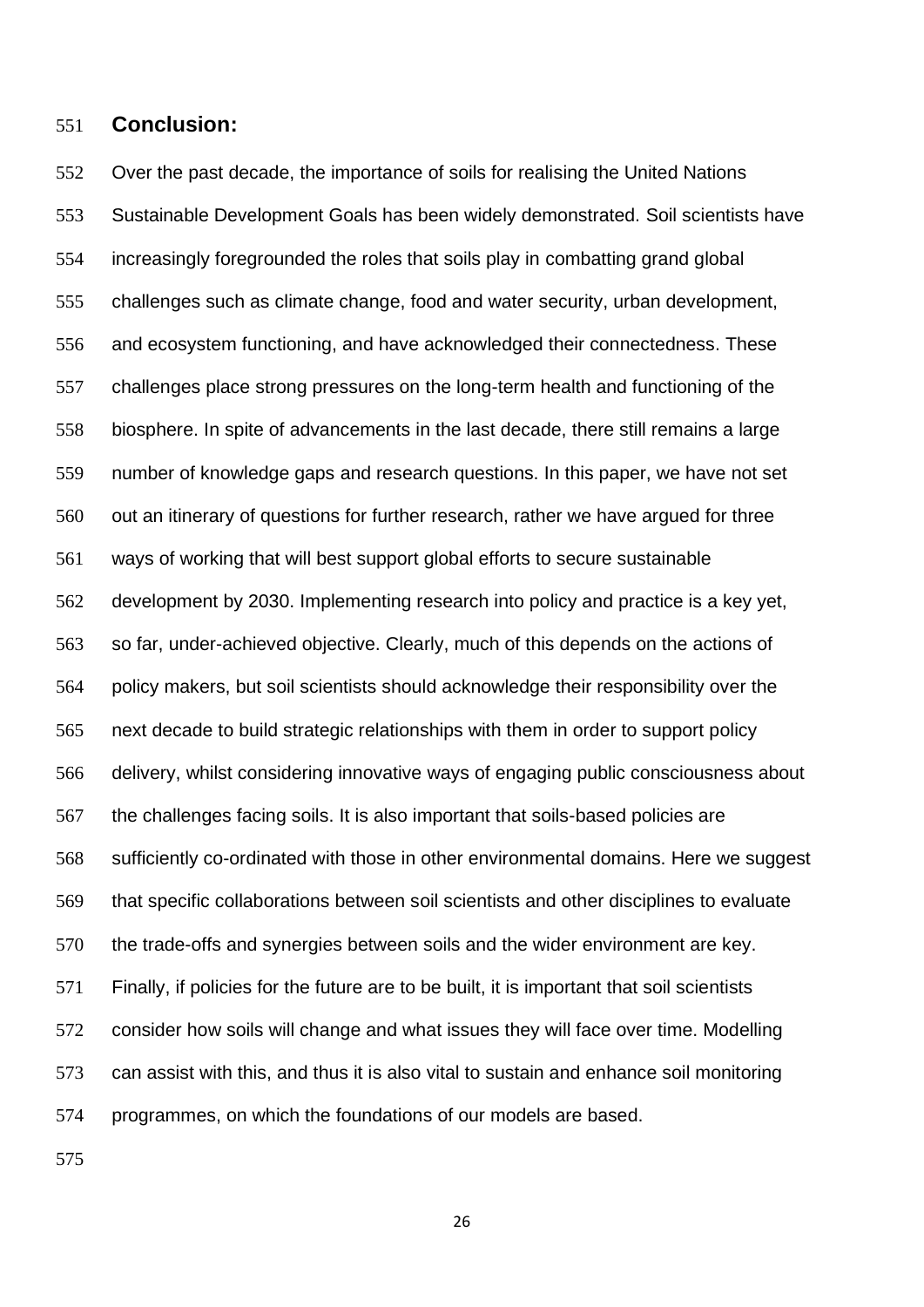### **Funding**

The input of PS contributes to the UKRI-funded project Soils-R-GRREAT

 (NE/P019455/1) and the European Union's Horizon 2020 Research and Innovation Programme project CIRCASA (grant agreement no. 774378). Funding for DR and AT was provided by the Natural Environment Research Council award number NE/R016429/1 as part of the UK–ScaPE Programme Delivering National Capability, and the EU Interreg FABulous farmers (NEW 810) project. Funding for CF was supported by the Navarino Environmental Observatory (NEO). The input of SMV and SK contributed to the European Union's Horizon 2020 research and innovation program EJP SOIL (grant agreement no. 869625), the Dutch Knowledge Base program 34, towards a circular and climate neutral society, and EU H2020 Coordination and support action CIRCASA (grant agreement No 774378).The input of CC contributed to the EU H2020 European Joint programme EJP SOIL (grant agreement no. 869625) "Towards Climate-smart sustainable management of agricultural soils" and the EU H2020 Coordination and support action CIRCASA (grant agreement No 774378). Funding for ZK was supported by a project funded by Swedish Research Council for Environment, Agricultural Sciences and Spatial Planning, Formas (grant agreement No 2017-00608). PB was funded by the EcoSSSoil Project, Korea Environmental Industry & Technology Institute (KEITI), Korea (Grant No. 2019002820004).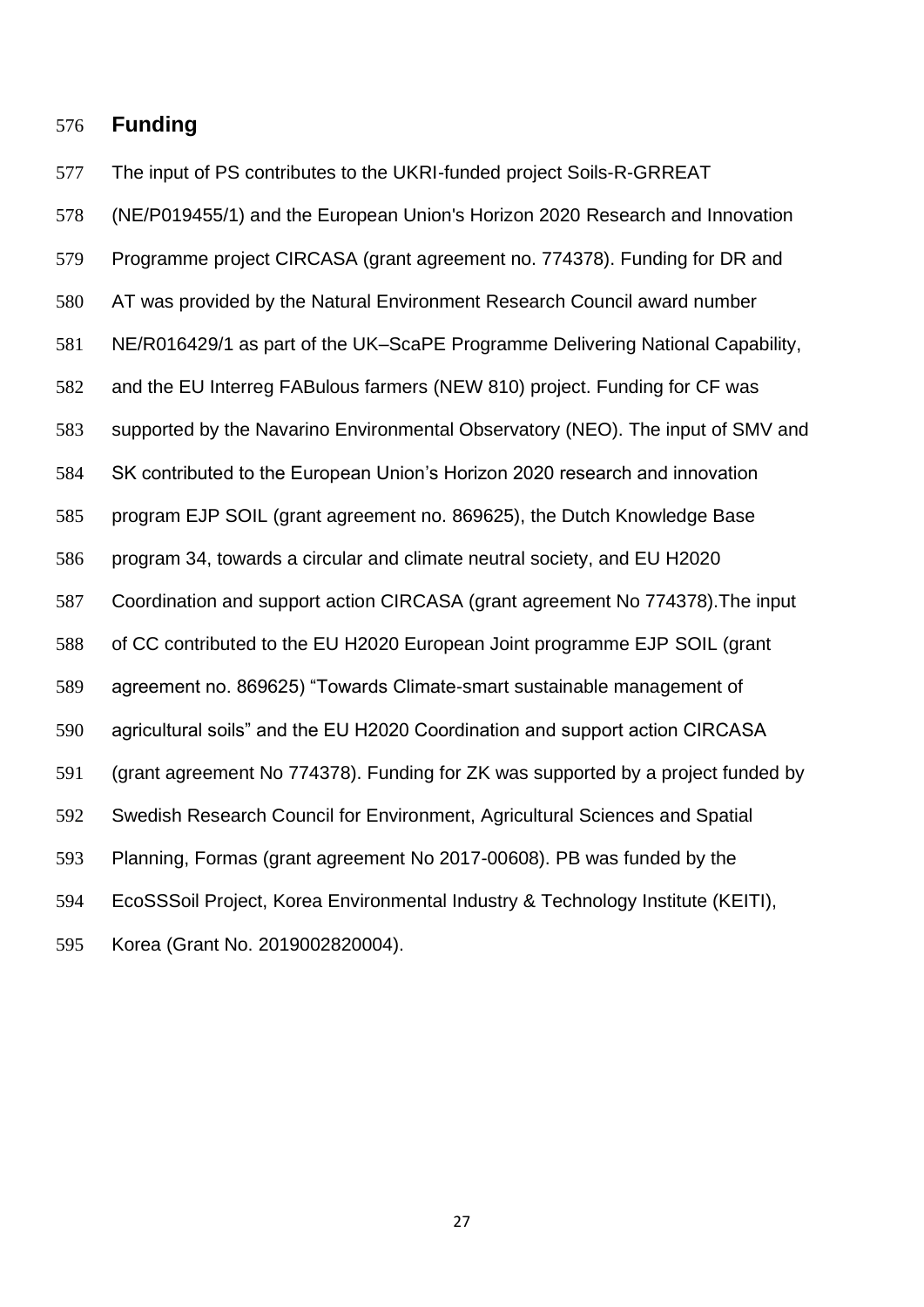### **Author Contributions:**

- DLE conceived the idea for the manuscript, with input from all authors. PS wrote
- 'Managing climate change'; RL wrote 'Managing food security'; CSSF and TSS wrote
- 'Managing water security'; ZK and SS-A wrote 'Managing urban development'; DAR,
- PB, PP, AT, and RG wrote 'Managing ecosystem functioning and biodiversity'; SK
- and CC wrote 'Towards 2020-2030'; SMV, VJB, and DLE wrote 'An integrated
- agenda for sustainability'. DLE and VJB edited the manuscript, with contributions
- from all authors.
- 

### **Conflict of Interest Statement:**

- There are no conflicts of interest associated with this manuscript.
- 
- **Data Availability**
- There are no data associated with this manuscript.
-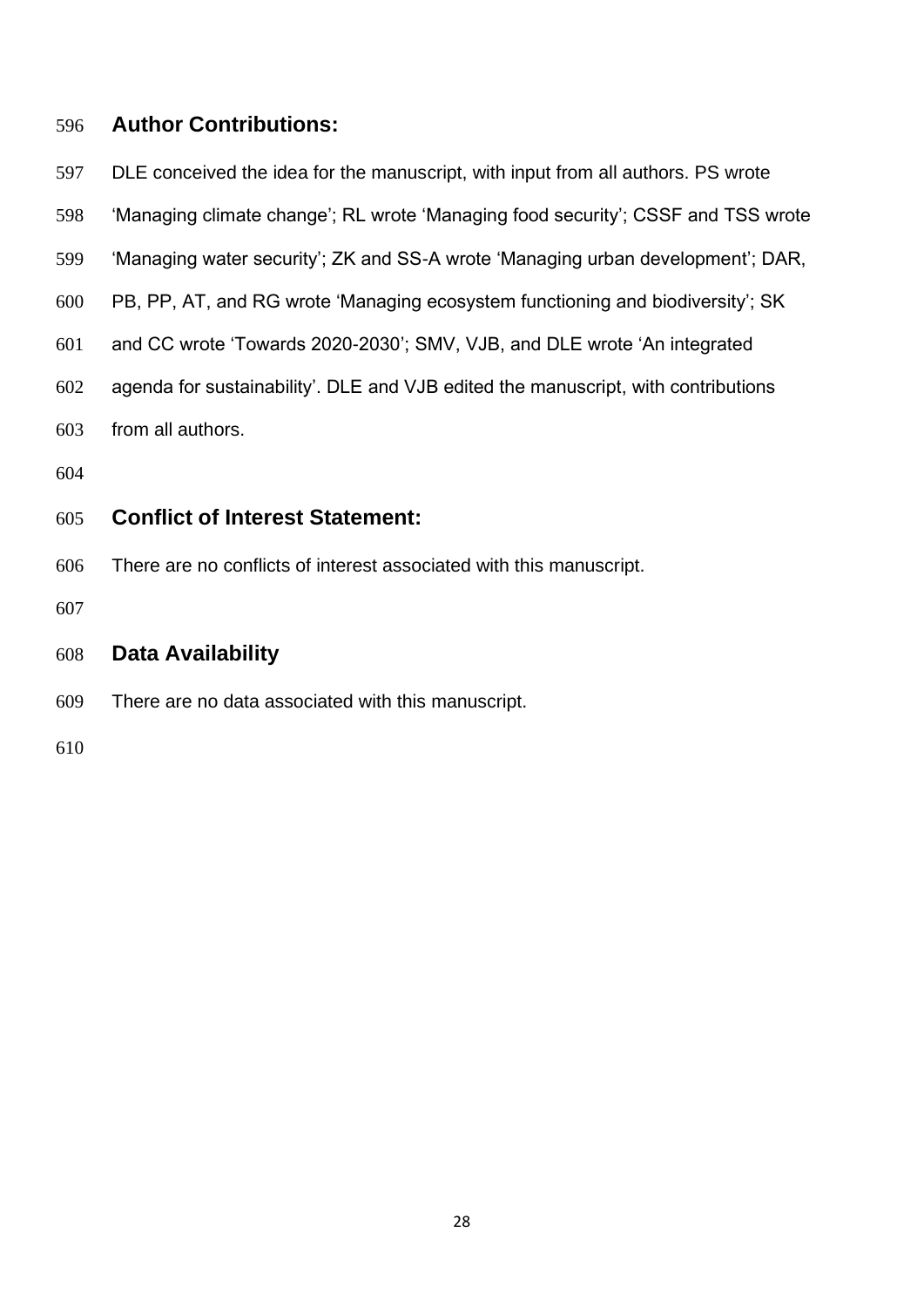### **References:**

- 4 pour 1000 (2021) *Welcome to the '4 per 1000' initiative*. Available at:
- https://www.4p1000.org/ (Accessed: 24 June 2021).
- Adewope, J. B., VanZomeren, C., Bhomia, R. K., Almaraz, M., Bacon, A., Eggleston,
- E., Judy, J. D., Lewis, R. W., Lusk, M., Miller, B., Moorberg, C., Snyder, E. H. and
- Tiedeman, M. (2014) 'Top-ranked priority research questions for Soil Science in the
- 21st Century', *Soil Science Society of America Journal,* 78, pp. 337-347.
- Adhikari K, Hartemink AE. Linking soils to ecosystem services—A global review.
- Geoderma. 2016 Jan 15;262:101-11.
- Ahirwar, S., Malik, M.S., Ahirwar, R., Shukla, J.P, 2020. Identification of suitable
- sites and structures for artificial groundwater recharge for sustainable groundwater
- resource development and management. Groundwater for Sustainable
- Development, 11, 100388
- Amundson, R. and Biardeau, L., 2018. Opinion: Soil carbon sequestration is an
- elusive climate mitigation tool. Proceedings of the National Academy of Sciences,
- 115(46), pp.11652-11656
- Amundson, R., Berhe, A.A., Hopmans, J.W., Olson, C., Sztein, A.E. and Sparks,
- D.L., 2015. Soil and human security in the 21st century. Science, 348(6235),
- p.1261071.
- Avanzi, F., Johnson, R. C., Oroza, C. A., Hirashima, H., Maurer, T. and Yamaguchi,
- S. (2019) 'Insights into Preferential Flow Snowpack Runoff using Random Forest',
- Water Resources Research, 55(12), doi: 10.1029/2019WR024828
- Babel, M.S., Pandey, V.P., Rivas, A.A., Wahid, S.M., 2011. Indicator-based
- approach for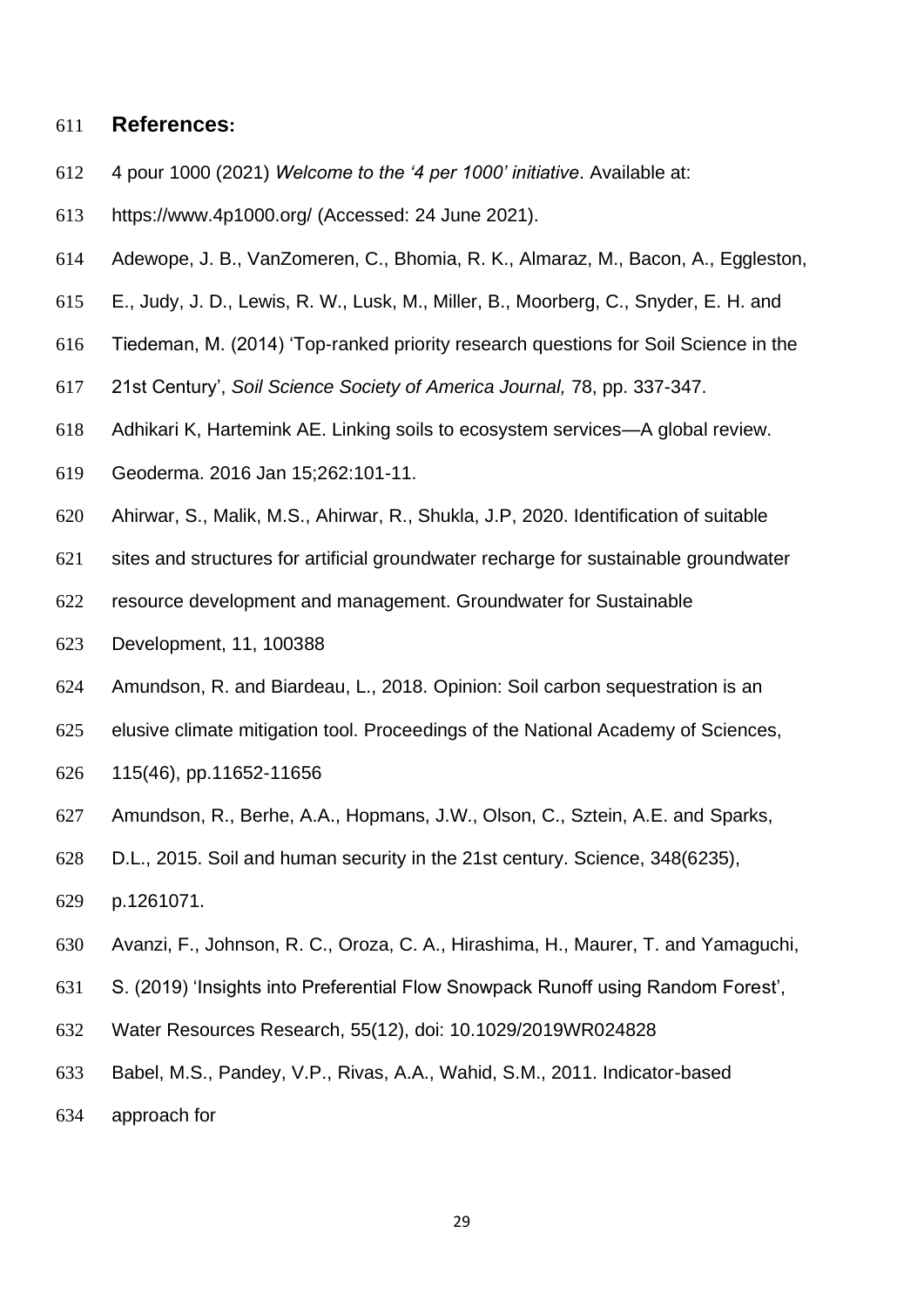- assessing the vulnerability of freshwater resources in the Bagmati River Basin,
- Nepal. Environmental Management, 48, 1044–1059.
- Babel, M.S., Shinde, V.R., Sharma, D., Dang, N.M., 2020. Measuring water security:
- A vital step for climate change adaptation. Environmental Research, 185, 109400.
- Bagheri, A., Babaeian, F., 2020. Assessing water security of Rafsanjan Plain, Iran –
- Adopting the SEEA framework of water accounting. Ecological Indicators, 111,
- 105959.
- Bagstad, K.J., Semmens, D.J., Waage, S. and Winthrop, R., 2013. A comparative
- assessment of decision-support tools for ecosystem services quantification and
- valuation. Ecosystem Services, 5, pp.27-39.
- Ball, B.C., Hargreaves, P.R., Watson, C.A., 2018. A framework of connections
- between soil and people can help improve sustainability of the food system and soil
- functions. Ambio 47, 269–283. https://doi.org/10.1007/s13280-017-0965-z
- Banwart, S. (2011) 'Save our soils', Nature, 474, pp. 151-152.
- Barthel, S., Isendahl, C., Vis, B. N., Drescher, A., Evans, D. L. and van Timmeren, A.
- (2019) 'Global urbanisation and food production in direct competition for land:
- Leverage places to mitigate impacts on SDG2 and on the Earth System', The
- Anthropocene Review, doi: 10.1177/2053019619856672.
- Baveye, P. C. (2021) 'Soil health at a crossroad', *Soil Use and Management*, 37(2), pp. 215-220.
- Benaud, P., Anderson, K., Evans, M., Farrow, L., Glendell, M., James, M. R., Quine,
- T. A., Quinton, J. N., Rawlins, B., Rickson, R. J. and Brazier, R. E. (2020) 'National-
- scale geodata describe widespread accelerated soil erosion', *Geoderma*, 371, doi:
- 10.1016/j.geoderma.2020.114378.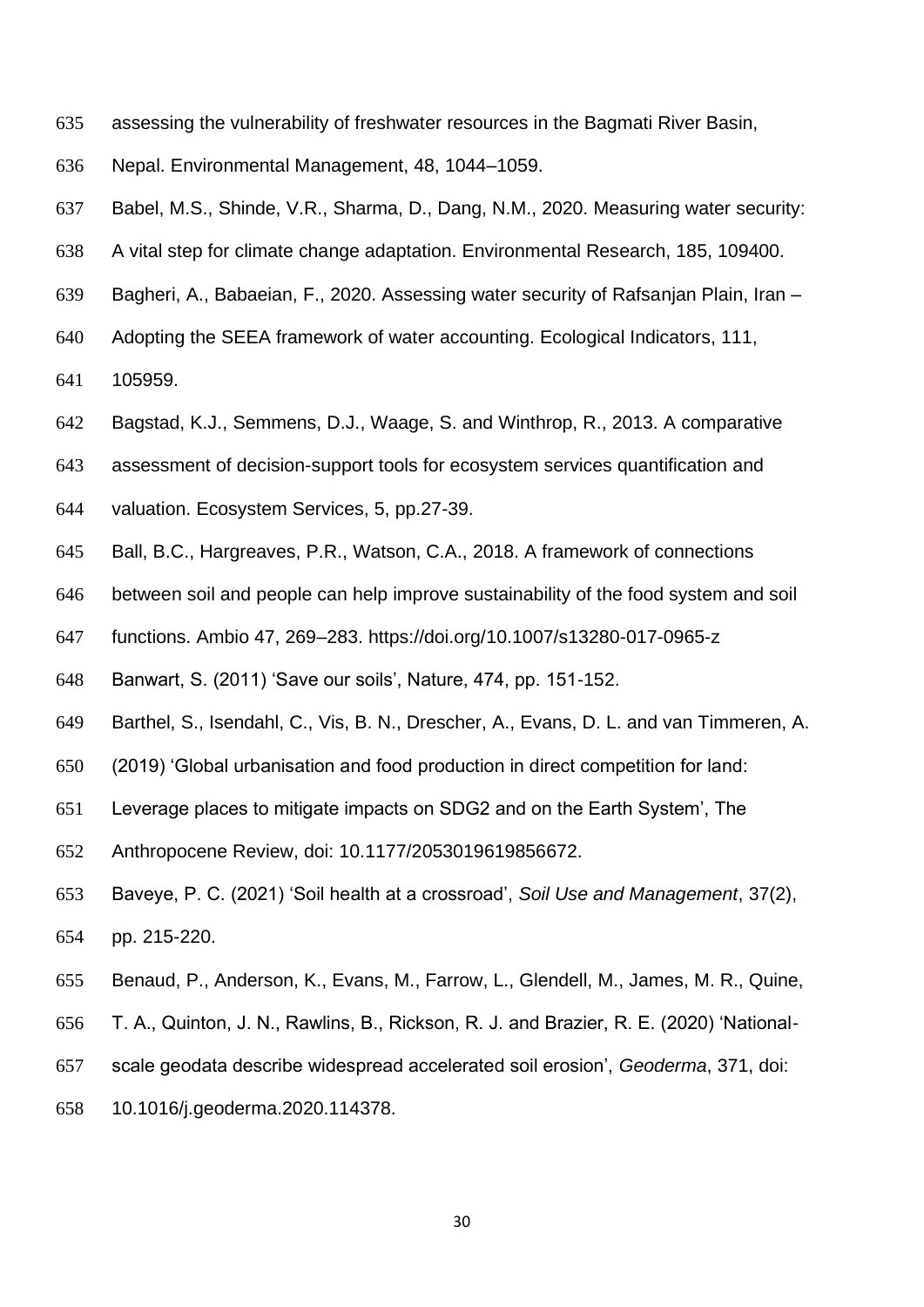- Berendsen, R.L., Pieterse, C.M.J., Bakker, P.A.H.M., 2012. The rhizosphere
- microbiome and plant health. Trends Plant Sci. 17, 478–486.
- https://doi.org/https://doi.org/10.1016/j.tplants.2012.04.001
- Biasi, R., Colantoni, A., Ferrara, C., Ranalli, F., & Salvati, L. (2015) In-between
- sprawl and fires: long-term forest expansion and settlement dynamics at the
- wildland-urban interface in Rome, Italy. International Journal of Sustainable
- Development & World Ecology 22(6), 467-475.
- Blair, G. S., Henrys, P., Leeson, A., Watkins, J., Eastoe, E., Jarvis, S. and Young, P.
- J. (2019) 'Data Science of the Natural Environment: A Research Roadmap',
- *Frontiers in Environmental Science*, 7(121), doi: 10.3389/fenvs.2019.00121.
- Blum, W. E. H. (2005) 'Functions of Soil for Society and the Environment', Reviews
- in Environmental Science and Biotechnology, 4, pp. 75-79.
- Blum, W. E. H. (2006) 'European Priorities in Soil Science Research', 18th World
- Congress of Soil Science. Philadelphia, Pennsylvania, USA, 9-15 July. Available at:
- http://www.ldd.go.th/18wcss/techprogram/P15830.HTM (Accessed: 24 June 2021).
- Borrelli, P., Robinson, D.A., Fleischer, L.R., Lugato, E., Ballabio, C., Alewell, C.,
- Meusburger, K., Modugno, S., Schütt, B., Ferro, V. and Bagarello, V., 2017. An
- assessment of the global impact of 21st century land use change on soil erosion.
- Nature Communications, 8(1), pp.1-13.
- Bossio, D.A., Cook-Patton, S.C., Ellis, P.W., Fargione, J., Sanderman, J., Smith, P.,
- Wood, S., Zomer, R.J., von Unger, M., Emmer, I.M. & Griscom, B.W. 2020. The role
- of soils in natural climate solutions. Nature Sustainability, 3, pp. 391-398, doi:
- 10.1038/s41893-020-0491-z.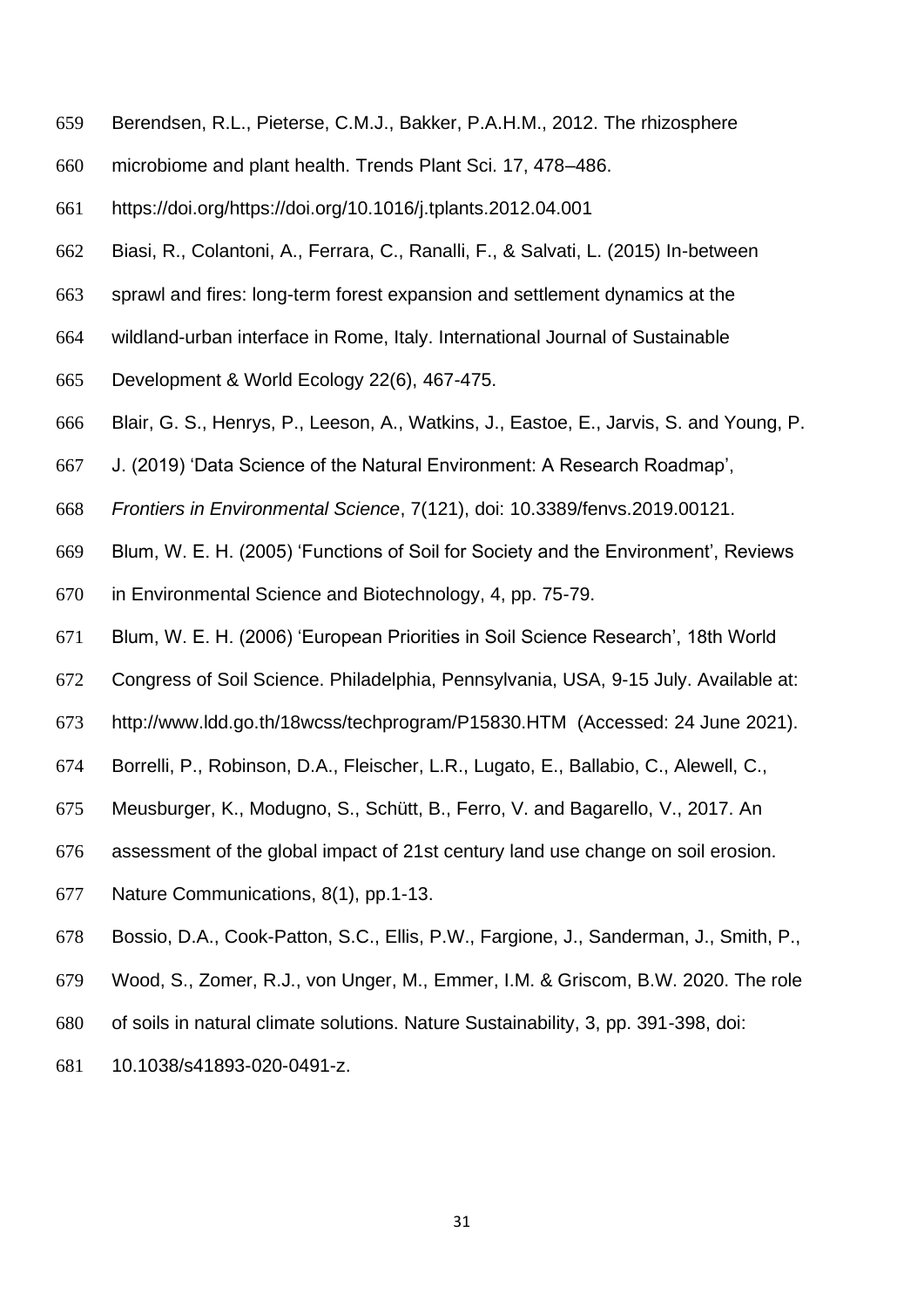- Burghardt, W., Morel, J.L., & Zhang, G-.L. (2015) Development of soil research
- about urban, industrial, traffic, mining and military areas (SUITMA). Journal of Soil
- Science and Plant Nutrition 61(1), 3-21.
- Carrión, V. J., Perez-Jaramillo, J., Cordovez, V., Tracanna, V., de Hollander, M.,
- Ruiz-Buck, D., Mendes, L. W., van Ijcken, W. F. J., Gomez-Exposito, R., Elsayed, S.
- S., Mohanraju, P., Arifah, A., van der Oost, J., Paulson, J. N., Mendes, R., van
- Wezel, G. P., Medema, M. H. and Raaijmakers, J. M. (2019) 'Pathogen-induced
- activation of disease-suppressive functions in the endophytic root microbiome',
- *Science*, 366(6465), pp. 606-612.
- Chabbi, A., Lehmann, J., Ciais, P., Loescher, H.W., Cotrufo, M. F., Don, A.,
- SanClements, M., Schipper, L., Six, J., Smith, P. & Rumpel, C. 2017. The 4‰
- initiative: a nexus between agriculture and climate policy to offset CO2 emissions.
- Nature Climate Change, 7, 307-309. doi: 10.1038/nclimate3286.
- Chandra, S., Singh, P.K., Tiwari, A.K., Panigrahy, B., Kumar, A., 2015. Evaluation of
- hydrogeological factor and their relationship with seasonal water table fluctuation in
- Dhanbad district, Jharkhand, India. ISH J. Hydraul Eng. 21 (2), 193–206.
- Chatterjee, R.S., Pranjal, P., Jally, S., Kumar, B., Dadhwal, V.K., Srivastav, S.K.,
- Kumar, D., 2020. Potential groundwater recharge in north-western India vs
- spaceborne GRACE gravity anomaly based monsoonal groundwater storage change
- for evaluation of groundwater potential and sustainability. Groundwater for
- Sustainable Development, 10, 100307.
- Chawla, I., Karthikeyan, L., Mishra, A.K., 2020. A review of remote sensing
- applications for water security: Quantity, quality, and extremes. Journal of Hydrology,
- 585, 124826.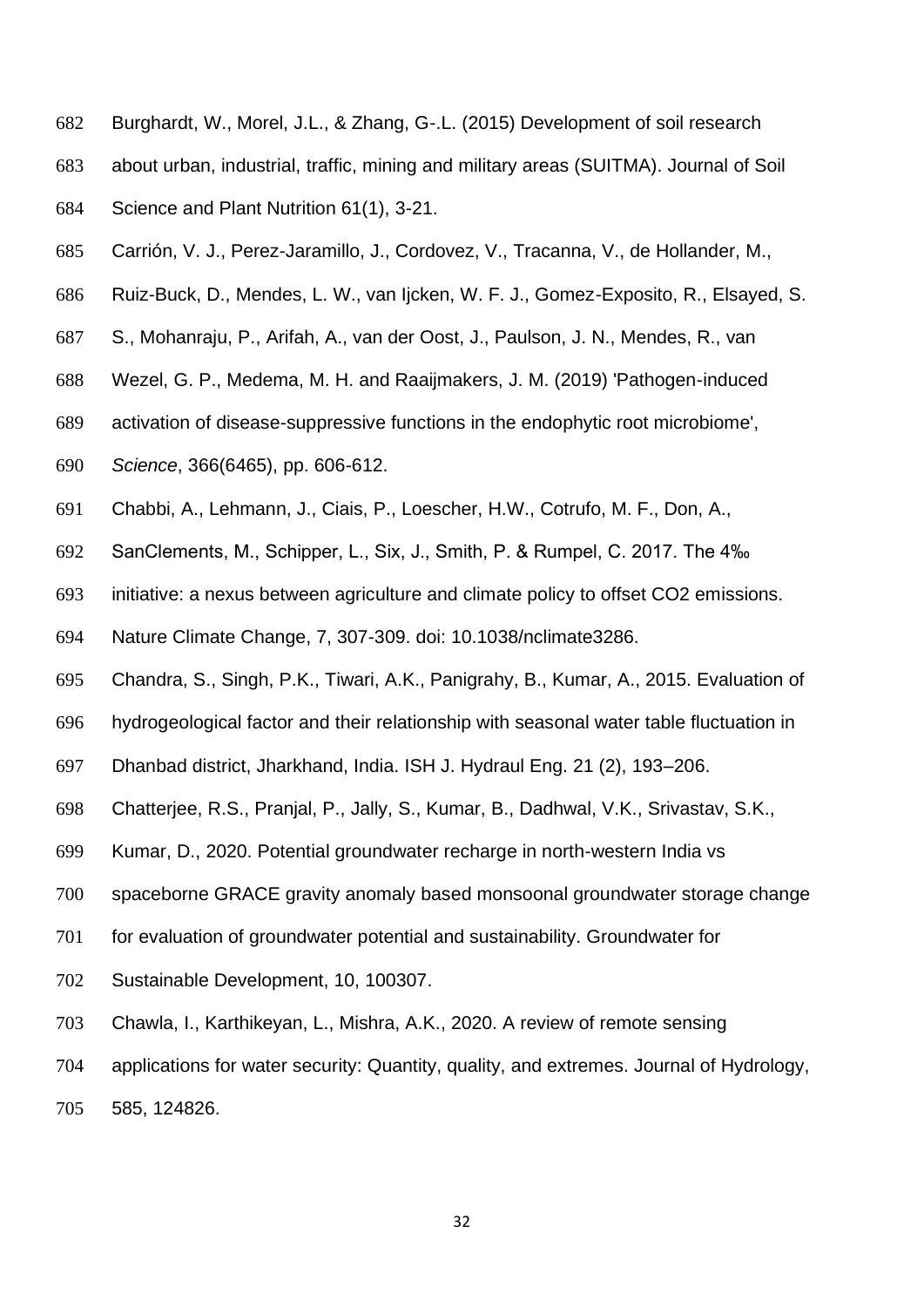- Choi, J., Yang, F., Stepanauskas, R., Cardenas, E., Garoutte, A., Williams, R.,
- Flater, J., Tiedje, J. M., Hofmockel, K. S., Gelder, B. and Howe, A. (2016) 'Strategies
- to improve reference databases for soil microbiomes' *The ISME Journal*, 11, pp. 829- 834.
- Crippa, M., Solazzo, E., Guizzardi, D., Monforti-Ferrario, F., Tubiello, F. N. and Leip,
- A. (2021) 'Food systems are responsible for a third of global anthropogenic GHG
- emissions', *Nature Food*, 2, pp. 198-209.
- Crowther, T.W., Van den Hoogen, J., Wan, J., Mayes, M.A., Keiser, A.D., Mo, L.,
- Averill, C. and Maynard, D.S., 2019. The global soil community and its influence on
- biogeochemistry. Science, 365(6455), p.eaav0550.
- Dagar, J. C., Sharma, P. C., Sharma, D. K., & Singh, A. K. (Eds.). (2016). Innovative
- saline agriculture. New Delhi, India: Springer, 519 pp.
- Davison, S. M. C., White, M. P., Pahl, S., Taylor, T., Fielding, K., Roberts, B. R.,
- Economou, T., McMeel, O., Kellett, P. and Fleming, L. E. (2021) 'Public concern
- about, and desire for research into, the human health effects of marine plastic
- pollution: results from a 15-country survey across Europe and Australia', *Global*
- *Environmental Change*, doi: 10.2489/jswc.2020.0408A
- Debeljak, M., Trajanov, A., Kuzmanovski, V., Schröder, J., Sandén, T., Spiegel, H.,
- Wall, D.P., Van de Broek, M., Rutgers, M., Bampa, F., Creamer, R.E., Henriksen,
- C.B. (2019) 'A Field-Scale Decision Support System for Assessment and
- Management of Soil Functions', Frontiers in Environmental Science, 7, doi:
- 10.3389/fenvs.2019.00115
- Delgado-Baquerizo, M., Oliverio, A.M., Brewer, T.E., Benavent-González, A.,
- Eldridge, D.J., Bardgett, R.D., Maestre, F.T., Singh, B.K. and Fierer, N., 2018. A
- global atlas of the dominant bacteria found in soil. Science, 359(6373), pp.320-325.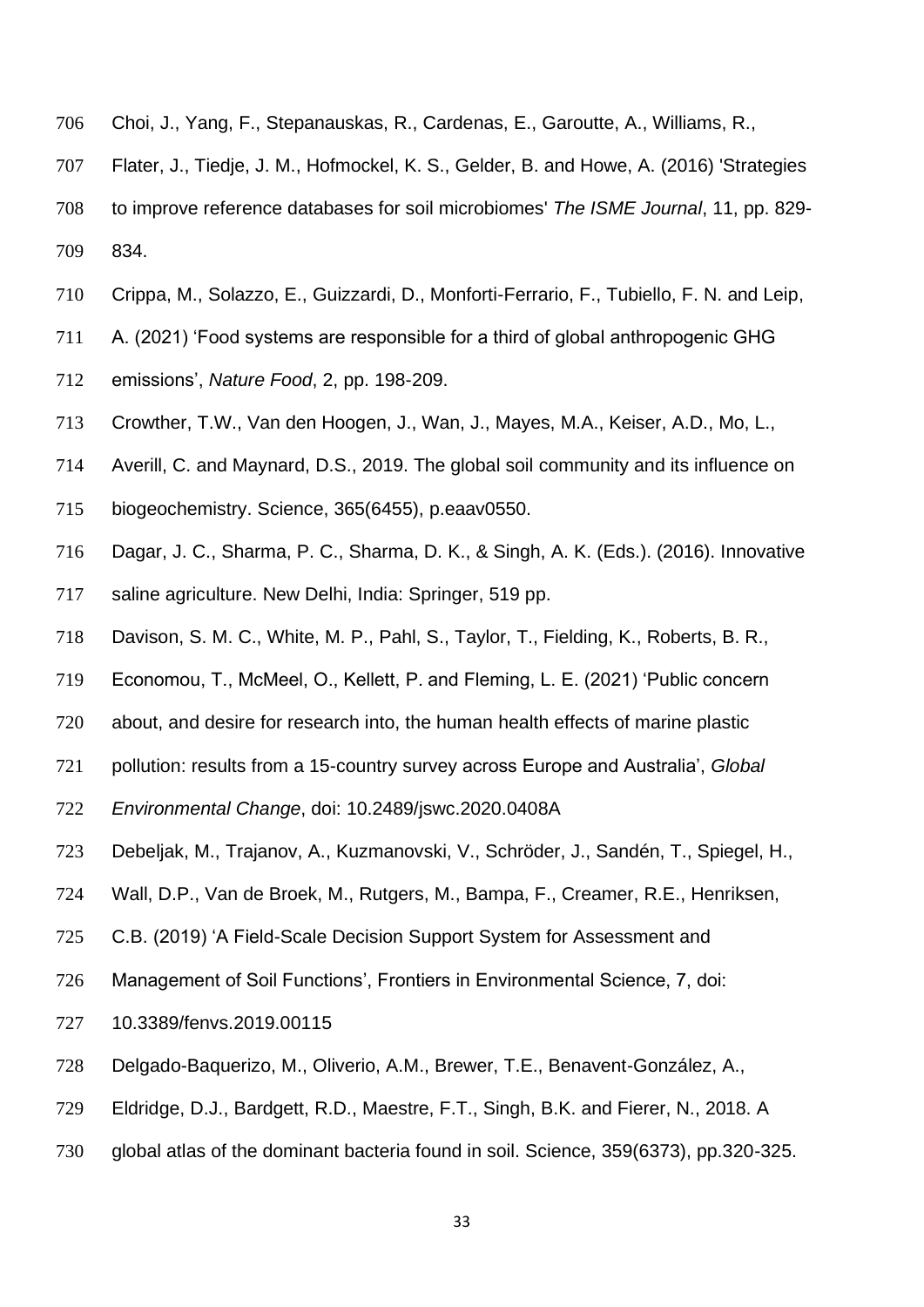- Dhawale, N. M., Adamchuk, V. I., Prasher, S. O., Viscarra Rossel, R. A., Ismail, A.
- A., & Kaur, J. (2015). Proximal soil sensing of soil texture and organic matter with a
- prototype portable mid‐infrared spectrometer. European Journal of Soil Science, 66,
- 661–669. https ://doi. org/10.1111/ejss.12265
- Dominati, E., Patterson, M. and Mackay, A., 2010. A framework for classifying and
- quantifying the natural capital and ecosystem services of soils. Ecological
- economics, 69(9), pp.1858-1868.
- Drobnik T, Schwaab J, Grêt-Regamey A. Moving towards integrating soil into spatial
- planning: No net loss of soil-based ecosystem services. Journal of Environmental
- Management. 2020 Jun 1;263:110406.
- Dwivedi, D., Riley, W.J., Torn, M.S., Spycher, N. & Maggi, F. 2017. Mineral
- properties, microbes, transport, and plant-input profiles control vertical distribution
- and age of soil carbon stocks. Soil Biology and Biochemistry, 107, pp. 244-259.
- ECA (2018) Combating desertification in the EU: a growing threat in need of more
- action. Available at:
- https://www.eca.europa.eu/Lists/ECADocuments/SR18\_33/SR\_DESERTIFICATION
- 747 EN.pdf (Accessed: 9 November 2020).
- Edmondson J, Cunningham H, Densley Tingley D, Dobson M, Grafius D, Leake J,
- McHugh N, Nickles J, Phoenix G, Ryan A , Stovin V et al (2020) The hidden potential
- of urban horticulture. Nature Food, 1, 155-159
- Environmental Protection Agency (EPA) (2011) Evaluation of Urban Soils: Suitability
- for Green Infrastructure or Urban Agriculture. United States Environmental
- Protection Agency, Publication No. 905R1103.
- European Commission (2011) *Report on best practices for limiting soil sealing and*
- *mitigating its effects*. Available at: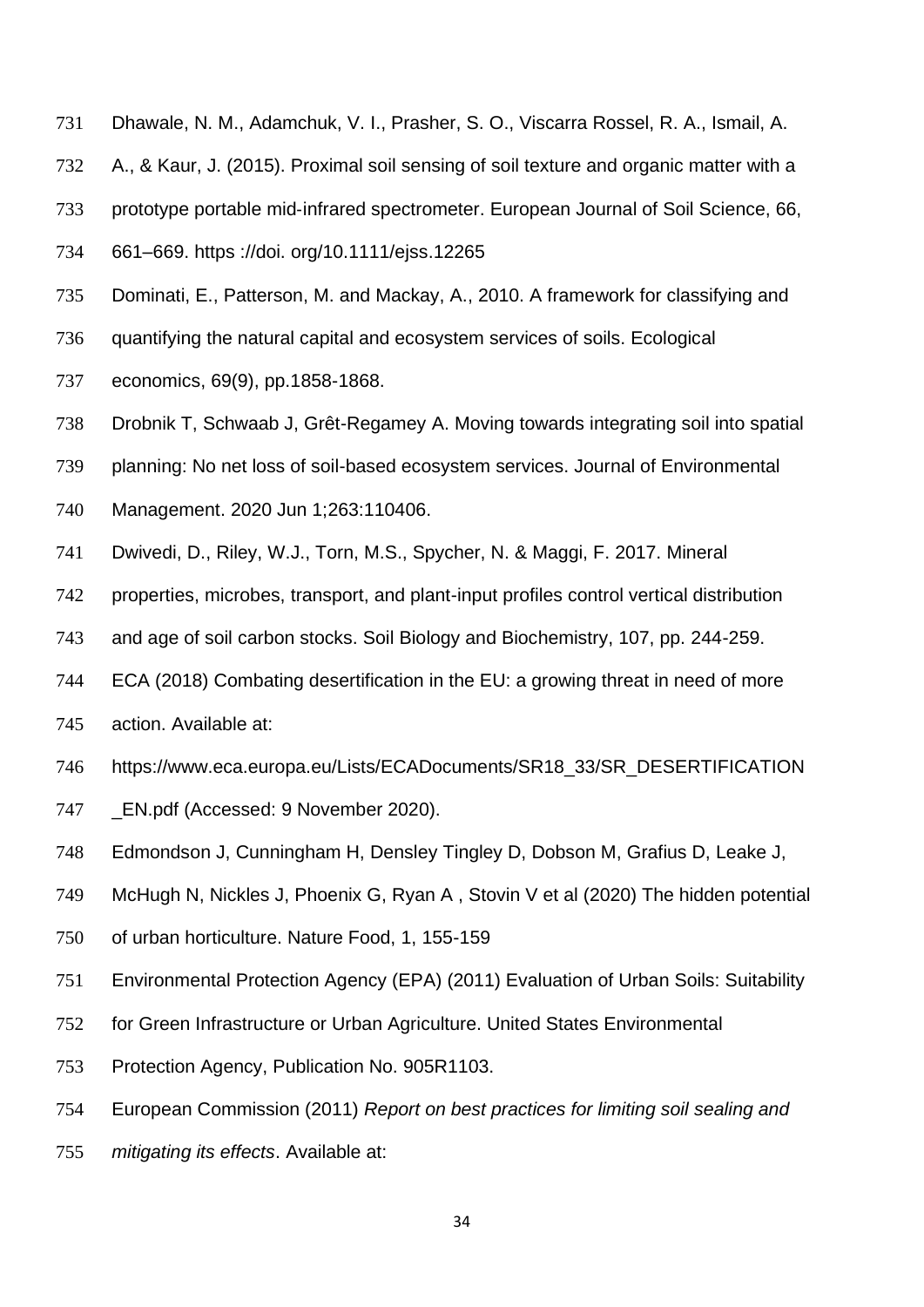- https://ec.europa.eu/environment/archives/soil/pdf/sealing/Soil%20sealing%20-
- %20Final%20Report.pdf (Accessed 24 June 2021).
- European Commission (2012) *Soil Sealing*. Available at:
- https://ec.europa.eu/environment/archives/soil/pdf/sealing/Soil%20Sealing%20In-
- depth%20Report%20March%20version\_final.pdf (Accessed: 24 June 2021).
- European Commission (EC). (2015) Towards an EU research and innovation policy
- agenda for nature-based solutions & renaturing cities. Directorate-General for
- Research and Innovation. *Climate Action, Environment, Resource Efficiency and*
- *Raw Materials EN* (full version).
- European Commission (2018) *World Atlas of Desertification.* Available at:
- https://wad.jrc.ec.europa.eu/ (Accessed: 24 June 2021).
- European Commission (2019) *Communication from the Commission – The*
- *European Green Deal*. Available at: https://eur-lex.europa.eu/legal-
- content/EN/TXT/?qid=1596443911913&uri=CELEX:52019DC0640#document2
- (Accessed: 24 June 2021).
- European Commission (2020a) *EU Biodiversity Strategy for 2030: Bringing nature*
- *back into our lives*. Available at: https://eur-lex.europa.eu/legal-
- content/EN/TXT/?qid=1590574123338&uri=CELEX:52020DC0380 (Accessed: 24
- June 2021).
- European Commission (2020b) *A Farm to Fork Strategy for a fair, healthy and*
- *environmentally-friendly food system*. Available at: https://eur-lex.europa.eu/legal-
- content/EN/TXT/?uri=CELEX:52020DC0381 (Accessed: 24 June 2021).
- European Commission (2020c) *Proposal for a Regulation of the European*
- *Parliament and of the Council establishing the framework for achieving climate*
- *neutrality and amending Regulation (EU) 2018/1999 (European Climate Law).*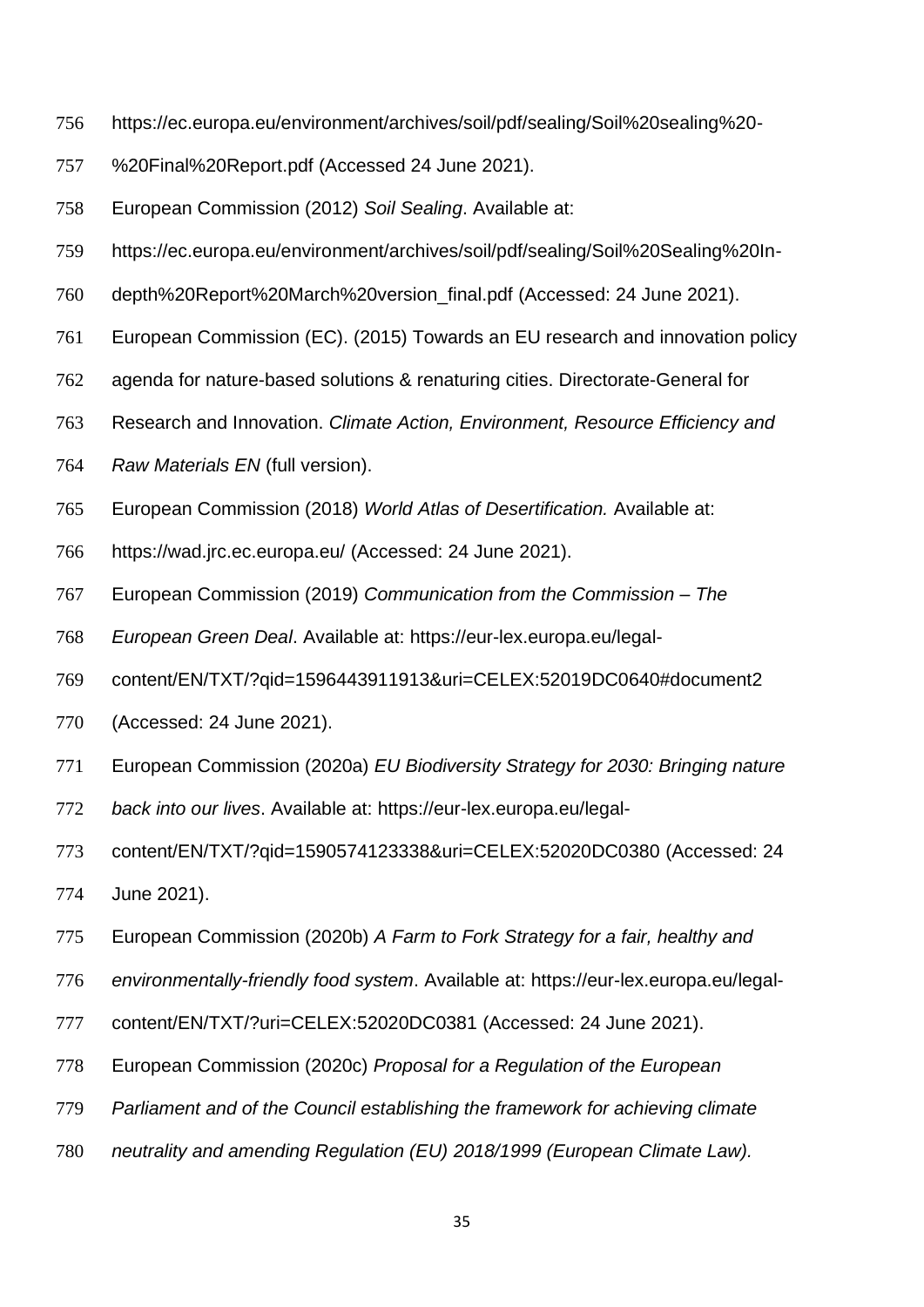- Available at: https://eur-lex.europa.eu/legal-
- content/EN/TXT/?qid=1588581905912&uri=CELEX:52020PC0080 (Accessed: 24
- June 2021).
- European Commission (2021a) *EU Soil Observatory*. Available at:
- https://ec.europa.eu/jrc/en/eu-soil-observatory (Accessed: 24 June 2021).
- European Commission (2021b) *Pathway to a Healthy Planet for All*. Available at:
- https://eur-lex.europa.eu/legal-
- content/EN/TXT/?uri=CELEX%3A52021DC0400&qid=1623311742827 (Accessed:
- 24 June 2021).
- European Commission (2021c) *Soil and Land*. Available at:
- https://ec.europa.eu/environment/soil/index\_en.htm (Accessed: 24 June 2021).
- European Union (2014) *LIFE and Soil Protection*. Available at:
- https://op.europa.eu/en/publication-detail/-/publication/a75858f1-7519-4a10-8253-
- 83ac2f1b3155 (Accessed: 2021).
- European Union (2020) *Proposal for a Soil Health Mission: Caring for Soil is Caring*
- *for Life*. Available at: https://ec.europa.eu/jrc/en/science-update/proposal-soil-health-
- mission-caring-soil-caring-life (Accessed: 30 November 2020)
- Evans, D. L., Quinton, J. N., Davies, J. A. C., Zhao, J. and Govers, G. (2020) 'Soil
- lifespans and how they can be extended by land use and management change',
- *Environmental Research Letters*, 15(9), doi: 10.1088/1748-9326/aba2fd
- Evans, D. L., Vis, B. N., Dunning, N. P., Graham, E. and Isendahl, C. (2021) 'Buried
- solutions: How Maya urban life substantiates soil connectivity', *Geoderma*, 387, doi:
- 10.1016/j.geoderma.2020.114925.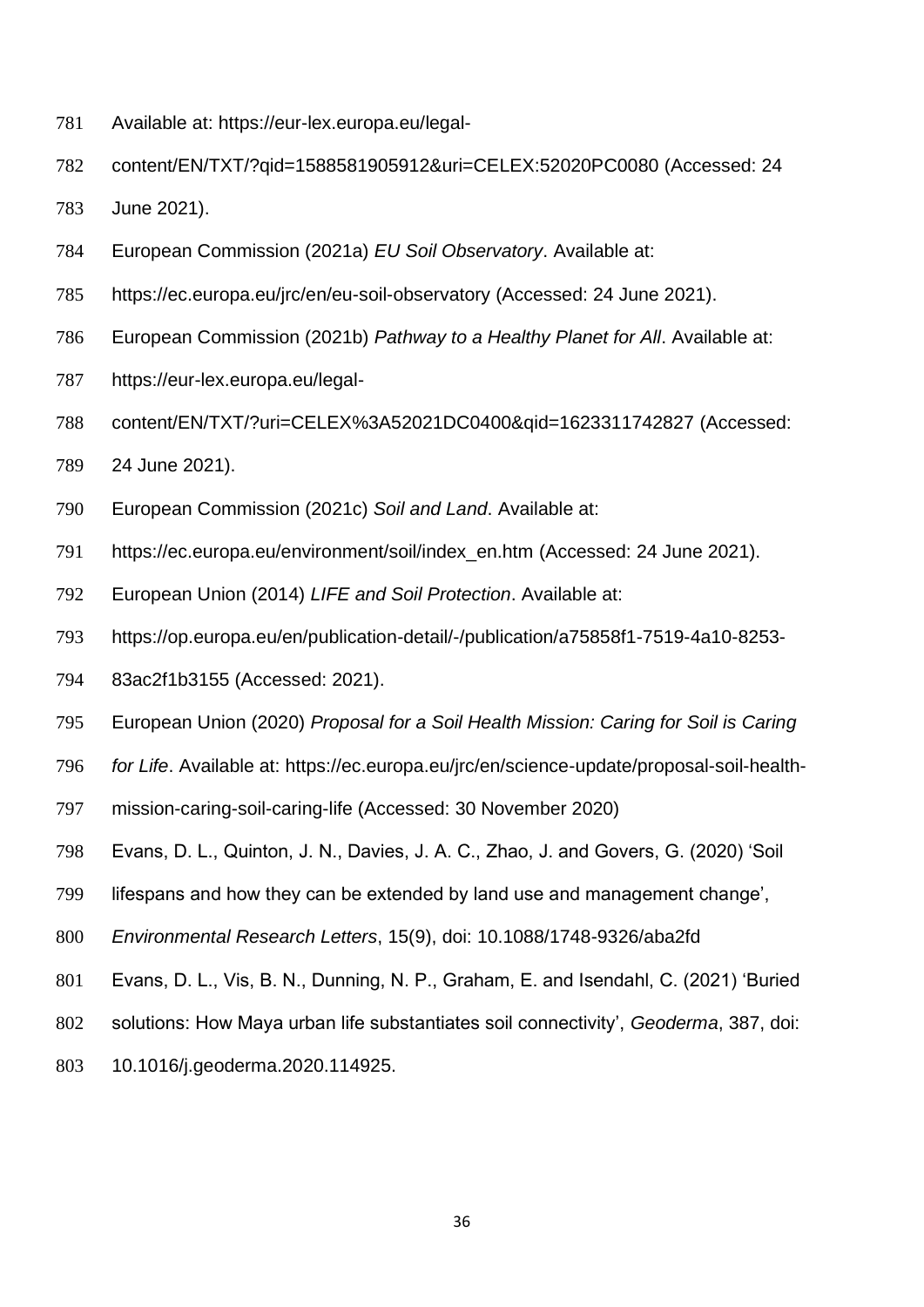- Evans, D. L. (2021b) 'Remaining Grounded', *Air Water Environment International*,
- 68, pp. 25-34.FAO (2012) *Global Soil Partnership*. Available at:
- http://www.fao.org/global-soil-partnership/en/ (Accessed: 24 June 2021).
- FAO (2013) *Intergovernmental Technical Panel on Soils*. Available at:
- http://www.fao.org/global-soil-partnership/itps/en/ (Accessed: 24 June 2021).
- FAO(2015a). Status of the World Soil Resources (SWSR) Technical Summary.
- FAO, Rome, Italy.
- FAO (2015b) *2015 International Year of Soils: Healthy Soils for a Healthy Life*.
- Available at: http://www.fao.org/soils-2015/about/en/ (Accessed: 24 June 2021).
- FAO (2015c) *Revised World Soil Charter*. Available at:
- http://www.fao.org/documents/card/en/c/e60df30b-0269-4247-a15f-db564161fee0/
- (Accessed: 24 June 2021).
- FAO (2016) *Voluntary Guidelines for Sustainable Soil Management*. Available at:
- http://www.fao.org/documents/card/en/c/0549ec19-2d49-4cfb-9b96-bfbbc7cc40bc/
- (Accessed: 24 June 2021).
- FAO (2019a) *Recarbonization of global soils: a dynamic response to offset global*
- *emissions*. Available at: http://www.fao.org/3/i7235en/I7235EN.pdf (Accessed: 4
- December 2020).
- FAO (2019b) *The international Code of Conduct for the sustainable use and*
- *management of fertilizers*. Available at:
- http://www.fao.org/documents/card/en/c/ca5253en/ (Accessed: 24 June 2021).
- Fatichi, S., Or, D., Walko, R., Vereecken, H., Young, M.H., Ghezzehei, T.A., Hengl,
- T., Kollet, S., Agam, N. and Avissar, R., 2020. Soil structure is an important omission
- in Earth System Models. Nature Communications, 11(1), pp.1-11.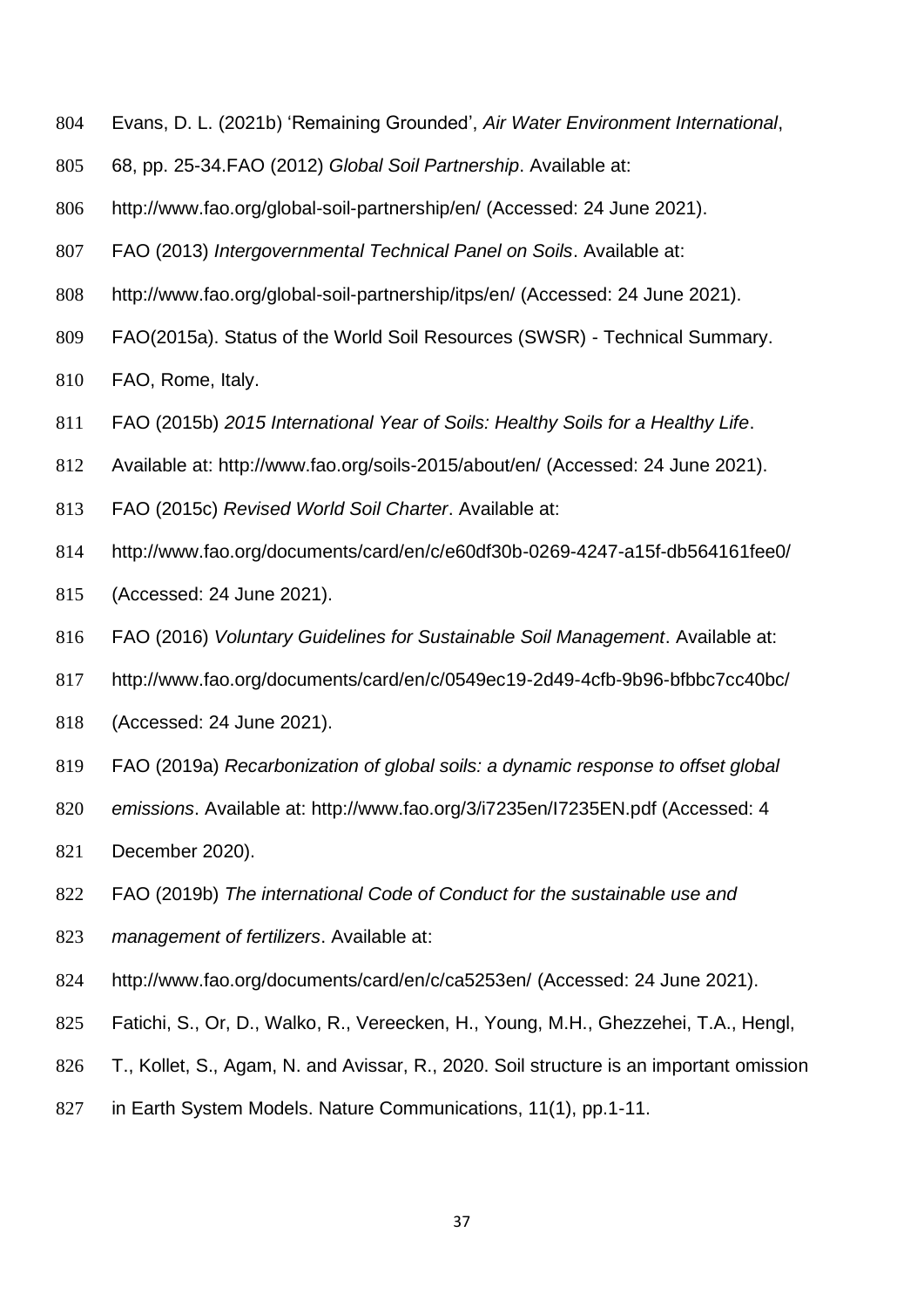- Feng, W., Shurn, C. K., Zhong, M. and Pan, Y. (2018) 'Groundwater Storage
- Changes in China from Satellite Gravity: An Overview', Remote Sensing, 10(5), doi: 10.3390/rs10050674
- Ferreira, C.S.S., Walsh, R.P.D., Blake, W.H., Kikuchi, R., & Ferreira, A.J.D. (2017)
- Temporal dynamics of sediment sources in an urbanizing Mediterranean catchment.
- Land Degradation & Development 28(8), 2354-2369.
- Fuss, S., Lamb, W. F., Callaghan, M. W., Hilaire, J., Creutzig, F., Amann, T., …Minx,
- J. C. (2018). Negative emissions Part 2: Costs, potentials and side effects.
- Environmental Research Letters, 13(6), 63002. https ://doi.org/10.1088/1748-
- 9326/aabf9f
- Gallo, B., Demattê, J., Rizzo, R., Safanelli, J., Mendes, W., Lepsch, I., Sato, M. V.,
- 839 Romero, D. J. and Lacerda, M. P. C. (2018). Multi-temporal satellite images on
- topsoil attribute quantification and the relationship with soil classes and geology.
- Remote Sensing, 10(10), 1571. https ://doi.org/10.3390/rs101 01571
- Georgiou, K., Koven, C.D., Riley, W.J. & Torn, M.S. 2015. Towards improved model
- structures for analyzing priming: potential pitfalls of using bulk turnover time. Global
- Change Biology, 21, 4298–4302.
- Georgiou, K., Abramoff, R.Z., Harte, J., Riley, W.J. & Torn, M.S. 2017. Microbial
- community-level regulation explains soil carbon responses to long-term litter
- manipulations. Nature Communications, 8(1223), doi:
- https://doi.org/10.1038/s41467-017-01116-z.
- Ghofrani, Z., Sposito, V. and Faggian, R. (2017) 'A comprehensive review of blue-
- green infrastructure concepts', *International Journal of Environment and*
- *Sustainability*, 6(1), pp. 15-36.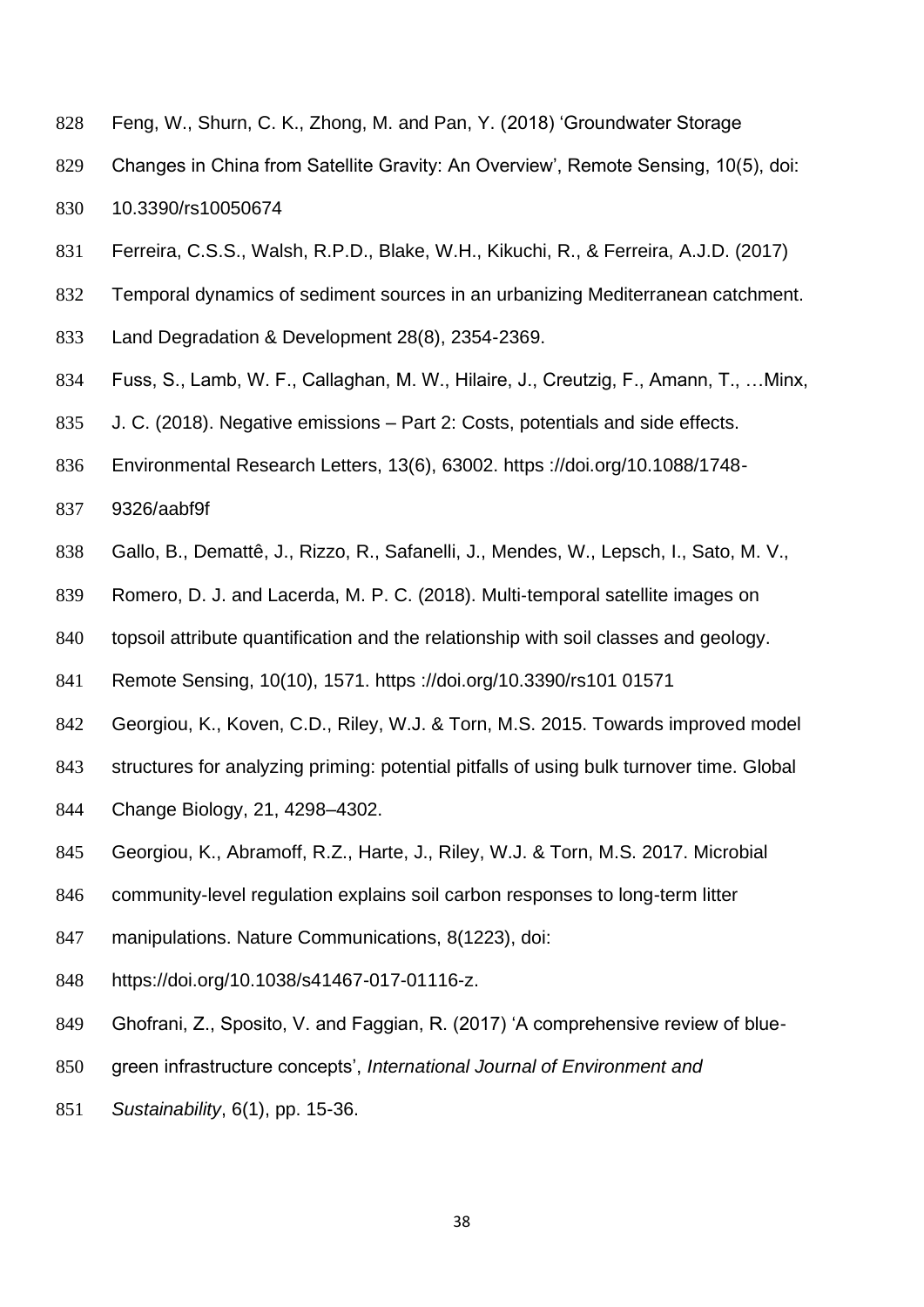- Global Soil Biodiversity Initiative (2021) *Welcome to the Global Soil Biodiversity*
- *Initiative*. Available at: https://www.globalsoilbiodiversity.org/ (Accessed: 24 June 2021).
- Goldenberg, R., Kalantari, Z., & Destouni, G. (2018) Increased access to nearby
- green-blue areas associated with greater metropolitan population well-being. Land
- Degradation & Development 29, 3607-3616.
- 858 Gomez, G., Lagacherie, P., & Bacha, S. (2012). Using Vis-NIR hyperspectral data to
- map topsoil properties over bare soils in the Cap Bon region, Tunisia. In B. Minasny,
- B. P. Malone, & A. B. McBratney (Eds.), Digital soil assessments and beyond (pp.
- 387–392). New York, NY: Springer.
- Grard, B. J. P., Chenu, C., Manouchehri, N., Houot, S., Frascaria-Lacoste, N. and
- Aubry, C. (2018) 'Rooftop farming on urban waste provides many ecosystem
- services', Agronomy for Sustainable Development, 38(2), doi: 10.1007/s13593-017-
- 0474-2
- Graves, A.R., Morris, J., Deeks, L.K., Rickson, R.J., Kibblewhite, M.G., Harris, J.A.,
- Farewell, T.S. and Truckle, I., 2015. The total costs of soil degradation in England
- and Wales. Ecological Economics, 119, pp.399-413.
- Greiner L, Keller A, Grêt-Regamey A, Papritz A. Soil function assessment: review of
- methods for quantifying the contributions of soils to ecosystem services. Land Use
- Policy. 2017 Dec 1;69:224-37.
- Hahm, W. J., Rempe, D. M., Dralle, D. N., Dawson, T. E., Lovill, S. M., Bryk, A. B.,
- Bish, D. L., Schieber, J. and Dietrich, W. E. (2019) 'Lithologically controlled
- subsurface Critical Zone thickness and water storage capacity determine regional
- plant community composition', Water Resources Research, 55(4), doi:
- 10.1029/2018WR023760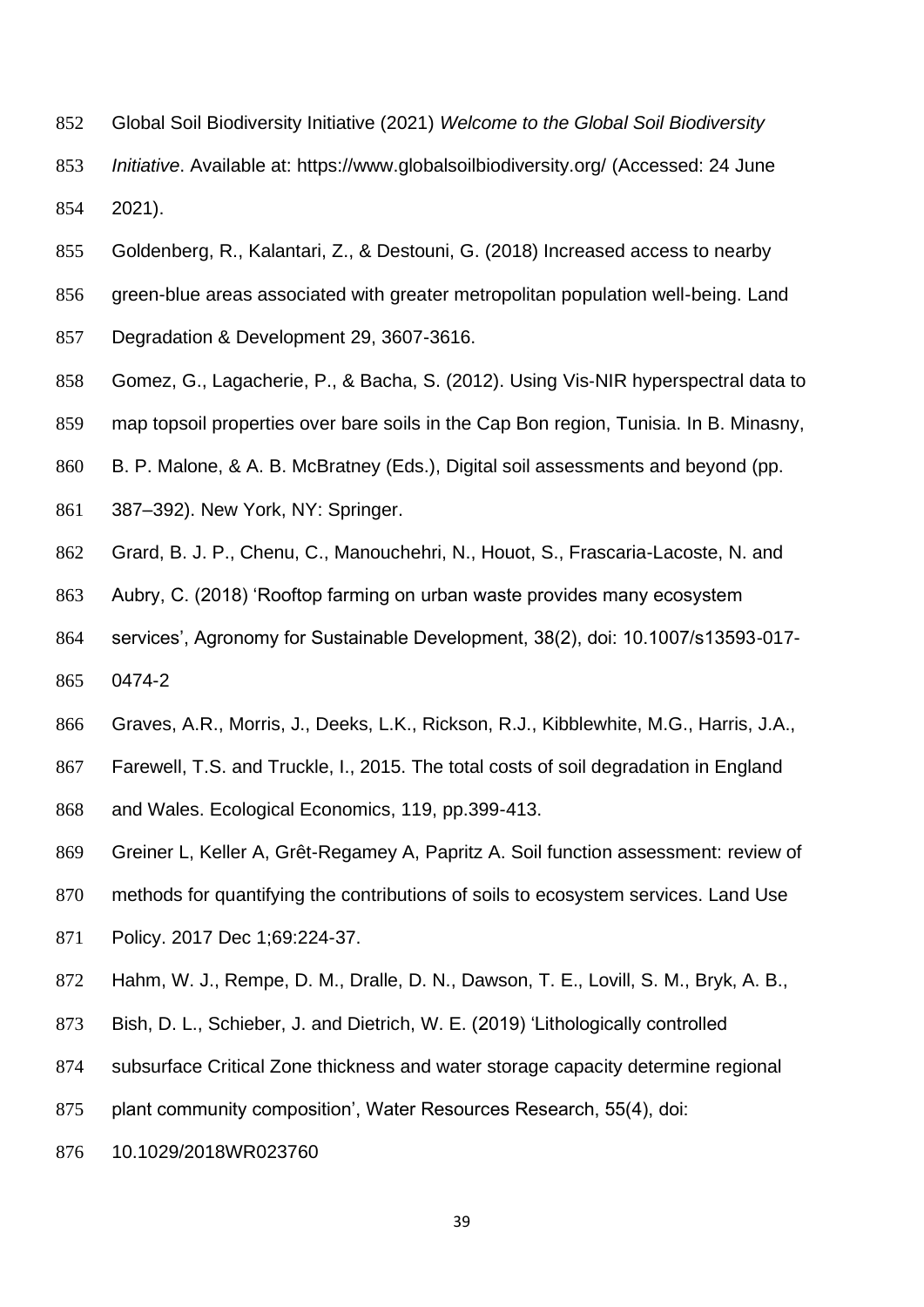- Haines-Young, R. and Potschin, M., 2012. Common international classification of
- ecosystem services (CICES, Version 4.1). European Environment Agency, 33,

p.107.

- Hartemink, A. E. and McBratney, A. (2008) 'A soil science renaissance', *Geoderma*, 148(2), pp. 123-129.
- Hartman, W. H., Ye, R., Horwath, W. R. and Tringe, S. G. (2017) 'A genomic
- perspective on stoichiometric regulation of soil carbon cycling', *The ISME Journal*, 11(12), pp. 2652-2665.
- Hester, E. R., Harpenslager, S. F., van Diggelen, J. M. H., Lamers, L. L., Jetten, M.
- S. M., Lüke, C., Lücker, S. and Welte, C. U. (2018) 'Linking nitrogen load to the
- structure and function of wetland soil and rhizosphere microbial communities',
- *mSystems*, 3, doi: 10.1128/mSystems.00214-17.
- Hohne, D., Esterhuyse, C., Fourie, F., Gericke, H., Esterhuyse, S., 2020. Enhancing
- groundwater recharge in the Main Karoo, South Africa during periods of drought
- 891 through Managed Aquifer Recharge. Journal of African Earth Sciences, doi:
- https://doi.org/10.1016/ j.jafrearsci.2020.104007
- Hollaway, M. J., Dean, G., Blair, G. S., Brown, M., Henrys, P. A. and Watkins, J.
- (2020) 'Tackling the Challenges of 21st-Century Open Science and Beyond: A Data
- Science Lab Approach', Patterns, 1(7), doi: 10.1016/j.patter.2020.100103
- Hou, D., Bolan, N. S., Tsang, D. C. W., Kirkham, M. B. and O'Connor, D. (2020)
- 'Sustainable soil use and management: An interdisciplinary and systematic
- approach', *Science of the Total Environment*, 729, doi:
- 10.1016/j.scitotenv.2020.138961
- Hover, B. M., Kim, S-H., Katz, M., Charlop-Powers, Z., Owen, J. G., Ternei, M. A.,
- Maniko, J., Estrela, A. B., Molina, H., Park, S., Perlin, D. S. and Brady, S. F. (2018)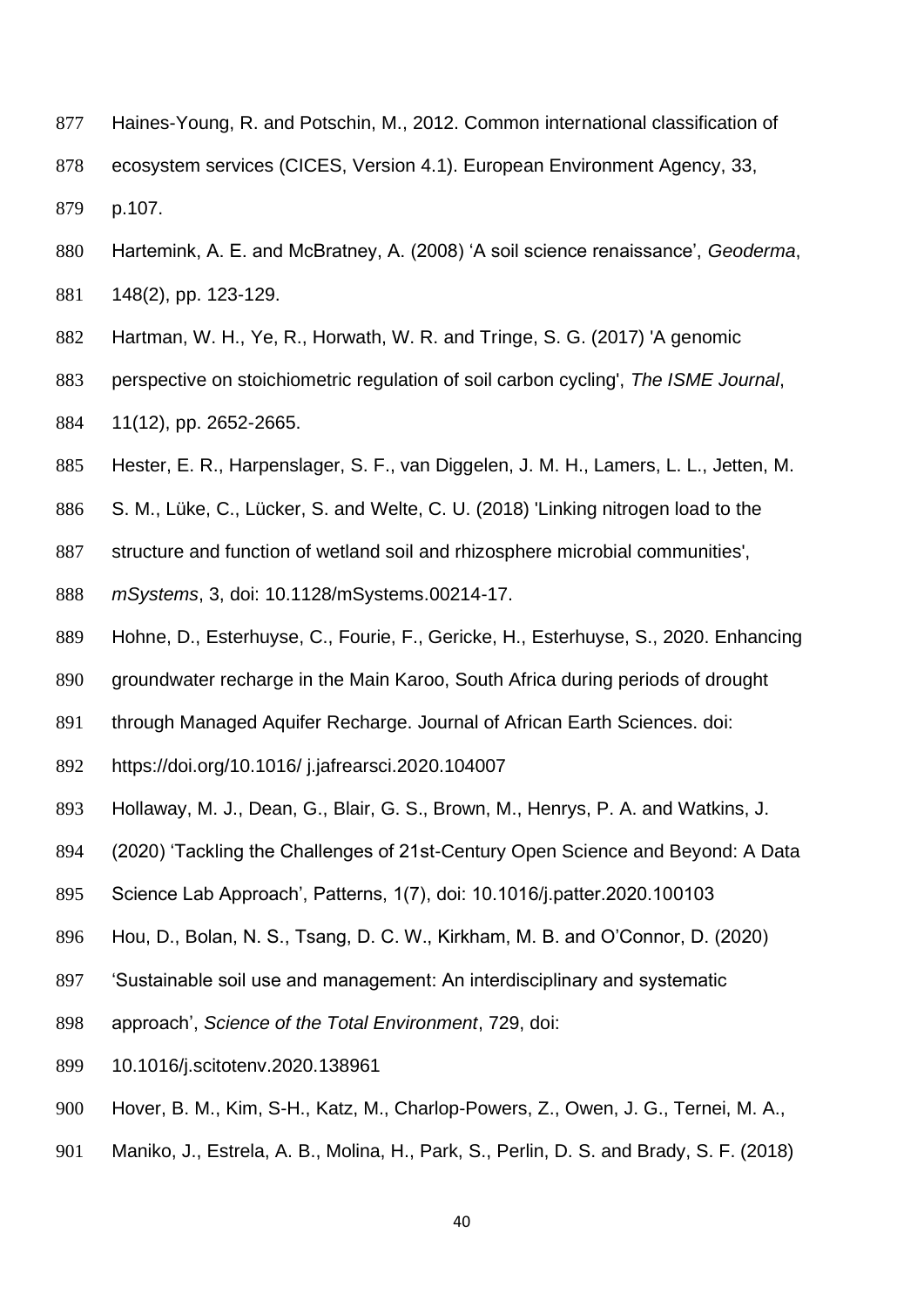- 'Culture-independent discovery of the malacidins as calcium-dependent antibiotics
- with activity against multidruf-resistant Gram-positive pathogens', *Nature*

*Microbiology*, 3, pp. 415-422.

- Hutengs, C., Ludwig, B., Jung, A., Eisele, A., & Vohland, M. (2018). Comparison of
- 906 portable and bench-top spectrometers for mid-infrared diffuse reflectance
- measurements of soils. Sensors (Basel), 18(4), E993. https ://doi.org/10.3390/s1804

0993

- IPBES (Montanarella, L., Scholes, R., and Brainich, A.), 2018. The IPBES
- assessment report on land degradation and restoration. Secretariat of the
- Intergovernmental Science-Policy Platform on Biodiversity and Ecosystem Services,

Bonn, Germany.

- IPBES (2019) *Summary for policymakers of the global assessment report on*
- *biodiversity and ecosystem services of the Intergovernmental Science-Policy*

*Platform on Biodiversity and Ecosystem Services.* Available at:

https://doi.org/10.5281/zenodo.3831673 (Accessed: 24 June 2021).

IPCC, 2019: Climate Change and Land: an IPCC special report on climate change,

desertification, land degradation, sustainable land management, food security, and

greenhouse gas fluxes in terrestrial ecosystems [P.R. Shukla, J. Skea, E. Calvo

- Buendia, V. Masson-Delmotte, H.-O. Pörtner, D. C. Roberts, P. Zhai, R. Slade, S.
- Connors, R. van Diemen, M. Ferrat, E. Haughey, S. Luz, S. Neogi, M. Pathak, J.
- Petzold, J. Portugal Pereira, P. Vyas, E. Huntley, K. Kissick, M. Belkacemi, J. Malley, (eds.)].
- ITPS, F., 2015. Status of the World's Soil Resources (SWSR). Main Report, Food

and Agriculture Organization of the United Nations and Intergovernmental Technical

Panel on Soils, Rome, Italy.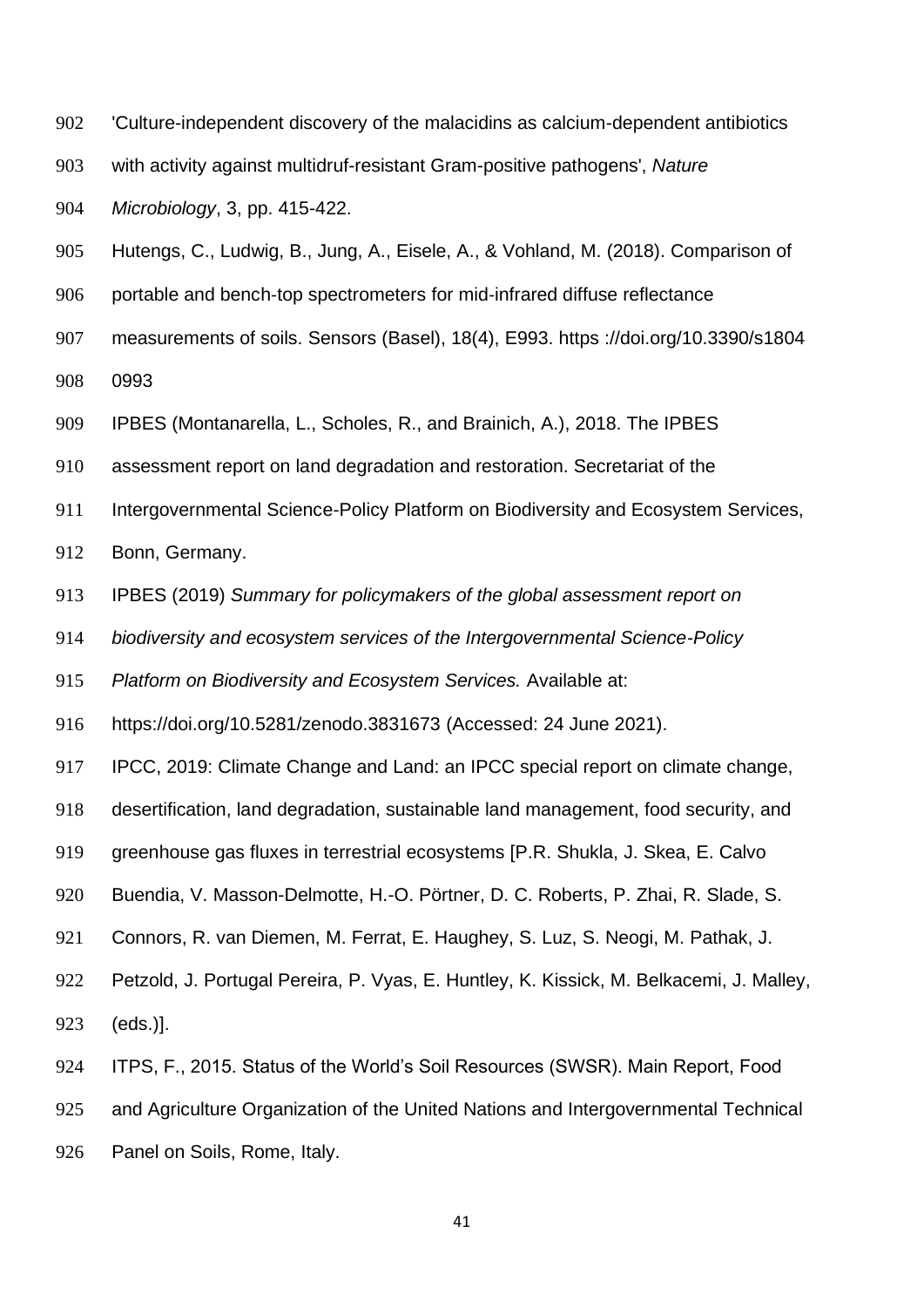- 927 Jaber, S. M., Lant, C. L., & Al-Qinna, M. I. (2011). Estimating spatial variations in soil organic carbon using satellite hyperspectral data and map algebra. International Journal of Remote Sensing, 32, 5077–5103. https ://doi.org/10.1080/01431
- 161.2010.494637
- Jafari, H., Sudegi, A., Bagheri, R., 2019. Contribution of rainfall and agricultural
- returns to groundwater recharge in arid areas. Journal of Hydrology, 575, 1230–
- 1238.
- Janzen, H. H., Janzen, D. W. and Gregorich, E. G. (2021) 'The 'soil health'
- metaphor: illuminating or illusory?', *Soil Biology and Biochemistry*, 159, doi:
- 10.1016/j.soilbio.2021.108167.
- Jaramillo, F., Desormeaux, A., Hedlund, J., Jawitz, J.W., Clerici, N., Piemontese, L.,
- Rodríguez-Rodriguez, J.A., Anaya, J.A., Blanco-Libreros, J.F., Borja, S., Celi, J.,
- Chalov, S., Chun, K.P., Cresso, M., Destouni, G., Dessu, S.B., Di Baldassarre, G.,
- Downing, A., Espinosa, L., Ghajarnia, N.; Girard, P., Gutiérrez, Á.G., Hansen, A., Hu,
- T., Jarsjö, J., Kalantari, Z., Labbaci, A., Licero-Villanueva, L., Livsey, J., Machotka,
- E., McCurley, K., Palomino-Ángel, S., Pietron, J., Price, R., Ramchunder, S.J.,
- Ricaurte-Villota, C., Ricaurte, L.F., Dahir, L., Rodríguez, E., Salgado, J., Sannel,
- A.B.K., Santos, A.C., Seifollahi-Aghmiuni, S., Sjöberg, Y., Sun, L., Thorslund, J.,
- Vigouroux, G., Wang-Erlandsson, L., Xu, D., Zamora, D., Ziegler, A.D., & Åhlén, I.
- (2020) Correction to: Jaramillo, F., et al. Priorities and interactions of Sustainable
- Development Goals (SDGs) with focus on wetlands in Water 2019, 11, 619. Water 2020 12, 88.
- Jonsson, E., Page, J., & Kalantari, Z. (2019) Carbon sequestration potential of
- different land use as nature-based solutions. Geophysical Research Abstract 21.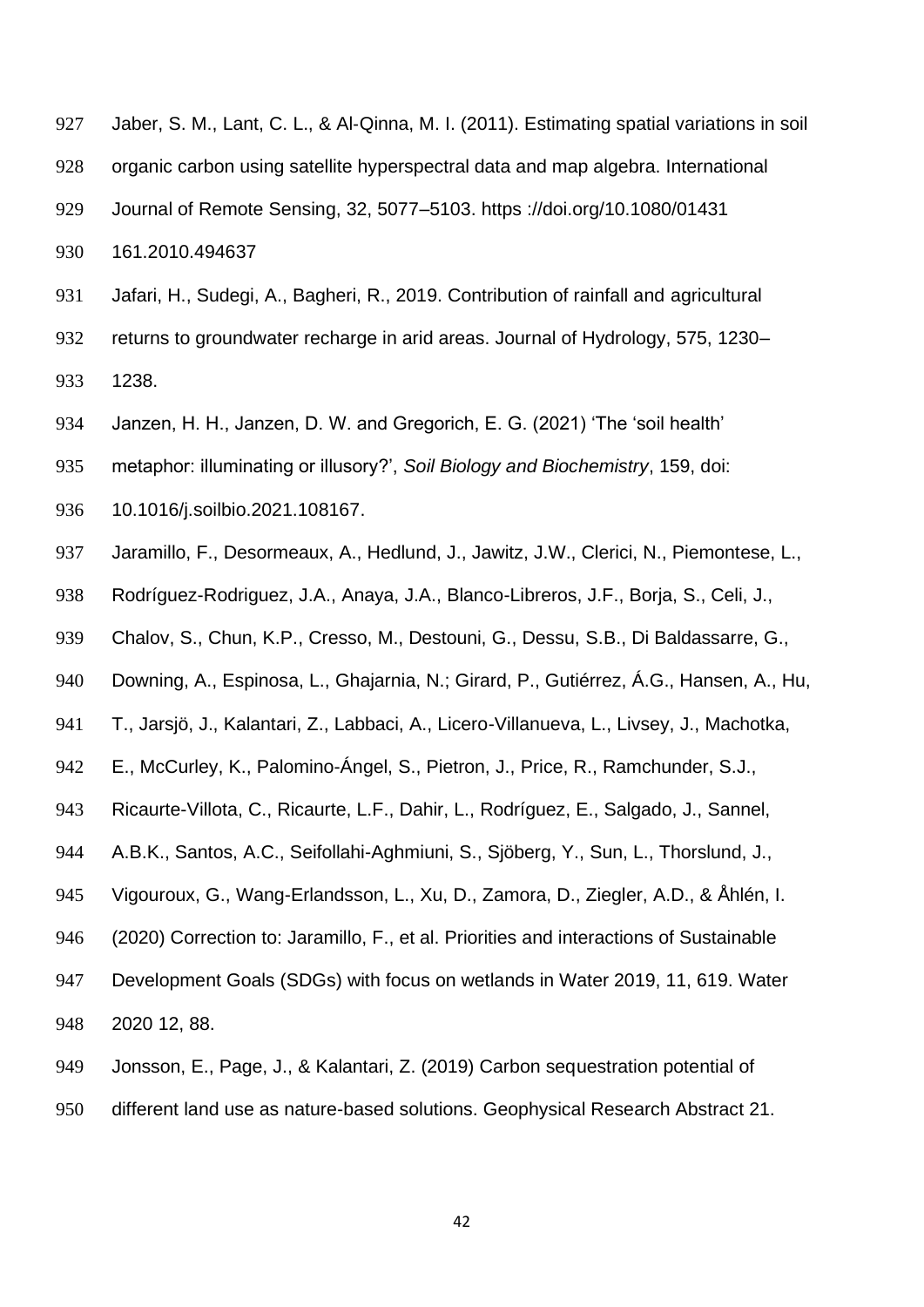Kalantari, Z., Ferreira, C.S.S., Keesstra, S., & Destouni, G. (2018) Nature-based solutions for flood-drought risk mitigation in vulnerable urbanizing parts of East-Africa.

*Current Opinion in Environmental Science & Health* 5, 73-78.

- Kalantari, Z., Ferreira, C.S.S., Deal, B., & Destouni, G. (2019a) Nature-based
- solutions for meeting environmental and socio-economic challenges in land
- management and development. Editorial in Land Degradation & Development 1-4.
- Kalantari, Z., Ferreira, C.S.S, Page, J., Goldenberg, R., Olsson, J., & Destouni, G.,
- (2019b). Meeting sustainable development challenges in growing cities: Coupled
- social-ecological systems modeling of land use and water changes. Journal of
- Environmental Management 245, 471-480.
- Kang, S., Hao, X., Du, T., Tong, L, Su, X., Lu, H., Li, X., How, Z., Li, S., Ding, R.,
- 2017. Improving agricultural water productivity to ensure food security in China under
- changing environment: From research to practice. Agricultural Water Management,
- 179, 5–17.
- Keesstra, S. D., Bouma, J., Wallinga, J., Tittonell, P., Smith, P., Cerdà, A.,
- Montanarella, L., Quinton, J. N., Pachepsky, Y., van der Putten, W. H., Bardgett, R.
- D., Moolenaar, S., Mol, G., Jansen, B. and Fresco, L. O. (2016) 'The significance of
- 968 soils and soil science towards realization of the United Nations Sustainable
- Development Goals', SOIL, 2, pp. 111-128.
- Khan, A., Govil, H., Taloor, A.K., Kumar, G., 2020. Groundwater for Sustainable
- Development, 11, 100415.
- Knapp, S., van der Heijden, M.G.A., 2018. A global meta-analysis of yield stability in
- organic and conservation agriculture. Nat. Commun. 9, 3632.
- https://doi.org/10.1038/s41467-018-05956-1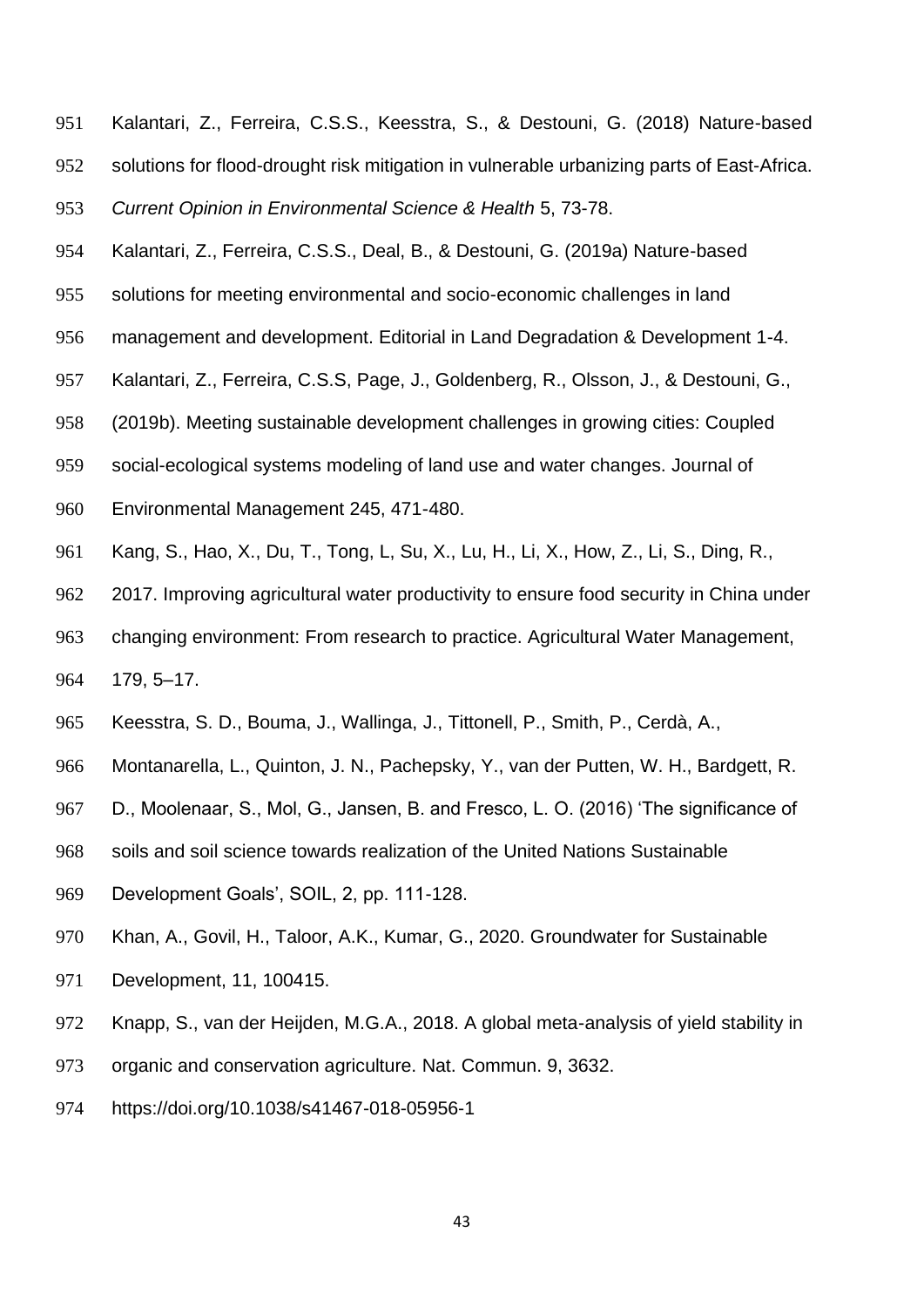- Kroll, C., Warchold, A. and Pradhan, P. (2019) 'Sustainable Development Goals
- (SDGs): Are we successful in turning trade-offs into synergies?'*, Palgrave*
- *Communications*, 5, doi: 10.1057/s41599-019-0335-5
- Kumar, K., & Hundal, L.S. (2016) Soil in the city: Sustainably improving urban soils.
- Journal of Environmental Quality 45, 2-8.
- Laakso, M., Welling, P., Bukvova, H., Nyman, L., Björk, B. and Hedlund, T. (2011)
- 'The Development of Open Access Journal Publishing from 1993 to 2009', *PLOS*
- *ONE*, 6(6), doi: 10.1371/journal.pone.0020961.
- Lal, R. 2017. Improving soil health and human protein nutrition by pulse-based
- cropping systems. Advances in Agronomy 145: 167-204
- Lal, R. 2019. Carbon cycling in global drylands. Current Climate Change Reports 5(3):221-232.
- Lal, R., 2020a. Home gardening and urban agriculture for advancing food and
- nutritional security in response to the COVID-19 pandemic. Food Security, 12, pp.
- 871-876.
- Lal, R. (2020b) 'Soil science beyond COVID-19', *Journal of Soil and Water*
- *Conservation*, 75(4), doi: 10.2489/jswc.2020.0408A
- Lewis, K., 2012. Recover the lost art of drug discovery. Nature, 485(7399), pp.439- 440.
- Lewis, K., 2013. Platforms for antibiotic discovery. Nature Reviews, 12(5), pp.371- 387.
- Li, H., Zhao, X., Gao, X., Ren, K., Wu, P., 2018. Effects of water collection and
- mulching combinations on water infiltration and consumption in a semiarid rainfed
- orchard. Journal of Hydrology, 558, 432–441.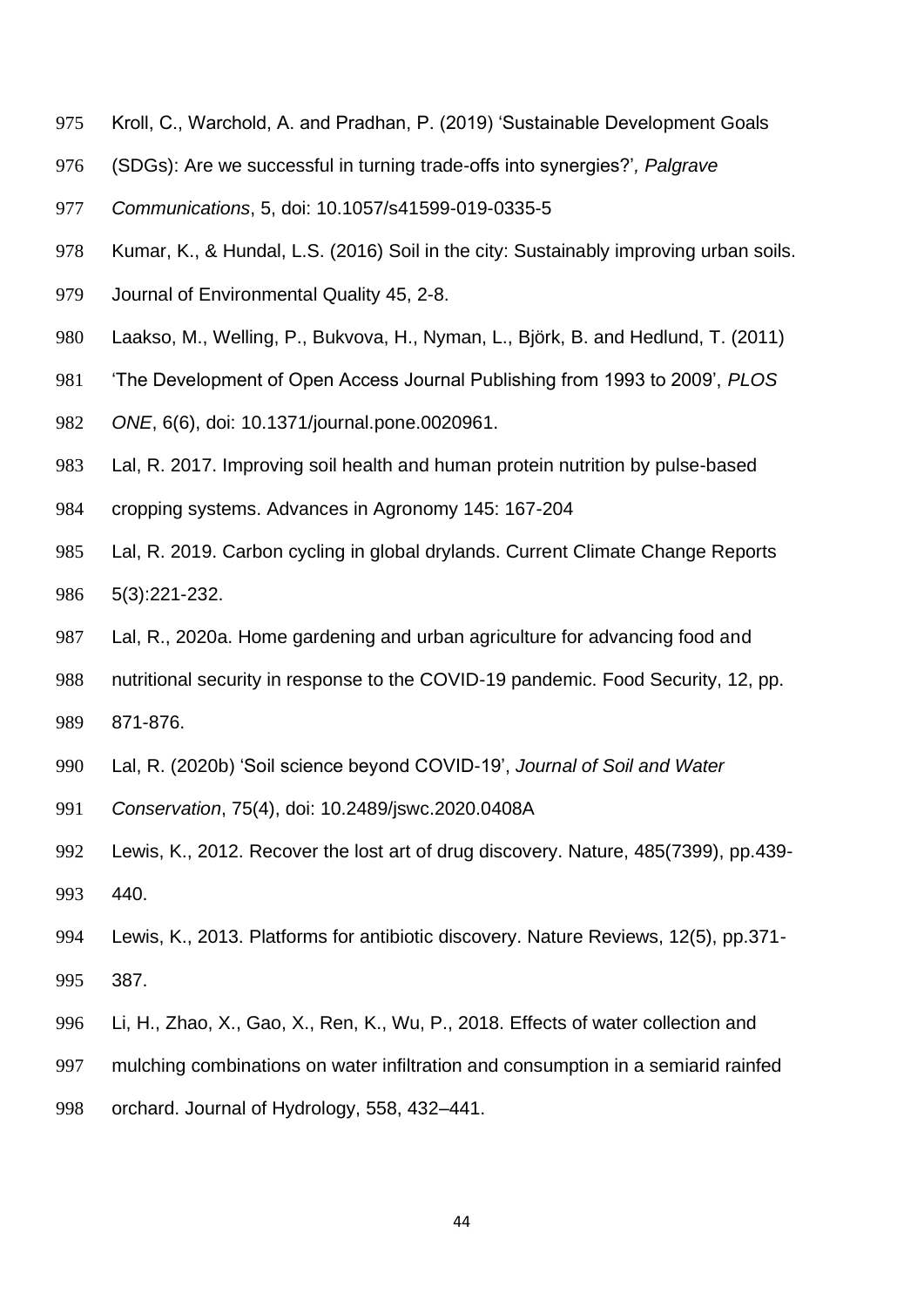- Li, Y., Li, H., Li, Y., Zhang, S., 2017. Improving water-use efficiency by decreasing stomatal conductance and transpiration rate to maintain higher ear photosynthetic rate in drought-resistant wheat. The Crop Journal, 5, 231-239.
- Ling, L.L., Schneider, T., Peoples, A.J., Spoering, A.L., Engels, I., Conlon, B.P.,
- Mueller, A., Schäberle, T.F., Hughes, D.E., Epstein, S. and Jones, M., 2015. A new
- antibiotic kills pathogens without detectable resistance. Nature, 517(7535), pp.455-
- 459.
- Machiwal, D., Jha, M.K., Mal, B.C., 2011. Assessment of groundwater potential in a
- semiarid region of India using remote sensing, GIS and MCDM techniques. Water
- Resour. Manag. 25 (5), 1359–1386
- Mahdavi, T., Bagheri, A., Hosseini, S.A., 2019. Applying the System of
- Environmental and Economic Accounts for Water (SEEA-Water) for integrated
- assessment of water security in an aquifer scale Case study: Azarshahr aquifer,
- Iran. Groundwater for Sustainable Development, 9, 100261.
- Marasco, R., Rolli, E., Ettoumi, B., Vigani, G., Mapelli, F., Borin, S., Abou-Hadid,
- A.F., El-Behairy, U.A., Sorlini, C., Cherif, A., Zocchi, G., Daffonchio, D., 2012. A
- Drought Resistance-Promoting Microbiome Is Selected by Root System under
- Desert Farming. PLoS One 7, e48479.
- Menzel, L. and Matovelle, A. (2010) 'Current state and future development of blue
- water availability and blue water demand: a view at seven case studies', *Journal of*
- *Hydrology*, 384, pp. 245-263.
- Montanarella, L. and Panagos, P. (2021) 'The relevance of sustainable soil
- management within the European Green Deal', Land Use Policy, 100, doi:
- 10.1016/j.landusepol.2020.104950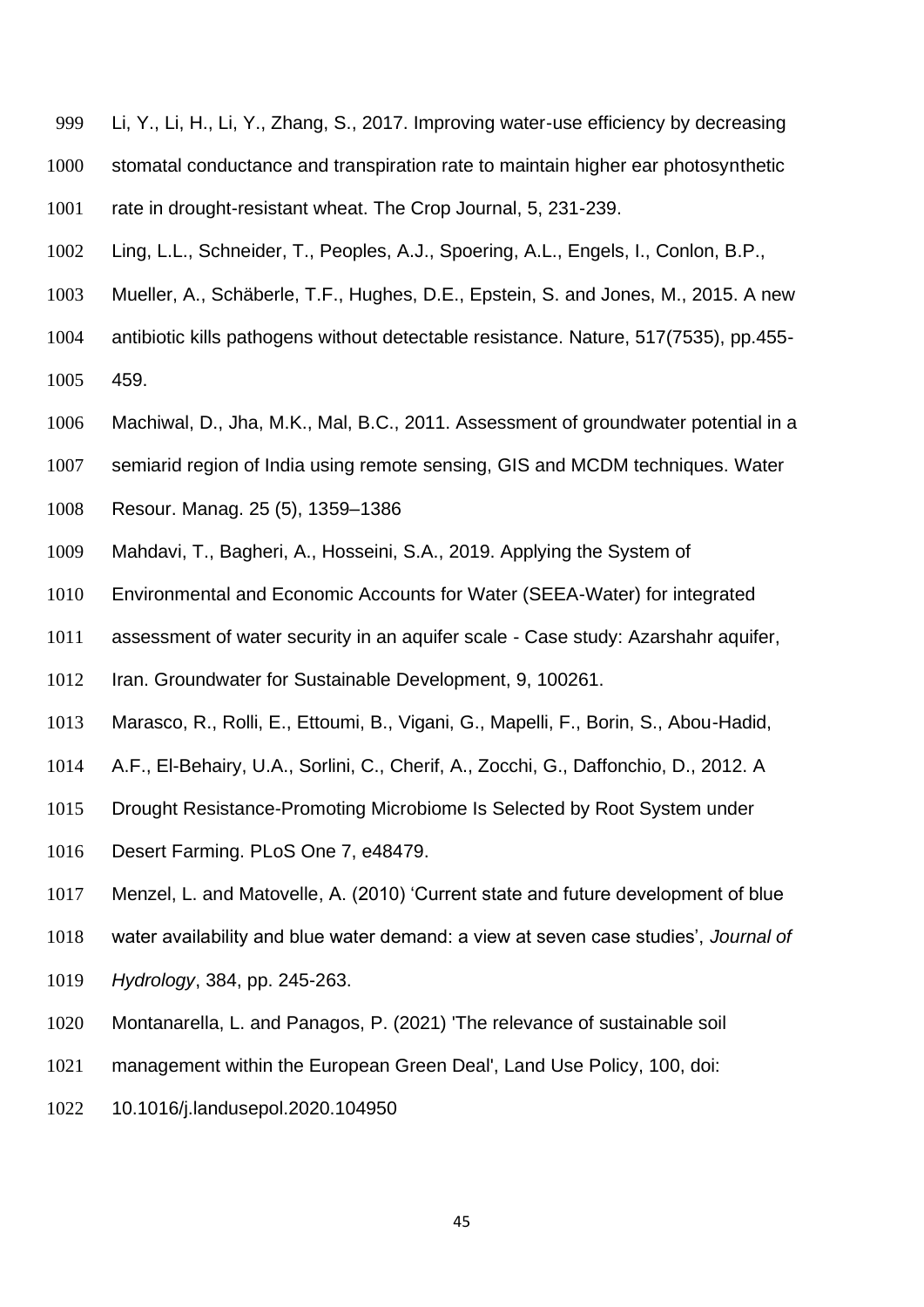- Morellos, A., Pantazi, X.E., Moshou, D., Alexandridis, T., Whetton, R., Tziotzios, G.,
- Wiebenshn, J., Bill, R., Mouazen, A.M., 2016. Machine learning based prediction of
- soil total nitrogen, organic carbon and moisture content by using VIS-NIR
- spectroscopy. Biosystems Engineering, 152, 104-116.
- Nesme, J., Achouak, W., Agathos, S.N., Bailey, M., Baldrian, P., Brunel, D.,
- Frostegård, Å., Heulin, T., Jansson, J.K., Jurkevitch, E. and Kruus, K.L., 2016. Back
- to the future of soil metagenomics. Frontiers in Microbiology, 7, p.73.
- Nuccio, M.L., Paul, M., Bate, N.J., Cohn, J., Cutler, S.R., 2018. Where are the
- drought tolerant crops? An assessment of more than two decades of plant
- biotechnology effort in crop improvement. Plant Science, 273, 110–119.
- Obade, V. P., Moore, R., 2018. Synthesizing water quality indicators from
- standardized geospatial information to remedy water security challenges: A review.
- Environment International, 119, 220–231.
- Obst, C., 2015. Account for soil as natural capital. Nature, 527(7577), pp.165-165.
- Obst, C., Hein, L. and Edens, B., 2016. National accounting and the valuation of
- ecosystem assets and their services. Environmental and Resource Economics,
- 64(1), pp.1-23.
- Oliver, M.A., Gregory, P.J., 2015. Soil, food security and human health: a review.
- Eur. J. Soil Sci. 66, 257–276. https://doi.org/10.1111/ejss.12216
- Padarian, J. and McBratney, A. B. (2020) 'A new model for intra- and inter-
- institutional soil data sharing', *SOIL*, 6, pp. 89-94.
- Pan, D., Gao, X., Huang, J., Yang, M., Wu, P., Wang, J., Dyck, M., & Zhao, X.
- (2018) Vegetative filter strips effect of vegetation type and shape of strip on runoff
- and sediment trapping. Land Degradation & Development, 29(11), pp. 1-11.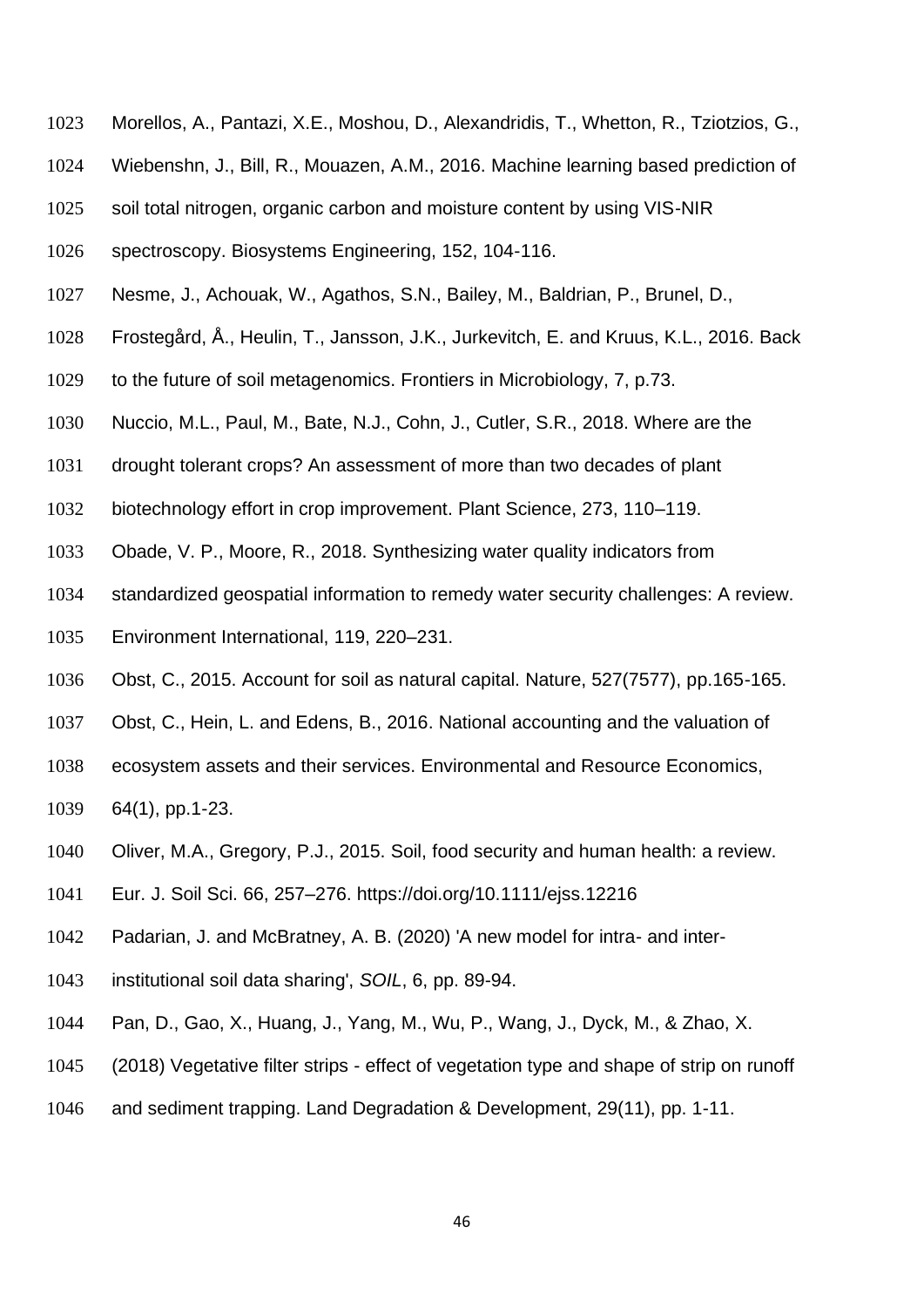- Panagos, P., Meusburger, K., Ballabio, C., Borrelli, P. and Alewell, C., 2014. Soil
- erodibility in Europe: A high-resolution dataset based on LUCAS. Science of the
- Total environment, 479, pp.189-200.
- Parsekian, A. D., Singha, K., Minsley, B. J., Holbrook, W. S. and Slater, L. (2014)
- 'Multiscale geophysical imaging of the critical zone', Reviews of Geophysics, 53(1),
- doi: 10.1002/2014RG000465
- Paustian, K., Lehmann, J., Ogle, S., Reay, D., Robertson, G. P., & Smith, P. (2016).
- Climate‐smart soils. Nature, 532, 49–57. https ://doi.org/10.1038/natur e17174
- Prosser, J.I., 2015. Dispersing misconceptions and identifying opportunities for the
- use of'omics' in soil microbial ecology. Nature Reviews Microbiology, 13(7), pp.439-
- 446.
- Qadir, M., Noble, A. D., & Chartres, C. (2013). Adapting to climate change by
- improving water productivity of soils in dry areas. Land Degradation & Development,
- 24(1), 12–21. https ://doi.org/10.1002/ldr.1091
- Rillig, M. C., Ryo, M., Lehmann, A., Aguilar-Trigueros, C. A., Buchert, S., Wulf, A.,
- Iwasaki, A., Roy, J., Yang, G. (2019) 'The role of multiple global change factors in
- driving soil functions and microbial biodiversity', *Science*, 366(6467), pp. 886-890.
- Robinson, D.A., 2015. Moving toward data on soil change. Science, 347(6218),
- pp.140-140.
- Robinson, D.A., Lebron, I. and Vereecken, H., 2009. On the definition of the natural
- capital of soils: A framework for description, evaluation, and monitoring. Soil Science
- Society of America Journal, 73(6), pp.1904-1911.
- Robinson, D.A., Panagos, P., Borrelli, P., Jones, A., Montanarella, L., Tye, A. and
- Obst, C.G., 2017. Soil natural capital in Europe; a framework for state and change
- assessment. Scientific reports, 7(1), pp.1-14.
	-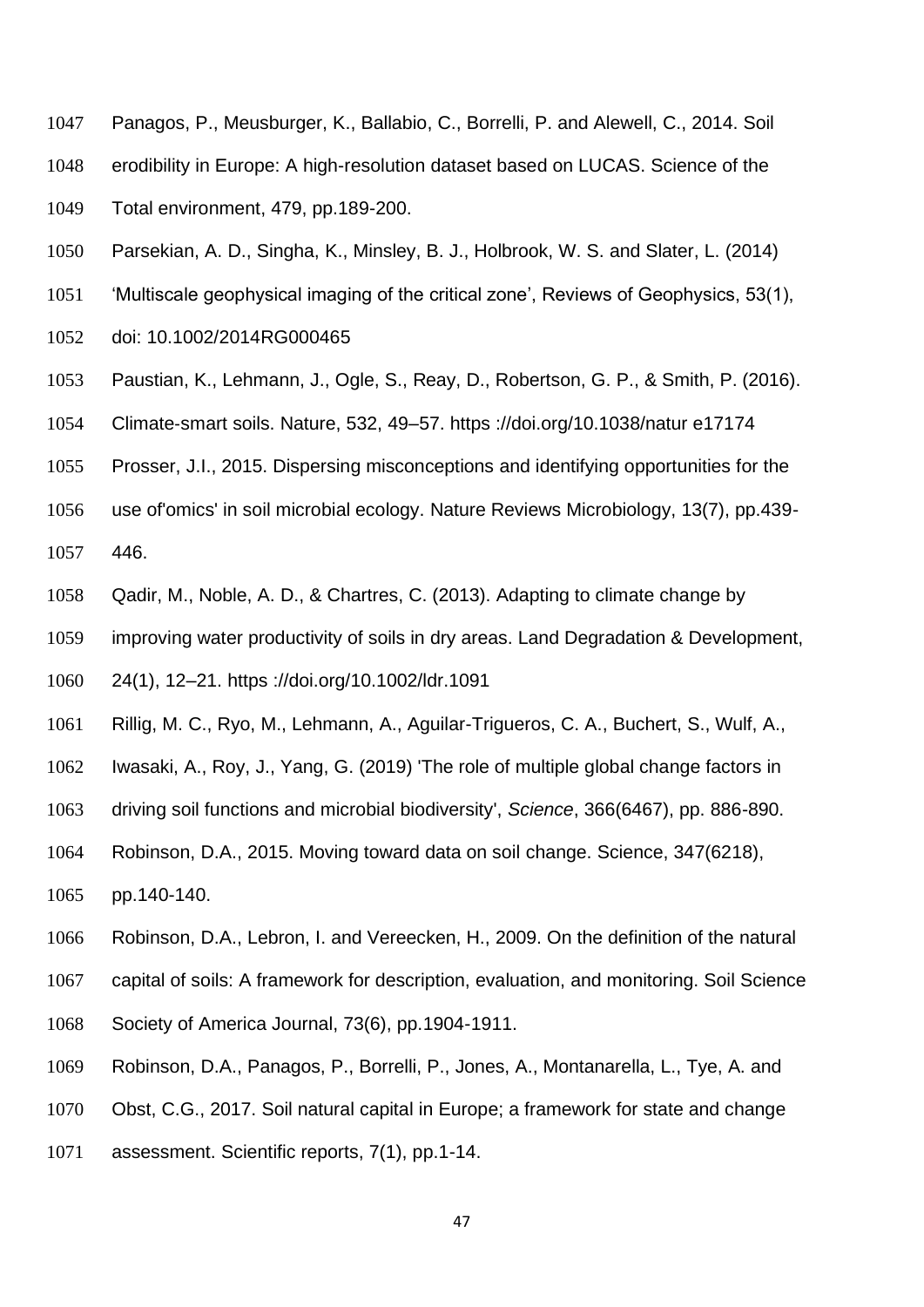- Robinson, D.A., Hopmans, J.W., Filipovic, V., van der Ploeg, M., Lebron, I., Jones,
- S.B., Reinsch, S., Jarvis, N. and Tuller, M., 2019. Global environmental changes
- impact soil hydraulic functions through biophysical feedbacks. Global Change
- Biology, 25(6), pp.1895-1904.
- Rodell, M., Chen, J., Kato, H., Famiglietti, J. S., Nigro, J. and Wilson, C. R. (2007)
- 'Estimating groundwater storage changes in the Mississippi River basin (USA) using
- GRACE', Hydrogeology Journal, 15, pp. 159-166.
- Rodrigo-Comino, J., Giménez-Morera, A., Panagos, P., Pourghasemi, H.R., Pulido,
- M., Cerda, A. (2019) The potential of straw mulch as a nature-based solution for soil
- erosion in olive plantation treated with glyphosate: a biophysical and socioeconomic
- assessment. Land Degradation & Development, 1-13.
- Rodrigo-Comino, J., López-Vicente, M., Kumar, V., Rodríguez-Seijo, A., Valkó, O.,
- Rojas, C., Pourghasemi, H. R., Salvati, L., Bakr, N., Vaudour, E., Brevik, E. C.,
- Radziemska, M., Pulido, M., Di Prima, S., Dondini, M., de Vries, W., Santos, E. S.,
- Mendonça-Santos, M. L., Yu, Y. and Panagos, P. (2020) 'Soil Science Challenges in
- a New Era: A Transdisciplinary Overview of Relevant Topics', *Air Soil and Water*
- *Research*, 13, doi: 10.1177/1178622120977491
- Rogge, D., Bauer, A., Zeidler, J., Mueller, A., Esch, T., & Heiden, U. (2018). Building
- an exposed soil composite processor (SCMaP) for mapping spatial and temporal
- characteristics of soils with Landsat imagery (1984–2014). Remote Sensing of
- Environment, 205, 1–17. https ://doi. org/10.1016/j.rse.2017.11.004
- Rojas, R.V., Achouri, M., Maroulis, J., Caon, L., 2016. Healthy soils: a prerequisite
- for sustainable food security. Environ. Earth Sci. 75, 180.
- https://doi.org/10.1007/s12665-015-5099-7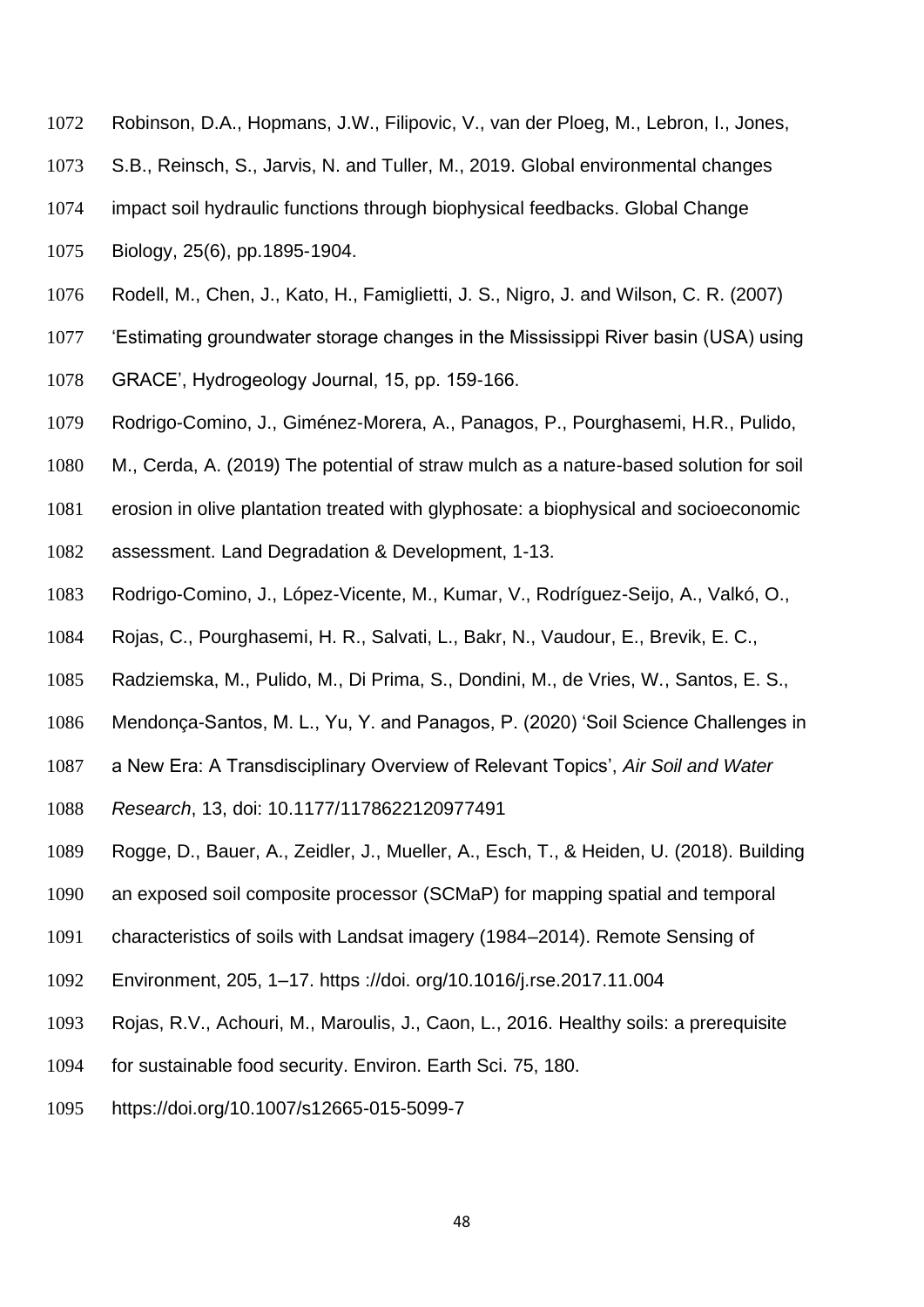- Rumpel, C., Amiraslani, F., Koutika, L. S., Smith, P., Whitehead, D., & Wollenberg,
- E. (2018). Put more carbon in soils to meet Paris
- climate pledges. Nature, 564, 32–34. https ://doi.org/10.1038/d41586-018-07587-4
- Saha, A., Rattan, B., Sekharan, S., Manna, U., 2020. Quantifying the interactive
- effect of water absorbing polymer (WAP)-soil texture on plant available water content
- and irrigation frequency. Geoderma, 368, 114310.
- Saji, V.S., 2020. Wax-based artificial superhydrophobic surfaces and coatings.
- Colloids and Surfaces, A 602, 125132.
- Salvati, L., Zambon, I., Chelli, F.M., & Serra, P. (2018) Do spatial patterns of
- urbanization and land consumption reflect different socioeconomic contexts in
- Europe? Science of the Total Environment 625, 722-730.
- Sandoval, J.A., Tiburan, C.L., 2019. Identification of potential artificial groundwater
- recharge sites in Mount Makiling Forest Reserve, Philippines using GIS and
- Analytical Hierarchy Process. Applied Geography, 105, 73-85.
- Sartori, M., Philippidis, G., Ferrari, E., Borrelli, P., Lugato, E., Montanarella, L. and
- Panagos, P., 2019. A linkage between the biophysical and the economic: Assessing
- the global market impacts of soil erosion. Land Use Policy, 86, pp.299-312.
- Sarwar, N., Imran, M., Shaheen, M.R., Ishaq, W., Kamran, A., Matloob, A., Rehim,
- A., Hussain, S. (2017) Phytoremediation strategies for soils contaminated with heavy
- metals: Modifications and future perspectives. Chemosphere, 171, 710-721.
- Scharlemann, J.P.W., Tanner, E.V.J., Hiederer, R., Kapos, V., 2014. Global soil
- carbon: understanding and managing the largest terrestrial carbon pool. Carbon
- Manag. 5, 81–91. https://doi.org/10.4155/cmt.13.77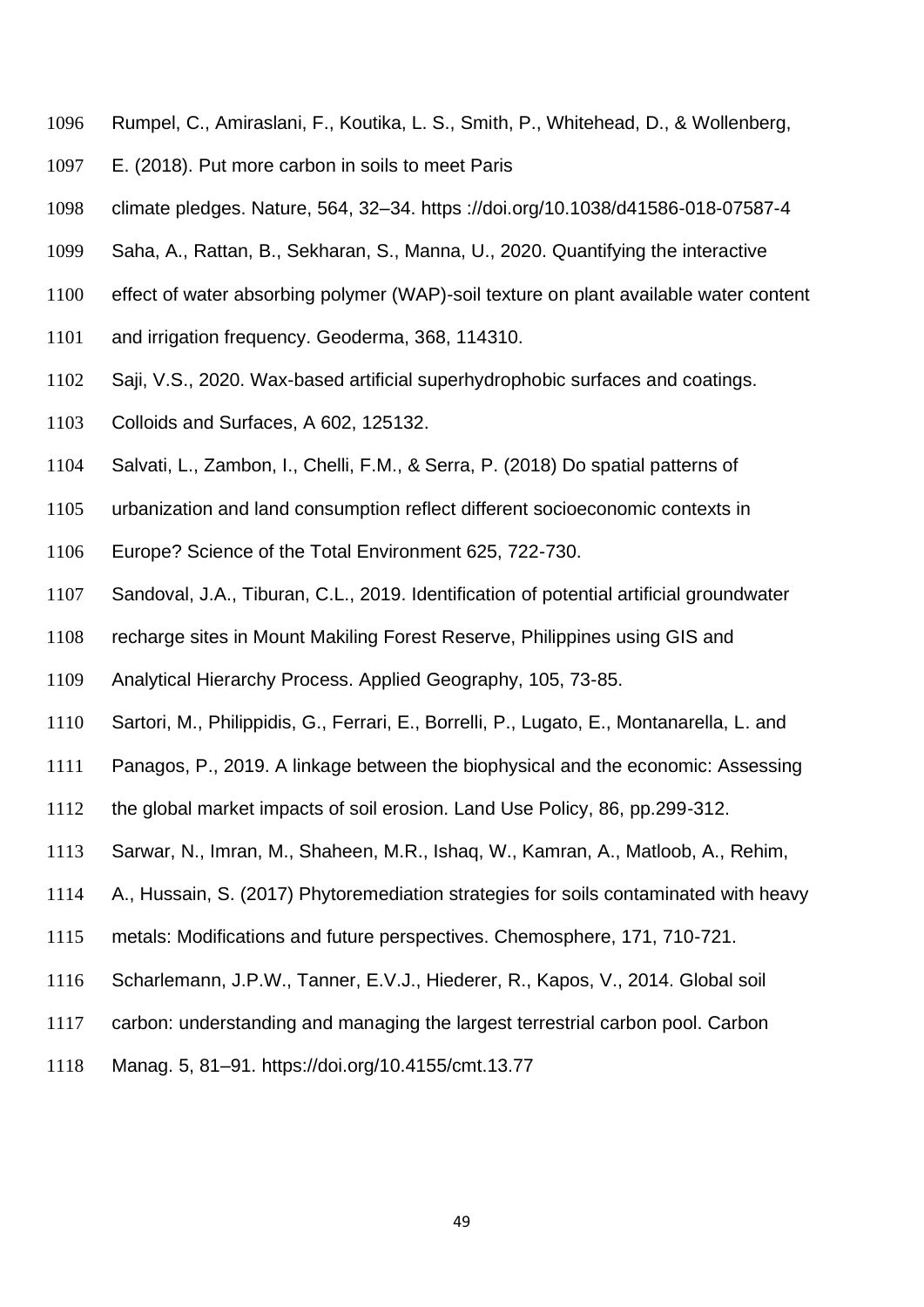- Scherer, L., Behrens, P., de Koning, A., Heijungs, R., Sprecher, B. and Tukker, A.
- (2018) 'Trade-offs between social and environmental Sustainable Development
- Goals', *Environmental Science and Policy*, 90, pp. 65-72.
- Seifollahi-Aghmiuni, S., Nockrach, M., & Kalantari, Z. (2019) The potential of
- wetlands in achieving the Sustainable Development Goals of the 2030 Agenda.
- Water 11(3), 609.
- Shi, S., Zhang, Q., Lou, Y., Du, Z., Wang, Q., Hu, N., Wang, Y., Gunina, A. and
- Song, J., 2020. Soil organic and inorganic carbon sequestration by consecutive
- biochar application: results from a decade field experiment, Soil Use and
- Management, https://doi.org/10.1111/sum.12655.
- Singh, G. G., Cisneros-Montemayor, A. M., Swartz, W., Cheung, W., Guy, J. A.,
- Kenny, T., McOwen, C. J., Asch, R., Geffert, J. L., Wabnitz, C. C. C., Sumaila, R.,
- Hanich, Q. and Ota, Y. (2018) 'A rapid assessment of co-benefits and trade-offs
- among Sustainable Development Goals', *Marine Policy*, 93, pp. 223-231.
- Smith, P. (2012). Soils and climate change. Current Opinion in Environmental
- Sustainability, 4, 539–544. https ://doi.org/10.1016/j.cosust.2012.06.005
- Smith, P. (2016). Soil carbon sequestration and biochar as negative emission
- technologies. Global Change Biology, 22, 1315–1324. https ://doi.
- org/10.1111/gcb.13178
- Smith, P., Lutfalla, S., Riley, W. J., Torn, M. S., Schmidt, M. W. I. & Soussana, J-F.
- 2018. The changing faces of soil organic matter research. European Journal of Soil
- Science, 69, 23-30. doi: 10.1111/ejss.12500.
- Smith, P., J. Nkem, K. Calvin, D. Campbell, F. Cherubini, G. Grassi, V. Korotkov,
- A.L. Hoang, S. Lwasa, P. McElwee, E. Nkonya, N. Saigusa, J.-F. Soussana, M.A. &
- Taboada, 2019. Interlinkages Between Desertification, Land Degradation, Food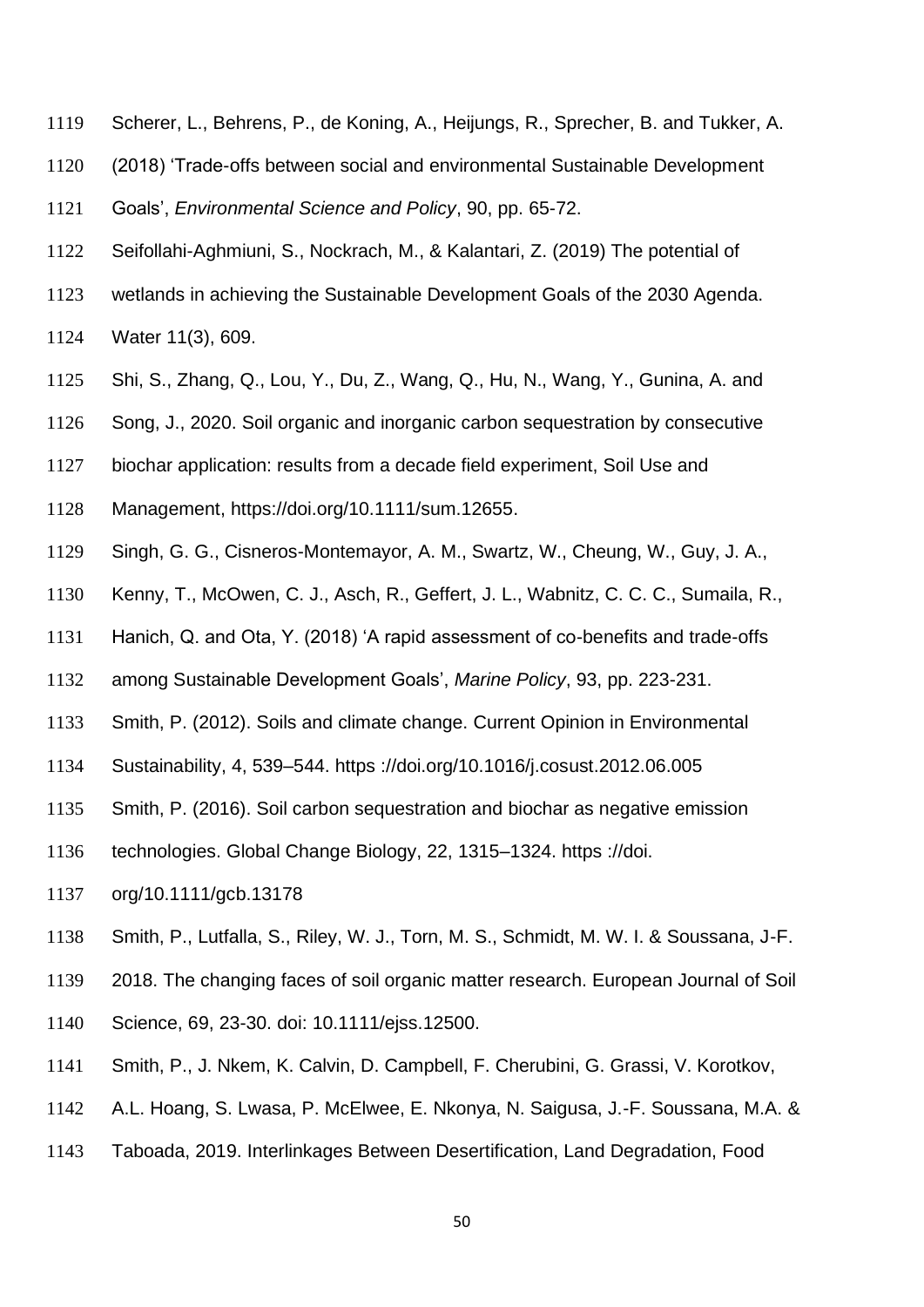- Security and Greenhouse Gas Fluxes: Synergies, Trade-offs and Integrated
- Response Options. Chapter 6. In: Climate Change and Land: an IPCC special report
- on climate change, desertification, land degradation, sustainable land management,
- food security, and greenhouse gas fluxes in terrestrial ecosystems [P.R. Shukla, J.
- Skea, E. Calvo Buendia, V. Masson-Delmotte, H.- O. Portner, D. C. Roberts, P. Zhai,
- R. Slade, S. Connors, R. van Diemen, M. Ferrat, E. Haughey, S. Luz, S. Neogi, M.
- Pathak, J. Petzold, J. Portugal Pereira, P. Vyas, E. Huntley, K. Kissick, M.
- Belkacemi, J. Malley, (eds.)]. pp. 551-672. Cambridge University Press
- Smith, P., Calvin, K., Nkem, J., Campbell, D., Cherubini, F., Grassi, G., Korotkov, V.,
- Le Hoang, A., Lwasa, S., McElwee, P., Nkonya, E., Saigusa, N., Soussana, J.-F.,
- Taboada, M.A., Manning, F., Nampanzira, D., Arias-Navarro, C., Vizzarri, M., House,
- J., Roe, S., Cowie, A., Rounsevell, M. & Arneth, A. 2020a. Which practices co-
- deliver food security, climate change mitigation and adaptation, and combat land-
- degradation and desertification? Global Change Biology, 26, 1532–1575. doi:
- 10.1111/GCB.14878.
- Smith, P., Soussana, J.-F., Angers, D., Schipper, L., Chenu, C., Rasse, D.P., Batjes,
- N.H., van Egmond, F., McNeill, S., Kuhnert, M., Arias-Navarro, C., Olesen, J.E.,
- Chirinda, N., Fornara, D., Wollenberg, E., Álvaro-Fuentes, J., Sanz-Cobena, A. &
- Klumpp, K. 2020. How to measure, report and verify soil carbon change to realize
- the potential of soil carbon sequestration for atmospheric greenhouse gas removal.
- Global Change Biology, 26, 219-241. doi: 10.1111/gcb.14815.
- Soussana, J.-F., Lutfalla, S., Rosenstock, T., Lamanna, C., Richards, M., Havlík, P.,
- Wollenberg, E., Ehrhardt, F., Chotte, J.-L., Torquebiau, E., Ciais, P., Smith, P. & Lal,
- R. 2019. Matching policy and science: rationale for the '4 per 1000 soils for food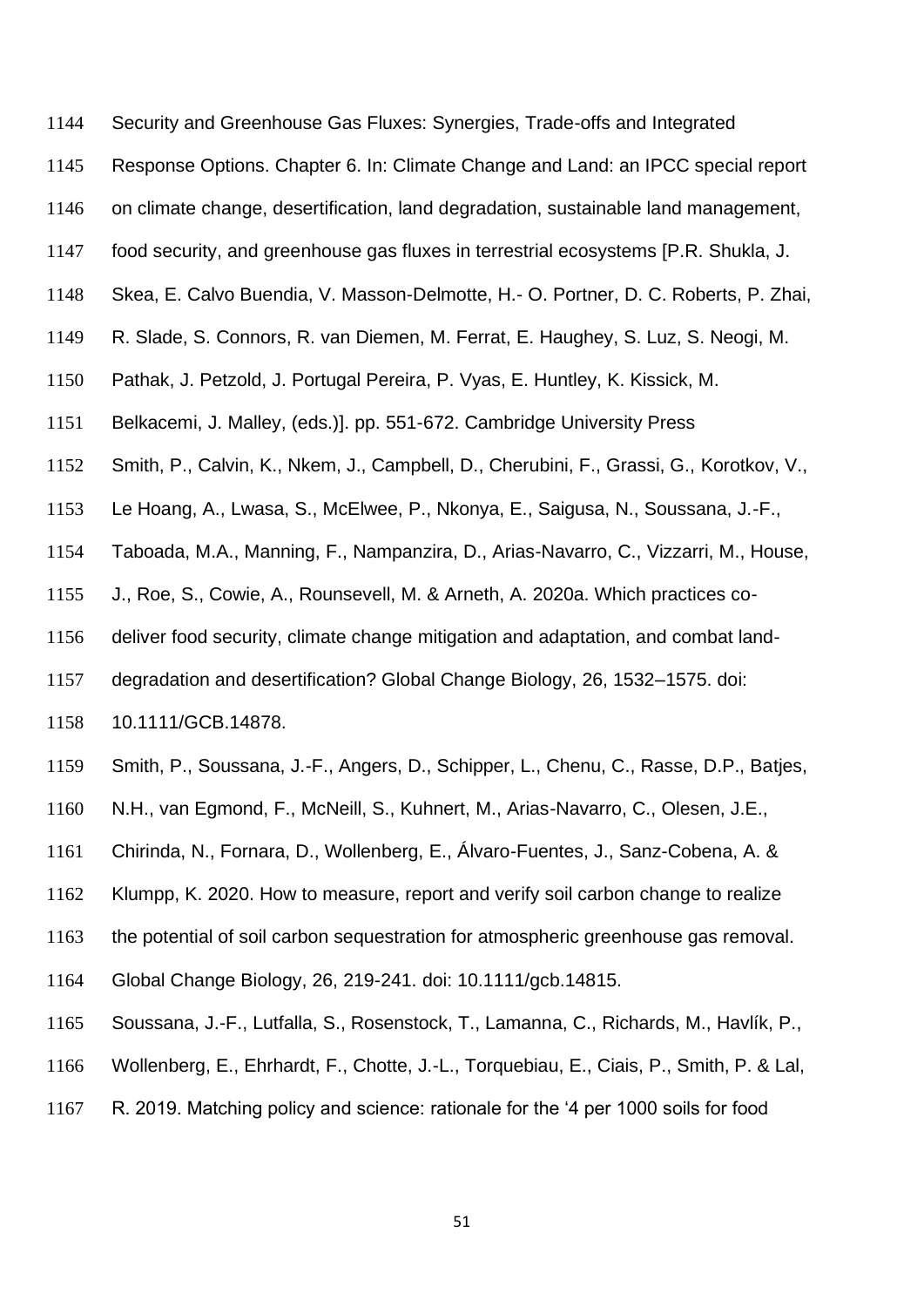- security and climate initiative. Soil & Tillage Research, 188, 3-15. doi:
- 10.1016/j.still.2017.12.002.
- Sposito, G., 2013. Green Water and Global Food Security. Vadose Zo. J. 12,
- vzj2013.02.0041. https://doi.org/10.2136/vzj2013.02.0041
- Tang, Y., Jones, E., & Minasny, B. (2019). Evaluating low-cost portable near infrared
- sensors for rapid analysis of soils from South Eastern Australia. Geoderma Regional,
- https ://doi.org/10.1016/j.geodrs.2019.e00240.
- Tittonell, P., 2015. Soil fertility and the role of soils for food security in developing
- countries. Geophys. Res. Abstr. Vol. 17, 1.
- United Nations (2012a) *System of Environmental-Economic Accounting 2012*
- *Central Framework.* Available at: https://seea.un.org/content/seea-central-framework
- (Accessed: 30 November 2020).
- United Nations (2012b) *The Future We Want: Outcome Document of the United*
- *Nations Conference on Sustainable Development*. Available at:
- https://sustainabledevelopment.un.org/futurewewant.html (Accessed: 24 June 2021).
- United Nations (2015) Transforming our world: The 2030 agenda for sustainable
- development. Available at:
- https://sustainabledevelopment.un.org/post2015/transformingourworld/publication
- (Accessed: 24 September 2020).
- United Nations (2019). World Urbanization Prospects: The 2018 Revision
- (ST/ESA/SER.A/420). United Nations, Department of Economic and Social Affairs,
- Population Division, New York.UNCTAD. (2011). Water for food Innovative water
- management technologies for food security and poverty alleviation. Available at:
- http://unctad.org/en/docs/dtlst ict20 11d2\_en.pdf (Accessed: 4 December 2020).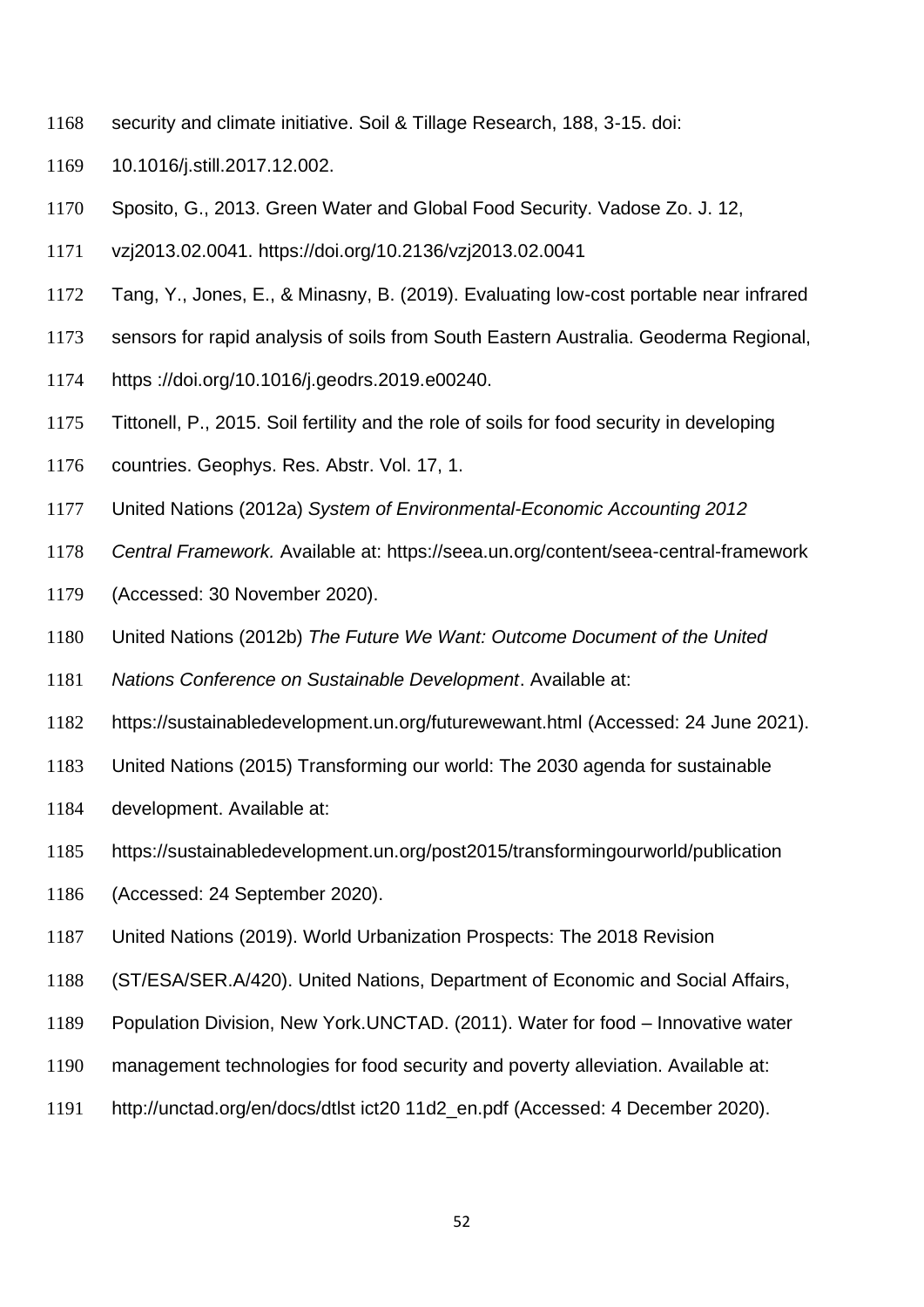- UNCCD (2017) *Global Land Outlook*. Available at:
- https://knowledge.unccd.int/publication/full-report (Accessed: 24 June 2021).
- Veettil, A.V., Mishra, A.K., 2016; Water security assessment using blue and green
- water footprint concepts. Journal of Hydrology, 542, 589–602.
- Větrovský, T., Morais, D., Kohout, P., Lepinay, C., Algora, C., Hollá, S. A.,
- Bahnmann, B. D., Bíohnědá, K., Brabcová, V., D'Alò, F., Human, Z. R., Jomura, M.,
- Kolařík, M., Kvasničková, J., Lladó, S., López-Mondéjar, R., Martinović, T.,
- Mašínová, T., Meszárošová, L., Michalčíková, L., Michalová, T., Mundra, S.,
- Navrátilová, D., Odriozola, I., Piché-Choquette, S., Štursová, M., Švec, K., Tláskal,
- V., Urbanová, M., Vlk, L., Voříšková, J., Žifčáková, L. and Baldrian, P. (2020)
- 'GlobalFungi, a global database of fungal occurrences from high-throughput-
- sequencing metabarcoding studies', *Scientific Data,*7(228), doi: 10.1038/s41597- 020-0567-7.
- Wall, D., Nielsen, U., Six, J., 2015. Soil biodiversity and human health. Nature 528,
- 69–76. https://doi.org/10.1038/nature15744
- Wei, Z., Yang, T., Friman, V., Xu, Y., Shen, Q. and Jousset, A. (2015) 'Trophic
- network architecture of root-associated bacterial communities determines pathogen
- invasion and plant health', Nature Communications, 6, doi: 10.1038/ncomms9413
- Wheeler, S.A., Marning, A., 2019. Turning water into wine: Exploring water security
- perceptions and adaptation behaviour amongst conventional, organic and
- biodynamic grape growers. Land Use Policy, 82, 528–537.
- Yamaç, S. S., Şeker, C. and Negiş, H. (2020) 'Evaluation of machine learning
- methods to predict soil moisture constants with different combinations of soil input
- data for calcareous soils in a semi arid area', Agricultural Water Management, 234,
- doi: 10.1016/j.agwat.2020.106121.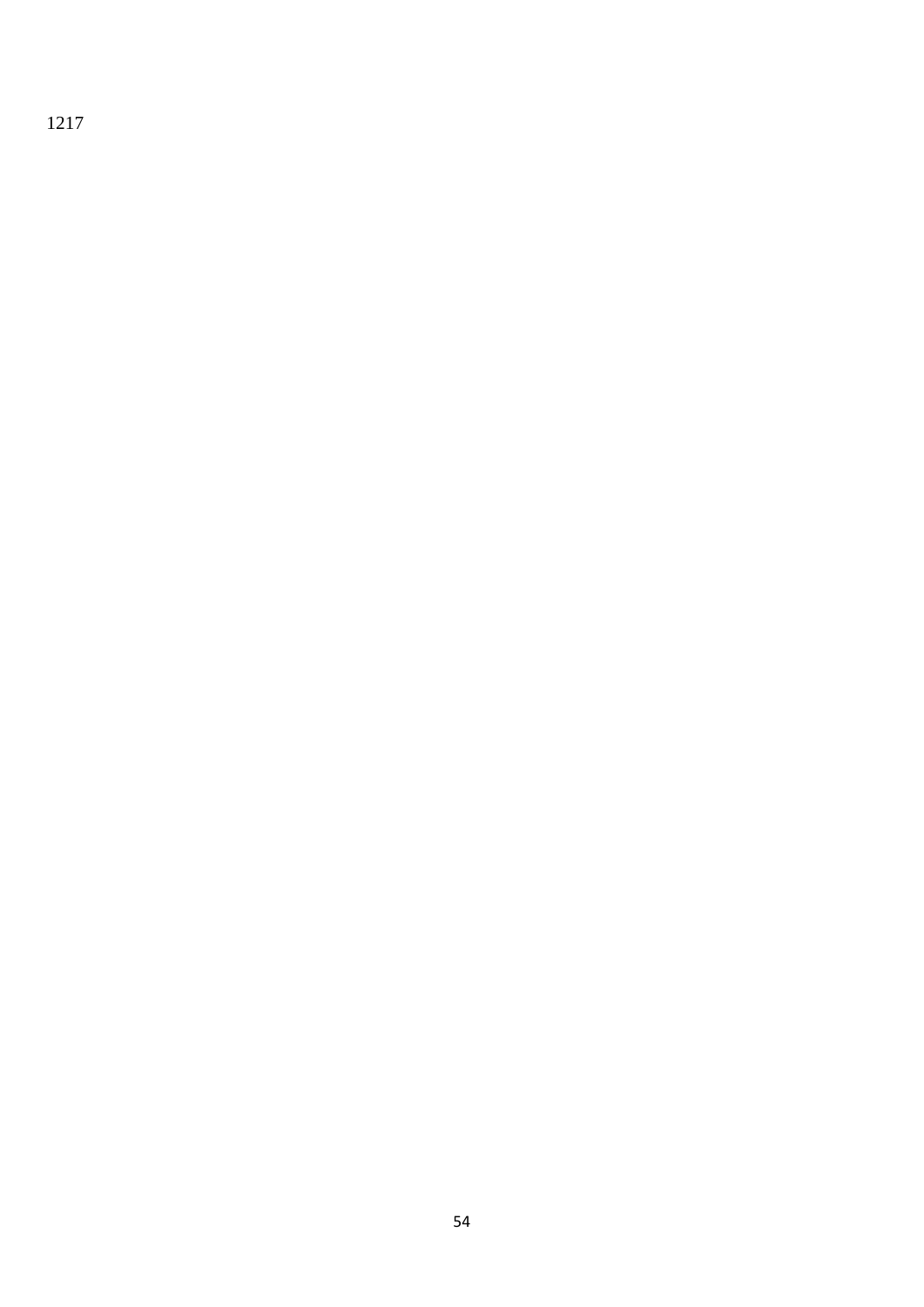# **Figures**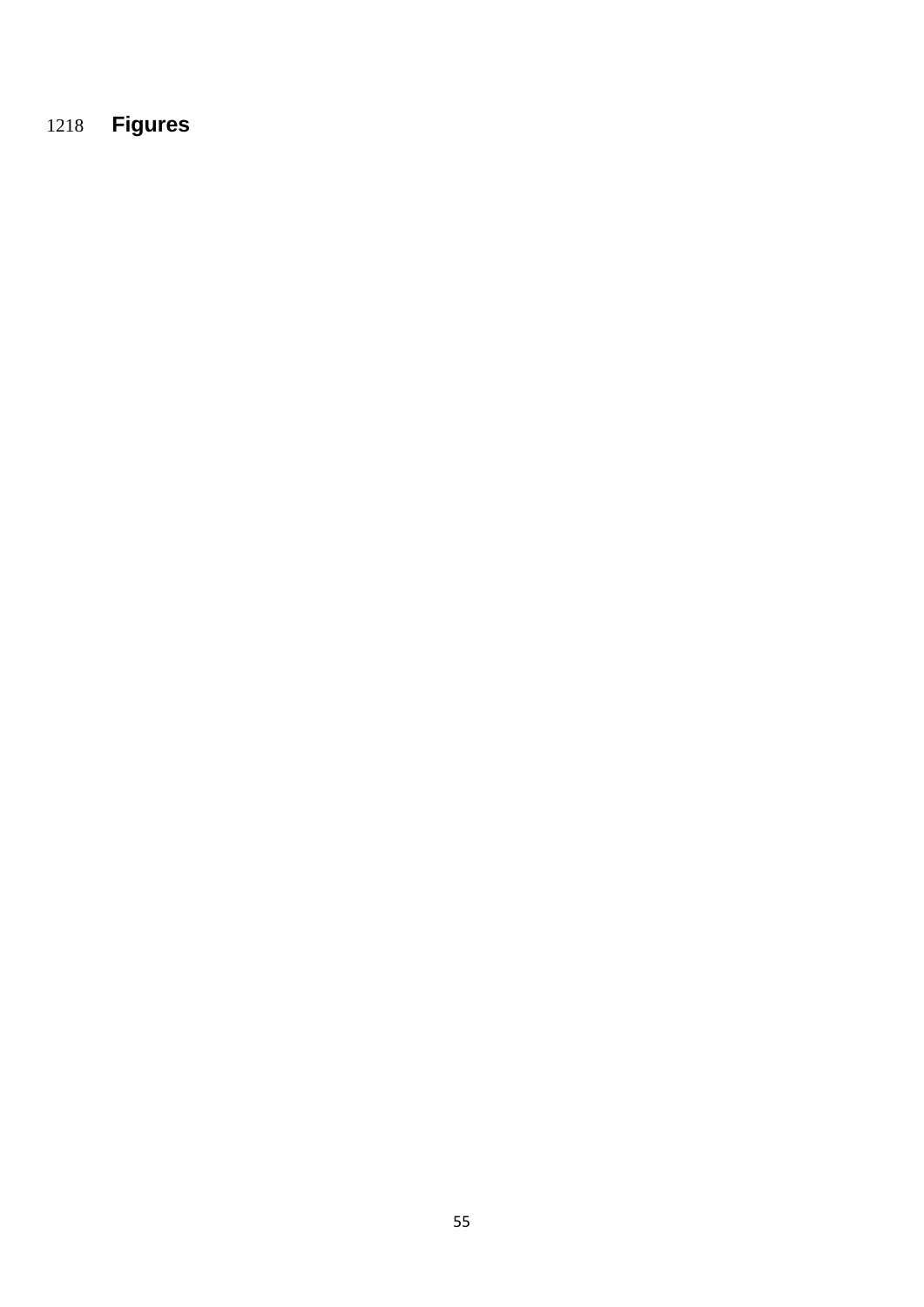

**Figure 1:** Timeline highlighting contributions of soil science to international policy and legislation, guidance and recommendation reports, status reports, and collaboration and public awareness campaigns across five major environmental challenges over the past decade. [1] UNCTAD, 2011; [2] EPA, 2011; [3] Global Soil Biodiversity Initiative, 2021; [4] European Commission, 2011; [5] United Nations, 2012a; [6] FAO, 2012; [7] United Nations, 2012b; [8] European Commission, 2012; [9] FAO, 2013; [10] European Union, 2014; [11] 4 pour 1000, 2021; [12] FAO, 2015a; [13] European Commission, 2015; [14] FAO, 2015b; [15] FAO, 2015c; [16] UN, 2015; [17] FAO, 2016; [18] UNCCD, 2017; [19] IPBES, 2018; [20] ECA, 2018; [21] European Commission, 2018; [22] IPCC, 2019; [23] IPBES, 2019; [24] FAO, 2019b; [25] European